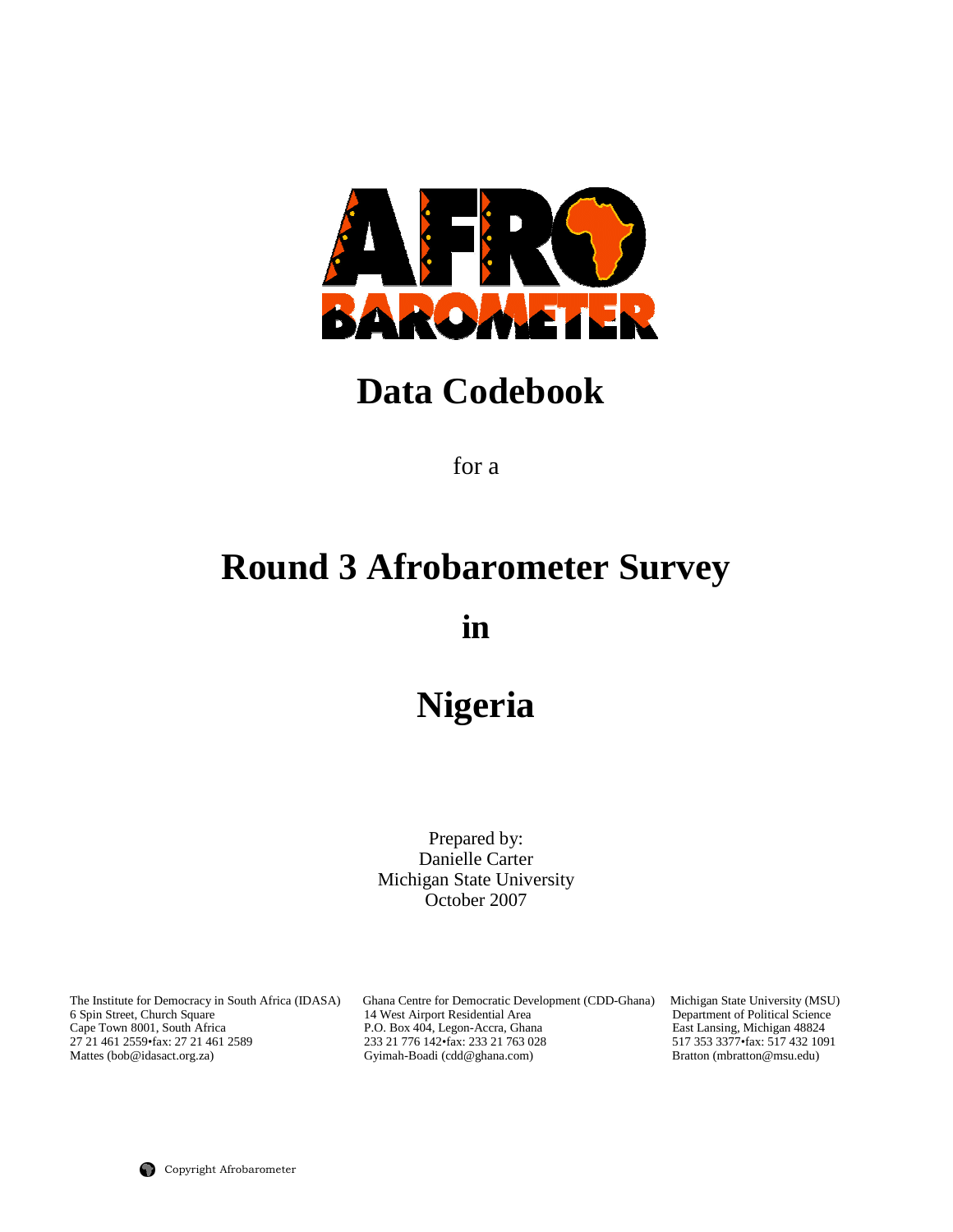*Question Number:* respno *Question:* Respondent number *Variable Label:* Respondent number *Values:* NIG0001-NIG2630 *Value Labels:* String variable *Note:* Assigned by data managers

*Question Number:* backchk *Question:* Household back-checked? *Variable Label:* Household back-checked? *Values:* 1-2 *Value Labels:* 1=Yes, 2=No *Note:* Answered by interviewer

*Question Number:* urbrur *Question:* PSU/EA *Variable Label:* Urban or Rural Primary Sampling Unit *Values:* 1-2 *Value Labels:* 1=urban, 2=rural *Note:* Answered by interviewer

*Question Number:* region *Question:* Region *Variable Label:* State (Province or Region) *Values:* 340-359, 550-560 *Value Labels:* 340=Lagos, 341=Ogun, 342=Oyo, 343=Osun, 344=Ondo, 345=Ekiti, 346=Enugu, 347=Anambra, 348=Imo, 349=Abia, 350=Akwa-Ibom, 351=Bayelsa, 352=Cross-River, 353=Delta, 354=Edo, 355=Rivers, 356=Kano, 357=Sokoto, 358=Kaduna, 359=Katsina, 550=Zamfara, 551=Bauchi, 552=Bomo, 553=Adamawa, 554=Taraba, 555=Plateau, 556=Benue, 557=Kogi, 558=Kwara, 559=Niger, 560=FCT, *Note:* Answered by interviewer

*Question Number:* region2\_NEW *Question:* Region (derived from State) *Variable Label:* Region (derived from State) *Values:* 340-346 *Value Labels:* 340=Lagos, 341=North Central, 342=North East, 343=North West, 344=South East, 345=South South, 346= South West *Note:* Answered by interviewer

*Question Number:* district *Question:* District *Variable Label:* District *Values:* String variable *Note:* Answered by interviewer

*Question Number:* hholdse1 *Question:* Reasons for unsuccessful calls – Household 1 *Variable Label:* Reason for Unsuccessful Call 1 *Values:* 1-8, 997 *Value Labels:* 1=Refused to be interviewed, 2=Person selected was never at home, 3=Household/Premises empty for the survey period, 4=Not a citizen/Spoke only a foreign language, 5=Deaf/Did not speak a survey language, 6=Did not fit gender quota, 7=No adults in household, 8=Other, 997=Not Applicable *Source:* Southern Africa Barometer (SAB)

*Note:* Answered by interviewer, after instructions, "It is your job is to select a random (this means any) household. A household is a group of people who presently eat together from the same spot. Start your walk pattern from the start point that has been randomly chosen by your Field Supervisor. Team members must walk in opposite directions to each other. If A walks towards the sun, B must walk away from the sun; C and D must walk at right angles to A and B. Use the day code to determine the sampling interval. For example, on the  $5<sup>th</sup>$ ,  $14<sup>th</sup>$  and  $23<sup>rd</sup>$  of the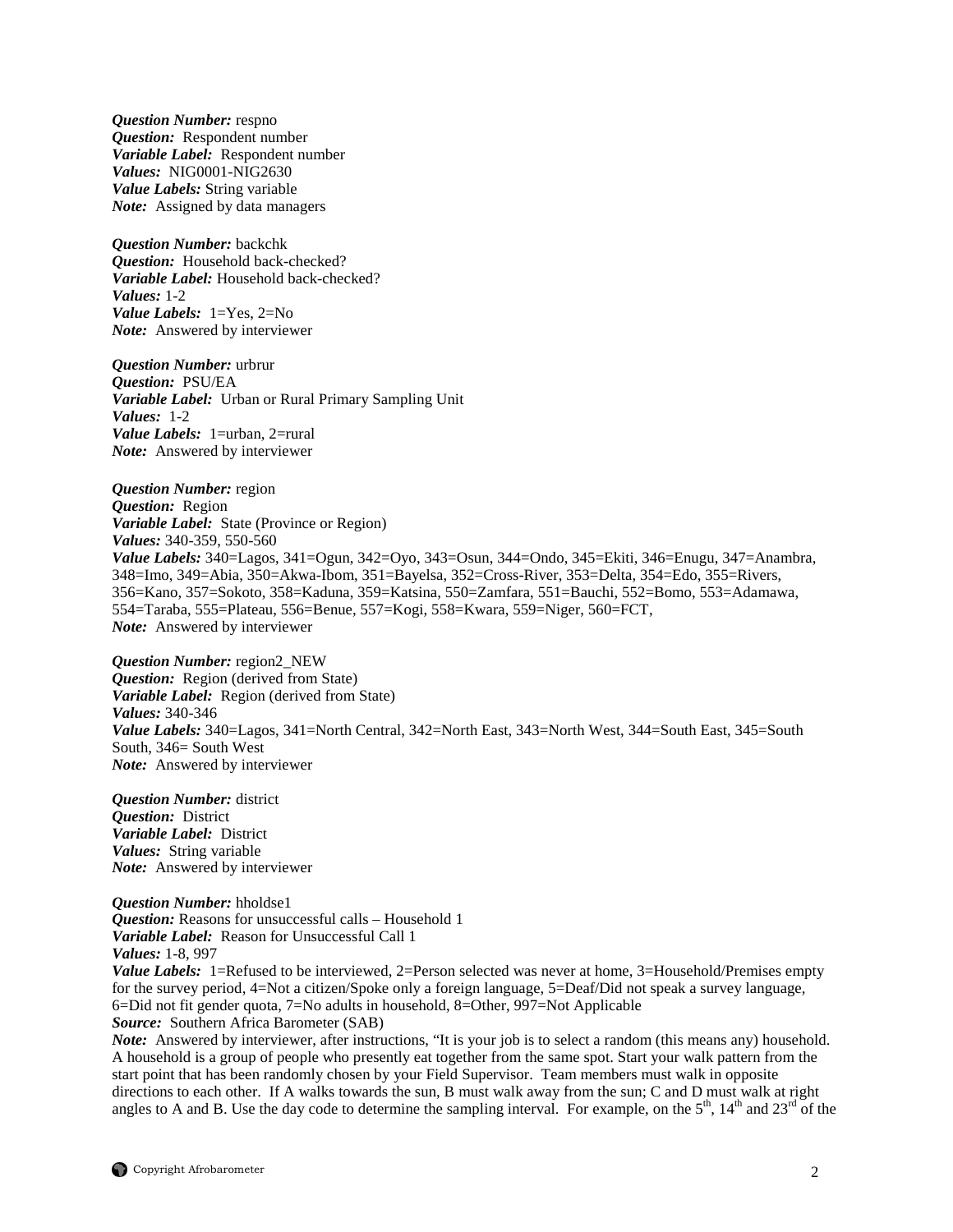month, the day code (and sampling interval) is five. So you choose the fifth dwelling structure on the right. On the  $6<sup>th</sup>$ ,  $15<sup>th</sup>$  and  $24<sup>th</sup>$  of the month, the sampling interval is six. So you choose the sixth dwelling structure on the right. And so on. If a call is unsuccessful, use the table below to record your progress until you make a successful call. Circle a code number for unsuccessful calls only."

#### *Question Number:* hholdse2

*Question:* Reasons for unsuccessful calls – Household 2 *Variable Label:* Reason for Unsuccessful Call 2

#### *Values:* 1-8, 997

*Value Labels:* 1=Refused to be interviewed, 2=Person selected was never at home, 3=Household/Premises empty for the survey period, 4=Not a citizen/Spoke only a foreign language, 5=Deaf/Did not speak a survey language, 6=Did not fit gender quota, 7=No adults in household, 8=Other, 997=Not Applicable *Source:* SAB

*Question Number:* hholdse3

*Question:* Reasons for unsuccessful calls – Household 3 *Variable Label:* Reason for Unsuccessful Call 3 *Values:* 1-8, 997

*Value Labels:* 1=Refused to be interviewed, 2=Person selected was never at home, 3=Household/Premises empty for the survey period, 4=Not a citizen/Spoke only a foreign language, 5=Deaf/Did not speak a survey language, 6=Did not fit gender quota, 7=No adults in household, 8=Other, 997=Not Applicable *Source:* SAB *Note:* Answered by interviewer

*Question Number:* hholdse4 *Question:* Reasons for unsuccessful calls – Household 4 *Variable Label:* Reason for Unsuccessful Call 4 *Values:* 1-8, 997

*Value Labels:* 1=Refused to be interviewed, 2=Person selected was never at home, 3=Household/Premises empty for the survey period, 4=Not a citizen/Spoke only a foreign language, 5=Deaf/Did not speak a survey language, 6=Did not fit gender quota, 7=No adults in household, 8=Other, 997=Not Applicable *Source:* SAB

*Note:* Answered by interviewer

*Question Number:* hholdse5 *Question:* Reasons for unsuccessful calls – Household 5 *Variable Label:* Reason for Unsuccessful Call 5 *Values:* 1-8, 997 *Value Labels:* 1=Refused to be interviewed, 2=Person selected was never at home, 3=Household/Premises empty for the survey period, 4=Not a citizen/Spoke only a foreign language, 5=Deaf/Did not speak a survey language, 6=Did not fit gender quota, 7=No adults in household, 8=Other, 997=Not Applicable *Source:* SAB *Note:* Answered by interviewer

*Question Number:* hholdse6 *Question:* Reasons for unsuccessful calls – Household 6 *Variable Label:* Reason for Unsuccessful Call 6 *Values:* 1-8, 997 *Value Labels:* 1=Refused to be interviewed, 2=Person selected was never at home, 3=Household/Premises empty for the survey period, 4=Not a citizen/Spoke only a foreign language, 5=Deaf/Did not speak a survey language, 6=Did not fit gender quota, 7=No adults in household, 8=Other, 997=Not Applicable *Source:* SAB *Note:* Answered by interviewer

*Question Number:* hholdse7 *Question:* Reasons for unsuccessful calls – Household 7 *Variable Label:* Reason for Unsuccessful Call 7 *Values:* 1-8, 997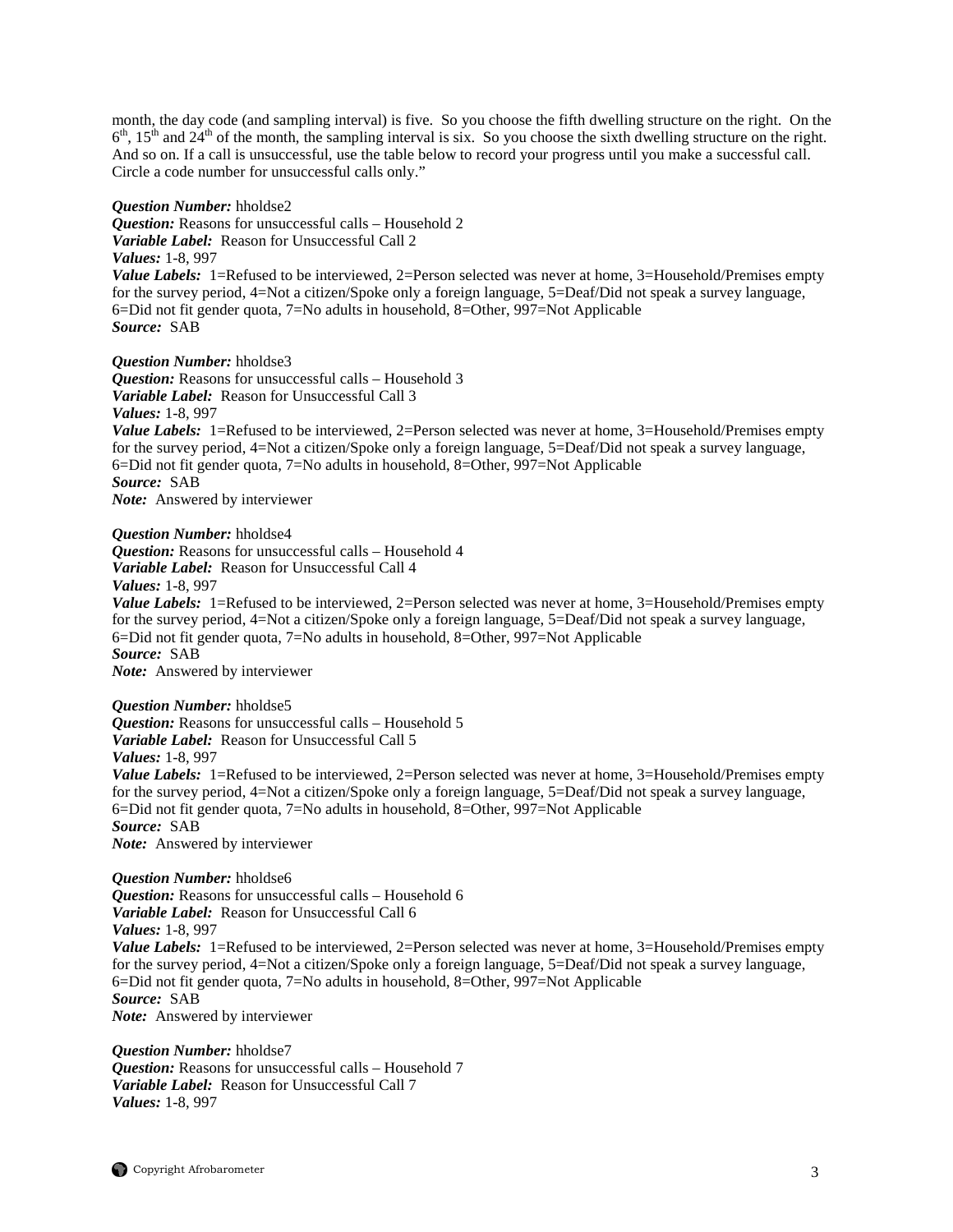*Value Labels:* 1=Refused to be interviewed, 2=Person selected was never at home, 3=Household/Premises empty for the survey period, 4=Not a citizen/Spoke only a foreign language, 5=Deaf/Did not speak a survey language, 6=Did not fit gender quota, 7=No adults in household, 8=Other, 997=Not Applicable *Source:* SAB *Note:* Answered by interviewer

*Question Number:* prevint *Question:* Previous interview was with a: *Variable Label:* Previous interview, gender *Values:* 1, 2, -1 *Value Labels:* 1=Male, 2=Female, -1=Missing Data *Note:* Answered by interviewer

*Question Number:* currint *Question:* This interview must be with a: *Variable Label:* This interview, gender *Values:* 1, 2 *Value Labels:* 1=Male, 2=Female *Note:* Answered by interviewer

*Question Number:* calls *Question:* Interviewer: How many calls were made to the household where the interview actually took place? *Variable Label:* Number of calls *Values:* 1, 2 *Value Labels:* 1=One call, 2=Two calls *Source:* SAB *Note:* Answered by interviewer

*Question Number:* dateintr *Question:* Date of interview *Variable Label:* Date of interview *Values:* 28Aug2005 through 31Dec2005 *Note:* Answered by interviewer.

*Question Number:* strtime *Question:* Time interview started *Variable Label:* Time interview started *Note:* Answered by interviewer. Entered hour and minute, 24 hour clock

*Question Number:* Q1 *Question:* How old are you? *Variable Label:* Age *Values:* 18-110, 998, 999, -1 *Value Labels:* 998=Refused to Answer, 999=Don't Know, -1=Missing Data

*Question Number:* Q2 *Question:* Are you the head of the household? *Variable Label:* Head of household *Values:* 0, 1, 9 *Value Labels:* 0=No, 1=Yes, 9=Don't know

*Question Number:* Q3 *Question:* Which Nigerian language is your home language? *Variable Label:* Language of respondent *Values:* 1, 340-359, 550-569, 580, 995, -1 *Value Labels:* 1=English, 340=Hausa, 341=Igbo, 342=Yoruba, 343=Pidgin English, 344=Efik, 345=Ebira, 346=Fulani, 347=Isoko, 348=Ibibio, 349=Kanuri, 350=Tiv, 351=Nupe, 352=Ijaw, 353=Edo, 354=Igala, 355=Urhobo, 356=Idoma*,* 357=Bassa, 358=Ikwere, 359=Ukwani, 550=Anang, 551=Ron, 552=Geomai,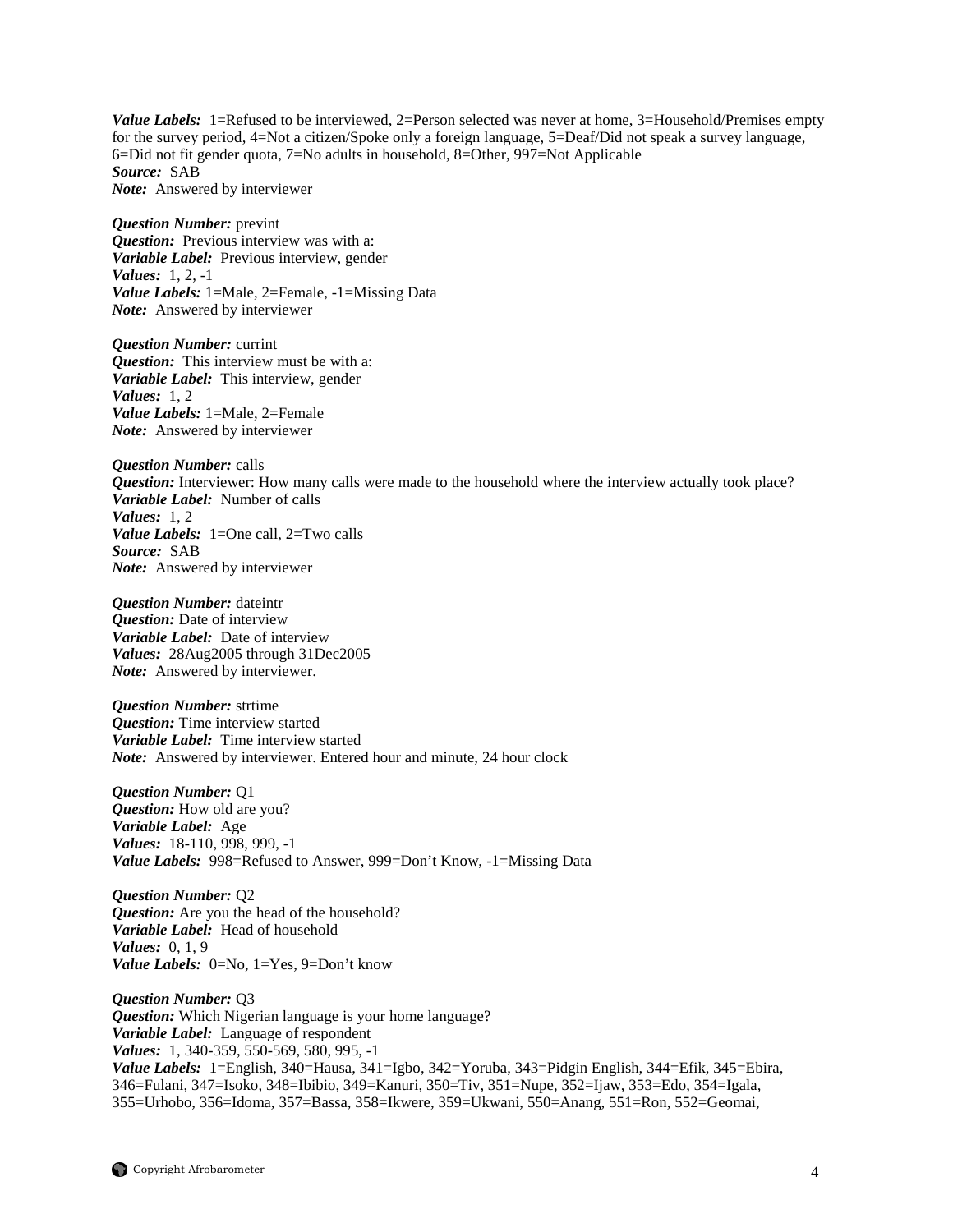553=Kadara, 554=Pyam, 555=Bahumono, 556=Boki, 557=Yakurr, 558=Esan, 559=Bijim, 560=Ekpeye, 561=Jaba, 562=Birom, 563=Igede, 564=Pyem, 565=Taroh, 566=Korro, 567=Ogoni, 568=Mbembe, 569=Sayawa, 580=Itsekiri, 995=Others, -1=Missing Data *Source:* SAB

*Question Number:* Q4A *Question:* In general, how would you describe: The present economic conditions of this country? *Variable Label:* Country's present economic condition *Values:* 1-5, 9, 98, -1 *Value Labels:* 1=Very bad, 2=Fairly bad, 3=Neither good nor bad, 4=Fairly good, 5=Very good, 9=Don't Know, 98=Refused to Answer, -1=Missing Data *Source:* NDB, Zambia96

*Question Number:* Q4B *Question:* In general, how would you describe: Your own present living conditions? *Variable Label:* Your present living conditions *Values:* 1-5, 9, 98, -1 *Value Labels:* 1=Very bad, 2=Fairly bad, 3=Neither good nor bad, 4=Fairly good, 5=Very good, 9=Don't Know, 98=Refused to Answer, -1=Missing Data *Source:* NDB, Zambia96

*Question Number:* Q5 *Question:* In general, how do you rate: Your living conditions compared to those of other Nigerians? *Variable Label:* Your living conditions vs. others *Values:* 1-5, 9, 98, -1 *Value Labels:* 1=Much worse, 2=Worse, 3=Same, 4=Better, 5=Much better, 9=Don't Know, 98=Refused to Answer, -1=Missing Data *Source:* NDB, Zambia96

*Question Number:* Q6A *Question:* Looking back, how do you rate the following compared to twelve months ago: Economic conditions in this country? *Variable Label:* Country's economic condition 12 months ago *Values:* 1-5, 9, 98, -1 Value Labels: 1=Much worse, 2=Worse, 3=Same, 4=Better, 5=Much better, 9=Don't Know, 98=Refused to Answer, -1=Missing Data *Source:* SAB

*Question Number:* Q6B *Question:* Looking back, how do you rate the following compared to twelve months ago: Your living conditions? *Variable Label:* Your living conditions 12 months ago *Values:* 1-5, 9, 98, -1 Value Labels: 1=Much worse, 2=Worse, 3=Same, 4=Better, 5=Much better, 9=Don't Know, 98=Refused to Answer, -1=Missing Data *Source:* NDB, Zambia96

*Question Number:* Q7A *Question:* Looking ahead, do you expect the following to be better or worse: Economic conditions in this country in twelve months time? *Variable Label:* Country's economic condition in 12 months *Values:* 1-5, 9, 98, -1 Value Labels: 1=Much worse, 2=Worse, 3=Same, 4=Better, 5=Much better, 9=Don't Know, 98=Refused to Answer, -1=Missing Data *Source:* NDB, Zambia96

*Question Number:* Q7B *Question:* Looking ahead, do you expect the following to be better or worse: Your living conditions in twelve months time?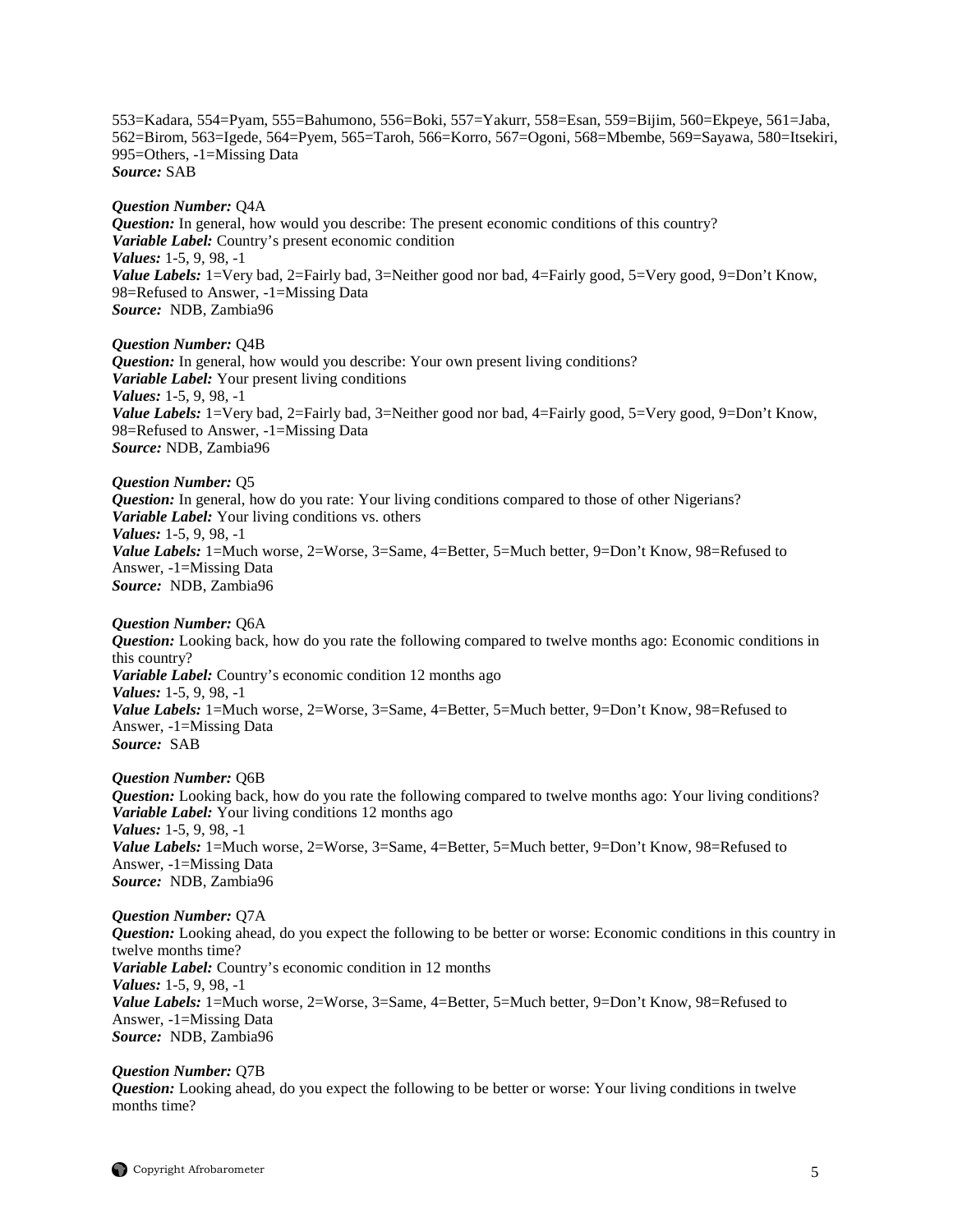*Variable Label:* Your living conditions in 12 months *Values:* 1-5, 9, 98, -1 Value Labels: 1=Much worse, 2=Worse, 3=Same, 4=Better, 5=Much better, 9=Don't Know, 98=Refused to Answer, -1=Missing Data *Source:* NDB, Zambia96

#### *Question Number:* Q8A

*Question:* Over the past year, how often, if ever, have you or your family gone without: Enough food to eat? *Variable Label:* How often gone without food *Values:* 0-4, 9, 98, -1 *Value Labels:* 0=Never, 1=Just once or twice, 2=Several times, 3=Many times, 4=Always, 9=Don't Know, 98=Refused to Answer, -1=Missing Data *Source:* NDB

# *Question Number:* Q8B

*Question:* Over the past year, how often, if ever, have you or your family gone without: Enough clean water for home use? *Variable Label:* How often gone without water *Values:* 0-4, 9, 98, -1 *Value Labels:* 0=Never, 1=Just once or twice, 2=Several times, 3=Many times, 4=Always, 9=Don't Know, 98=Refused to Answer, -1=Missing Data *Source:* NDB

#### *Question Number:* Q8C

*Question:* Over the past year, how often, if ever, have you or your family gone without: Medicines or medical treatment? *Variable Label:* How often gone without medical care *Values:* 0-4, 9, 98, -1 *Value Labels:* 0=Never, 1=Just once or twice, 2=Several times, 3=Many times, 4=Always, 9=Don't Know, 98=Refused to Answer, -1=Missing Data *Source:* NDB

#### *Question Number:* Q8D

*Question:* Over the past year, how often, if ever, have you or your family gone without: Enough fuel to cook your food? *Variable Label:* How often gone without cooking fuel *Values:* 0-4, 9, 98, -1 *Value Labels:* 0=Never, 1=Just once or twice, 2=Several times, 3=Many times, 4=Always, 9=Don't Know, 98=Refused to Answer, -1=Missing Data *Source:* SAB

#### *Question Number:* Q8E

*Question:* Over the past year, how often, if ever, have you or your family gone without: A cash income? *Variable Label:* How often gone without cash income *Values:* 0-4, 9, 98, -1 *Value Labels:* 0=Never, 1=Just once or twice, 2=Several times, 3=Many times, 4=Always, 9=Don't Know, 98=Refused to Answer, -1=Missing Data *Source:* SAB

#### *Question Number:* Q8F

*Question:* Over the past year, how often, if ever, have you or your family gone without: School expenses for your children (like fees, uniforms or books)? *Variable Label:* How often gone without school expenses *Values:* 0-4,7, 9, 98, -1 *Value Labels:* 0=Never, 1=Just once or twice, 2=Several times, 3=Many times, 4=Always, 7=No children, 9=Don't Know, 98=Refused to Answer, -1=Missing Data *Source:* SAB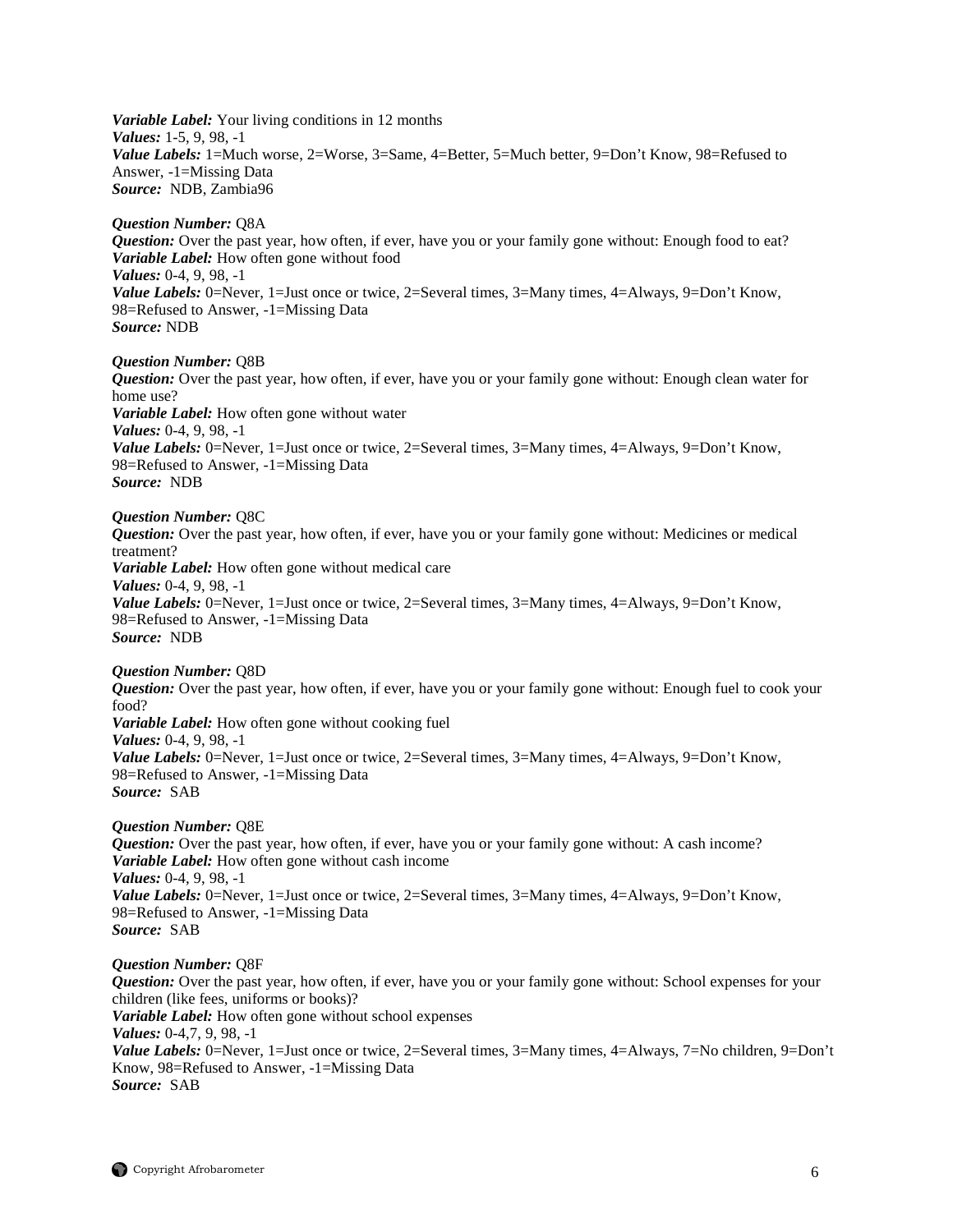### *Question Number:* Q9A

*Question:* Over the past year, how often (if ever) have you or anyone in your family: Feared crime in your own home?

*Variable Label:* How often feared crime in home *Values:* 0-4, 9, 98, -1 *Value Labels:* 0=Never, 1=Just once or twice, 2=Several times, 3=Many times, 4=Always, 9=Don't Know, 98=Refused to Answer, -1=Missing Data *Source:* Adapted from NDB

# *Question Number:* Q9B

*Question:* Over the past year, how often (if ever) have you or anyone in your family: Had something stolen from your house? *Variable Label:* How often something stolen from house *Values:* 0-4, 9, 98, -1 *Value Labels:* 0=Never, 1=Just once or twice, 2=Several times, 3=Many times, 4=Always, 9=Don't Know, 98=Refused to Answer, -1=Missing Data *Source:* Adapted from NDB

### *Question Number:* Q9C

*Question:* Over the past year, how often (if ever) have you or anyone in your family: Been physically attacked? *Variable Label:* How often physically attacked *Values:* 0-4, 9, 98, -1 *Value Labels:* 0=Never, 1=Just once or twice, 2=Several times, 3=Many times, 4=Always, 9=Don't Know, 98=Refused to Answer, -1=Missing Data *Source:* Adapted from NDB

#### *Question Number:* Q9D\_NIG

*Question:* Over the past year, how often (if ever) have you or anyone in your family: Been arrested for any offense other than traffic violations? *Variable Label:* How often arrested for offense other than traffic violations *Values:* 0-4, 9, 98, -1 *Value Labels:* 0=Never, 1=Just once or twice, 2=Several times, 3=Many times, 4=Always, 9=Don't Know, 98=Refused to Answer, -1=Missing Data *Source:* Nigeria Afrobarometer Round 3

#### *Question Number:* Q10

*Question:* Which of the following statements is closest to your view? Choose Statement A or Statement B. A: It is better to have free schooling for our children, even if the quality of education is low. B: It is better to raise educational standards, even if we have to pay school fees. *Variable Label:* Free schooling vs. user fees *Values:* 1-5, 9, 98, -1 *Value Labels:* 1=Agree Very Strongly with A, 2=Agree with A, 3=Agree with B, 4=Agree Very Strongly with B, 5=Agree with Neither, 9=Don't Know, 98=Refused to Answer, -1=Missing Data *Source:* Zambia96 *Note:* Interviewer probed for strength of opinion.

### *Question Number:* Q11

*Question:* Which of the following statements is closest to your view? Choose Statement A or Statement B. A: All civil servants should keep their jobs, even if paying their salaries is costly to the country. B: The government cannot afford so many public employees and should lay some of them off. *Variable Label:* Civil servants keep jobs vs. lay offs to reduce costs *Values:* 1-5, 9, 98, -1 *Value Labels:* 1=Agree Very Strongly with A, 2=Agree with A, 3=Agree with B, 4=Agree Very Strongly with B, 5=Agree with Neither, 9=Don't Know, 98=Refused to Answer, -1=Missing Data *Source:* Zambia 96

*Note:* Interviewer probed for strength of opinion.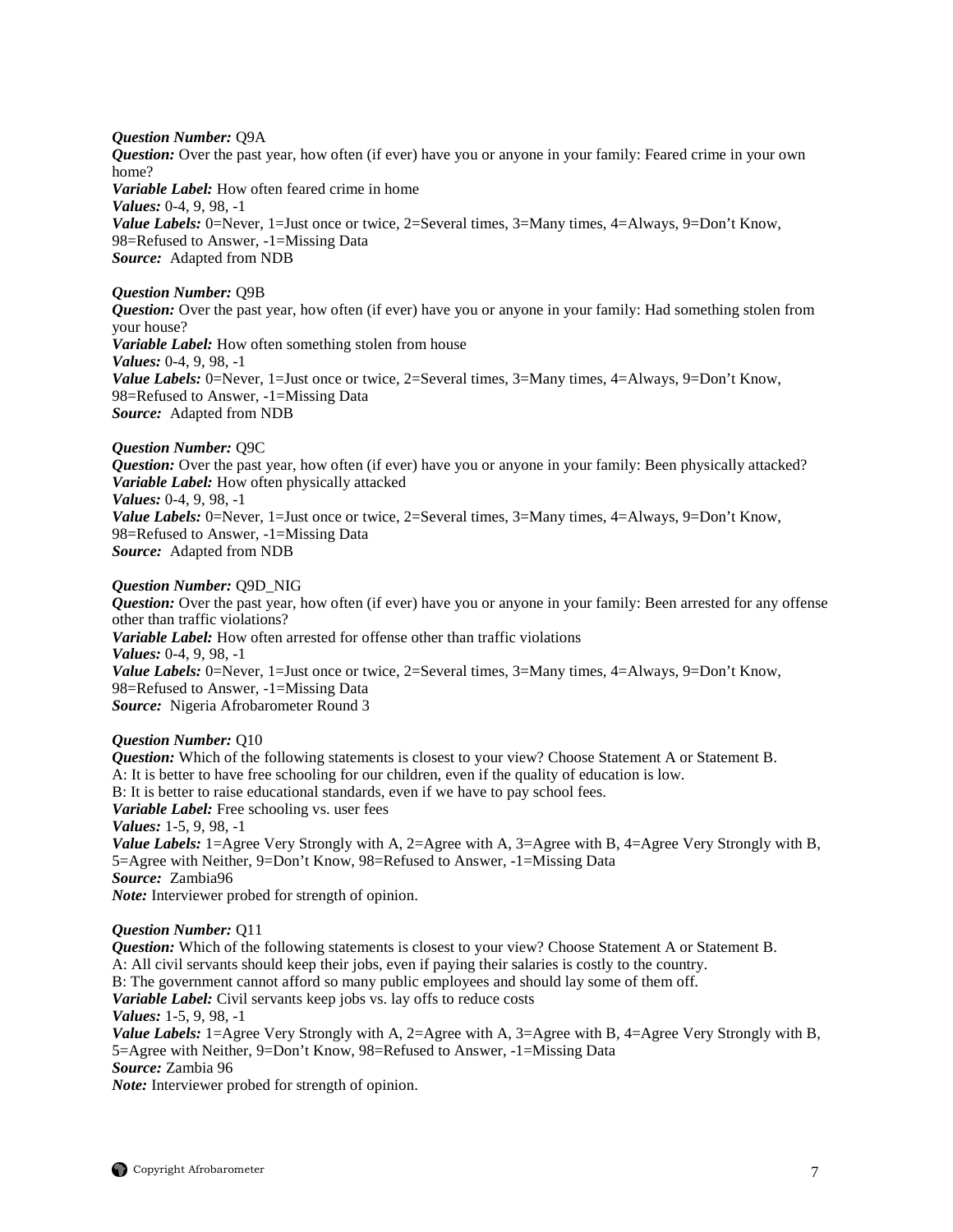# *Question Number:* Q12

*Question:* Which of the following statements is closest to your view? Choose Statement A or Statement B. A: The costs of reforming the economy are too high; the government should therefore abandon its current economic policies.

B: In order for the economy to get better in the future, it is necessary for us to accept some hardships now. *Variable Label:* Abandon economic reforms vs. accept hardships

*Values:* 1-5, 9, 98, -1

*Value Labels:* 1=Agree Very Strongly with A, 2=Agree with A, 3=Agree with B, 4=Agree Very Strongly with B, 5=Agree with Neither, 9=Don't Know, 98=Refused to Answer, -1=Missing Data

*Source:* Ghana97 *Note:* Interviewer probed for strength of opinion.

# *Question Number:* Q13

*Question:* Which of the following statements is closest to your view? Choose Statement A or Statement B. A: The government's economic policies have helped most people; only a few have suffered. B: The government's economic policies have hurt most people and only benefited a few. *Variable Label:* Economic policies helped most vs. hurt most *Values:* 1-5, 9, 98, -1 *Value Labels:* 1=Agree Very Strongly with A, 2=Agree with A, 3=Agree with B, 4=Agree Very Strongly with B, 5=Agree with Neither, 9=Don't Know, 98=Refused to Answer, -1=Missing Data *Source:* Adapted from Ghana99

*Note:* Interviewer probed for strength of opinion.

# *Question Number:* Q14A

*Question:* Please tell me whether each of the following aspects of our economic situation in this country are better or worse than they were a few years ago, or whether they have remained the same: The availability of consumer goods?

*Variable Label:* Present vs. past: Availability of goods *Values:* 1-5, 9, 98, -1 *Value Labels:* 1 = Much Worse, 2=Worse, 3=About the Same, 4=Better, 5=Much Better, 9=Don't Know, 98=Refused to Answer, -1=Missing Data *Source:* Afrobarometer Round 2 *Note:* Interviewer probed for strength of opinion.

### *Question Number:* Q14B

*Question:* Please tell me whether each of the following aspects of our economic situation in this country are better or worse than they were a few years ago, or whether they have remained the same: The availability of job opportunities? *Variable Label:* Present vs. past: Job opportunities *Values:* 1-5, 9, 98, -1 *Value Labels:* 1 = Much Worse, 2=Worse, 3=About the Same, 4=Better, 5=Much Better, 9=Don't Know, 98=Refused to Answer, -1=Missing Data *Source:* Afrobarometer Round 2 *Note:* Interviewer probed for strength of opinion.

#### *Question Number:* Q14C

*Question:* Please tell me whether each of the following aspects of our economic situation in this country are better or worse than they were a few years ago, or whether they have remained the same: The gap between the rich and the poor? *Variable Label:* Present vs. past: Gap between rich and poor *Values:* 1-5, 9, 98, -1 *Value Labels:* 1= Much Worse, 2=Worse, 3=About the Same, 4=Better, 5=Much Better, 9=Don't Know,

98=Refused to Answer, -1=Missing Data

*Source:* Afrobarometer Round 2

*Note:* Interviewer probed for strength of opinion.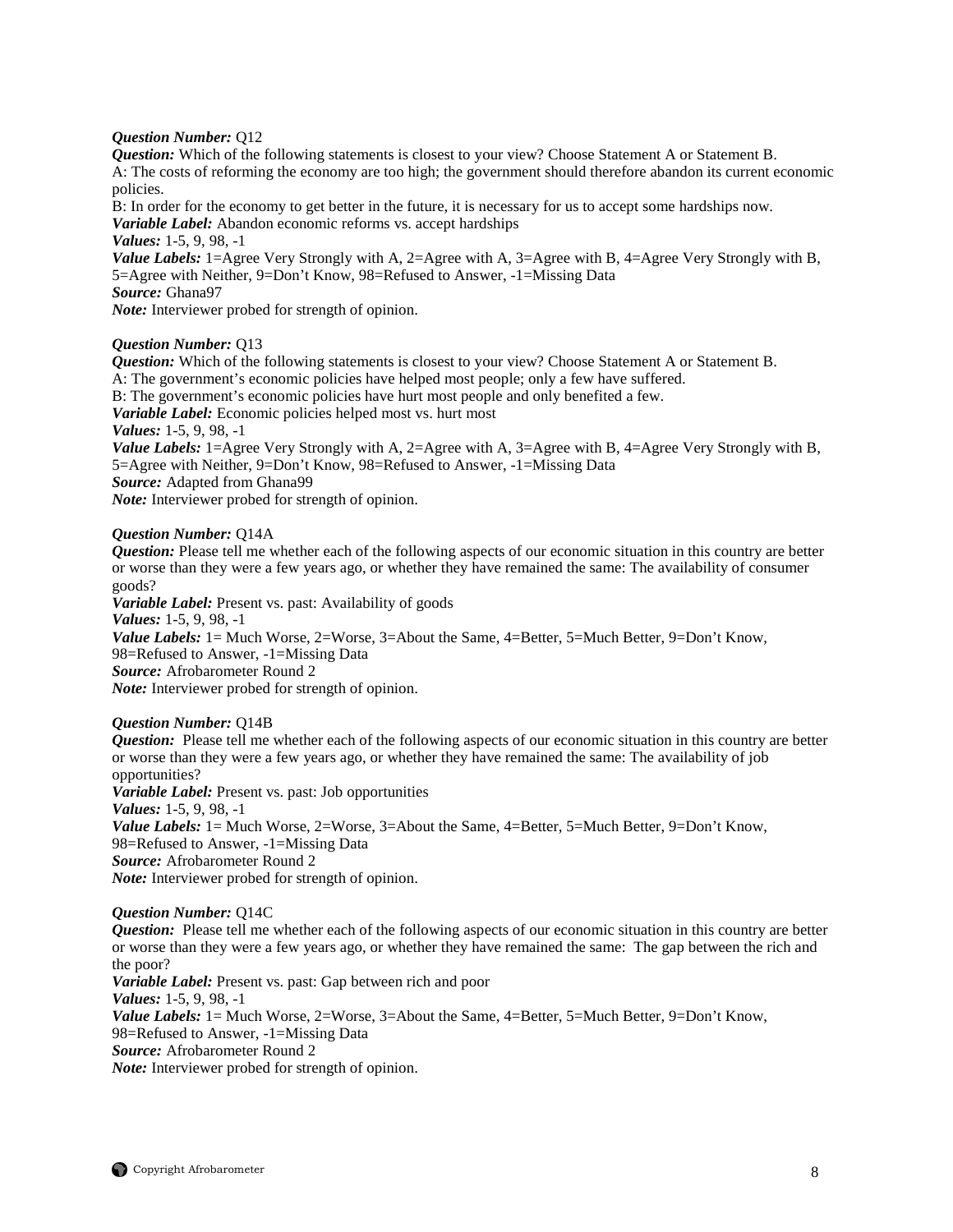*Question Number:* Q15A *Question:* How often do you get news from the following sources: Radio? *Variable Label:* Radio news *Values:* 0-4, 9, 98, -1 *Value Labels:* 0=Never, 1=Less than once a month, 2=A few times a month, 3=A few times a week, 4=Every day, 9=Don't Know, 98=Refused to Answer, -1=Missing Data *Source:* Zambia96

*Question Number:* Q15B *Question:* How often do you get news from the following sources: Television? *Variable Label:* Television news *Values:* 0-4, 9, 98, -1 *Value Labels:* 0=Never, 1=Less than once a month, 2=A few times a month, 3=A few times a week, 4=Every day, 9=Don't Know, 98=Refused to Answer, -1=Missing Data *Source:* SAB

*Question Number:* Q15C *Question:* How often do you get news from the following sources: Newspapers? *Variable Label:* Newspaper news *Values:* 0-4, 9, 98, -1 *Value Labels:* 0=Never, 1=Less than once a month, 2=A few times a month, 3=A few times a week, 4=Every day, 9=Don't Know, 98=Refused to Answer, -1=Missing Data *Source:* Zambia96

*Question Number:* Q16 *Question:* How interested would you say you are in public affairs? *Variable Label:* Interest in public affairs *Values:* 0-3, 9, 98, -1 *Value Labels:* 0=Not at all interested, 1=Not very interested, 2=Somewhat interested, 3=Very interested, 9=Don't Know, 98=Refused to Answer, -1=Missing Data *Source:* SAB

*Question Number:* Q17 *Question:* When you get together with your friends or family, would you say you discuss political matters: *Variable Label:* Discuss politics *Values:* 0-2, 9, 98, -1 *Value Labels:* 0=Never, 1=Occasionally, 2=Frequently, 9=Don't Know, 98=Refused to Answer, -1=Missing Data

#### *Question Number:* Q18A

*Question:* Do you agree or disagree with the following statements? Politics and government sometimes seem so complicated that you can't really understand what's going on. *Variable Label:* Politics and government too complicated *Values:* 1-5, 9, 98, -1 *Value Labels:* 1=Strongly Agree, 2=Agree, 3=Neither Agree nor Disagree, 4=Disagree, 5=Strongly Disagree, 9=Don't Know, 98=Refused to Answer, -1=Missing Data *Source:* Zambia96 *Note:* Interviewer probed for strength of opinion.

*Question Number:* Q18B *Question:* Do you agree or disagree with the following statements? As far as politics is concerned, friends and neighbors do not listen to you. *Variable Label:* Others don't listen to you *Values:* 1-5, 9, 98, -1 *Value Labels:* 1=Strongly Agree, 2=Agree, 3=Neither Agree nor Disagree, 4=Disagree, 5=Strongly Disagree, 9=Don't Know, 98=Refused to Answer, -1=Missing Data *Source:* Zambia96 *Note:* Interviewer probed for strength of opinion.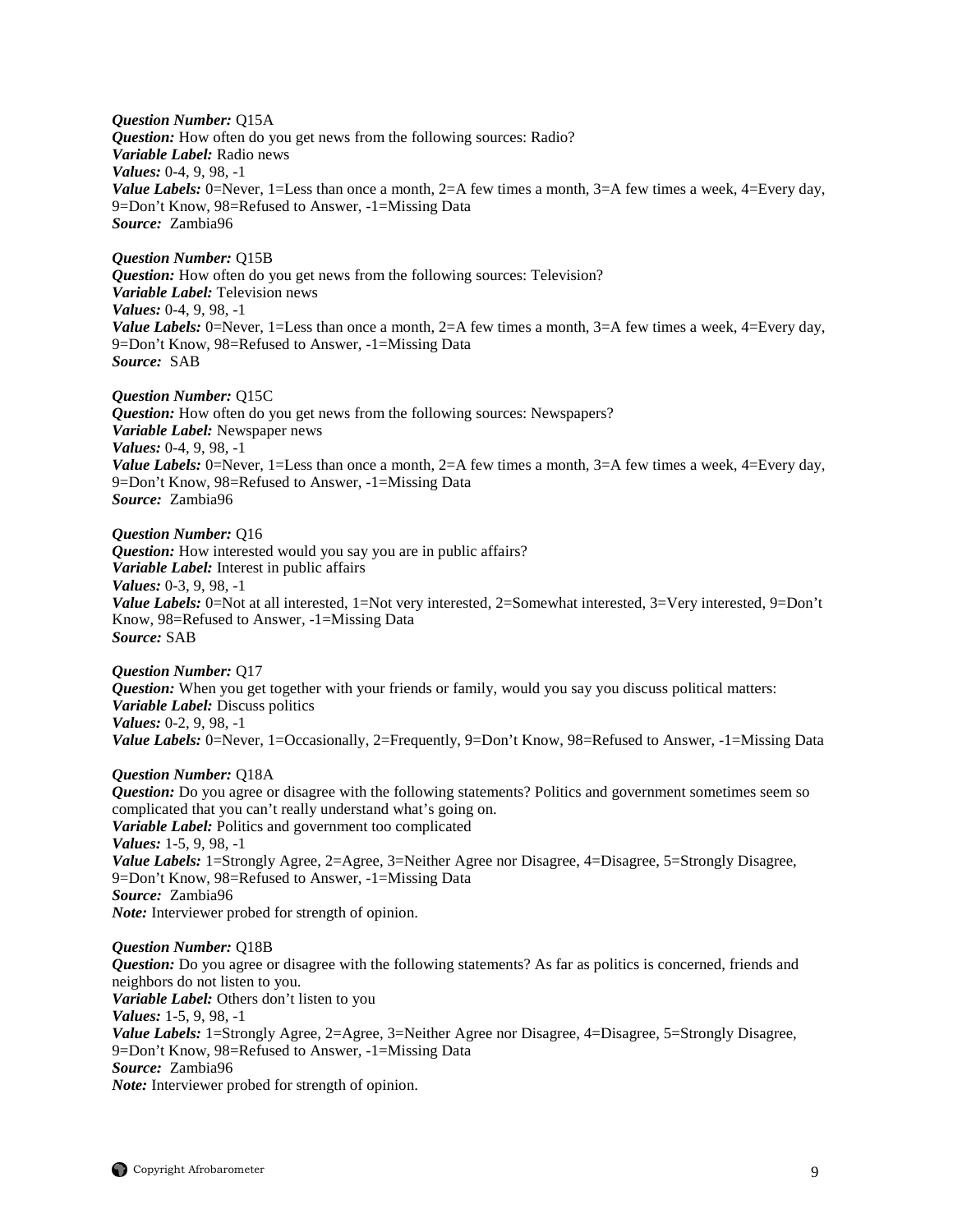#### *Question Number:* Q19

*Question:* Lets talk for a moment about the kind of society we would like to have in this country. Which of the following statements is closest to your view? Choose Statement A or Statement B. A: People should look after themselves and be responsible for their own success in life. B: The government should bear the main responsibility for the well-being of people. *Variable Label:* People responsible for well-being vs. government *Values:* 1-5, 9, 98, -1 *Value Labels:* 1=Agree Very Strongly with A, 2=Agree with A, 3=Agree with B, 4=Agree Very Strongly with B, 5=Agree with Neither, 9=Don't Know, 98=Refused to Answer, -1=Missing Data *Source:* Ghana99 *Note:* Interviewer probed for strength of opinion.

### *Question Number:* Q20

*Question:* Let's talk for a moment about the kind of society we would like to have in this country. Which of the following statements is closest to your view? Choose Statement A or Statement B.

A: As citizens, we should be more active in questioning the actions of our leaders.

B: In our country these days, we should show more respect for authority.

*Variable Label:* Question actions of leaders vs. respect authority

*Values:* 1-5, 9, 98, -1

*Value Labels:* 1=Agree Very Strongly with A, 2=Agree with A, 3=Agree with B, 4=Agree Very Strongly with B, 5=Agree with Neither, 9=Don't Know, 98=Refused to Answer, -1=Missing Data *Source:* Zambia96

*Note:* Interviewer probed for strength of opinion asking "Do you agree or agree very strongly?"

#### *Question Number:* Q21

*Question:* Which of the following statements is closest to your view? Choose Statement A or Statement B. A: Since leaders represent everyone, leaders should not favour their own family or group. B: Once in office, leaders are obliged to help their home community. *Variable Label:* Leaders treat all equally vs. help own community *Values:* 1-5, 9, 98, -1 *Value Labels:* 1=Agree Very Strongly with A, 2=Agree with A, 3=Agree with B, 4=Agree Very Strongly with B, 5=Agree with Neither, 9=Don't Know, 98=Refused to Answer, -1=Missing Data *Source:* Afrobarometer Round 2 *Note:* Interviewer probed for strength of opinion. *Question Number:* Q22

*Question:* Which of the following statements is closest to your view? Choose Statement A or Statement B. A: All people should be permitted to vote, even if they do not fully understand all the issues in an election. B: Only those who are sufficiently well educated should be allowed to choose our leaders. *Variable Label:* All vote vs. only educated vote *Values:* 1-5, 9, 98, -1 *Value Labels:* 1=Agree Very Strongly with A, 2=Agree with A, 3=Agree with B, 4=Agree Very Strongly with B, 5=Agree with Neither, 9=Don't Know, 98=Refused to Answer, -1=Missing Data *Source:* Zambia 96

*Note:* Interviewer probed for strength of opinion.

## *Question Number:* Q23

*Question:* Which of the following statements is closest to your view? Choose Statement A or Statement B. A: In our country, women should have equal rights and receive the same treatment as men do.

B: Women have always been subject to traditional laws and customs, and should remain so.

*Variable Label:* Women have equal rights vs. subject to traditional laws

*Values:* 1-5, 9, 98, -1

*Value Labels:* 1=Agree Very Strongly with A, 2=Agree with A, 3=Agree with B, 4=Agree Very Strongly with B, 5=Agree with Neither, 9=Don't Know, 98=Refused to Answer, -1=Missing Data

*Source:* Uganda00

*Note:* Interviewer probed for strength of opinion.

*Question Number:* Q24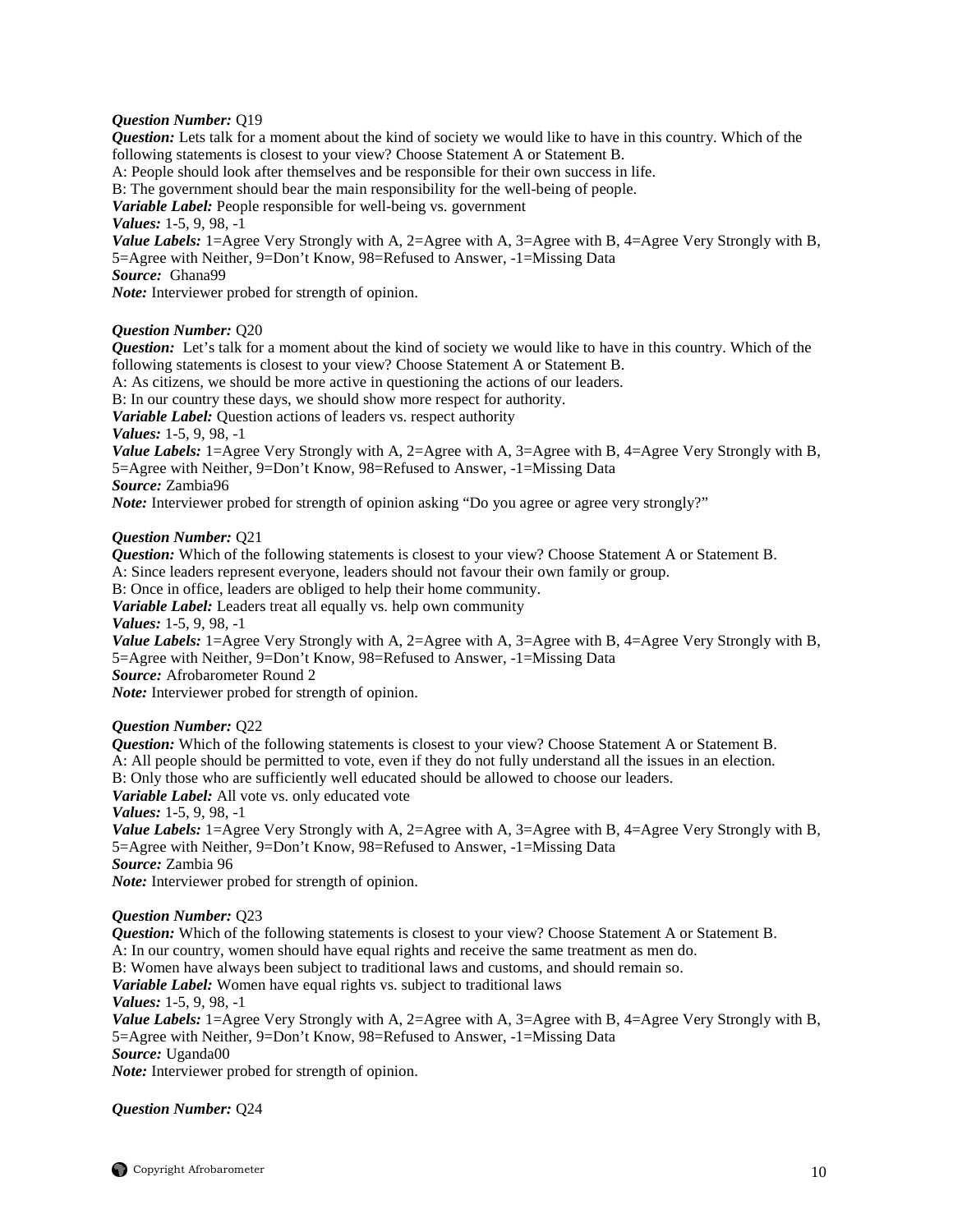*Question:* Which of the following statements is closest to your view? Choose Statement A or Statement B. A: Women should have the same chance of being elected to political office as men. B: Men make better political leaders than women, and should be elected rather than women. *Variable Label:* Women leaders vs men only as leaders *Values:* 1-5, 9, 98, -1 *Value Labels:* 1=Agree Very Strongly with A, 2=Agree with A, 3=Agree with B, 4=Agree Very Strongly with B, 5=Agree with Neither, 9=Don't Know, 98=Refused to Answer, -1=Missing Data *Source:* Uganda00 *Note:* Interviewer probed for strength of opinion.

#### *Question Number:* Q25

*Question:* Which of the following statements is closest to your view? Choose Statement A or Statement B.

A: Government should be able to ban any organization that goes against its policies.

B: We should be able to join any organization, whether or not the government approves of it.

*Variable Label:* Government bans organizations vs. join any

#### *Values:* 1-5, 9, 98, -1

*Value Labels:* 1=Agree Very Strongly with A, 2=Agree with A, 3=Agree with B, 4=Agree Very Strongly with B, 5=Agree with Neither, 9=Don't Know, 98=Refused to Answer, -1=Missing Data *Source:* Uganda00

*Note:* Interviewer probed for strength of opinion.

### *Question Number:* Q26

*Question:* Which of the following statements is closest to your view? Choose Statement A or Statement B.

A: Government should close newspapers that print false stories or misinformation.

B: The news media should be free to publish any story that they see fit without fear of being shut down.

*Variable Label:* Government close newspapers vs. free to publish

### *Values:* 1-5, 9, 98, -1

*Value Labels:* 1=Agree Very Strongly with A, 2=Agree with A, 3=Agree with B, 4=Agree Very Strongly with B, 5=Agree with Neither, 9=Don't Know, 98=Refused to Answer, -1=Missing Data

*Source:* Uganda00

*Note:* Interviewer probed for strength of opinion.

# *Question Number:* Q27

*Question:* Which of the following statements is closest to your view? Choose Statement A or Statement B. A: Government should not allow the expression of political views that are fundamentally different from the views of the majority.

B: People should be able to speak their minds about politics free of government influence, no matter how unpopular their views may be.

*Variable Label:* Govt. suppress expression vs. people speak minds

*Values:* 1-5, 9, 98, -1

*Value Labels:* 1=Agree Very Strongly with A, 2=Agree with A, 3=Agree with B, 4=Agree Very Strongly with B, 5=Agree with Neither, 9=Don't Know, 98=Refused to Answer, -1=Missing Data

*Source:* Uganda00

*Note:* Interviewer probed for strength of opinion.

# *Question Number:* Q28A

*Question:* Let's turn to your role in the community. Now I am going to read out a list of groups that people join or attend. For each one, could you tell me whether you are an official leader, an active member, an inactive member, or not a member: A religious group (e.g. church, mosque)?

*Variable Label:* Member of religious group

*Values:* 0-3, 9, 98, -1

*Value Labels:* 0=Not a Member, 1=Inactive Member, 2=Active Member, 3=Official Leader, 9=Don't Know, 98=Refused to Answer, -1=Missing Data *Source:* SAB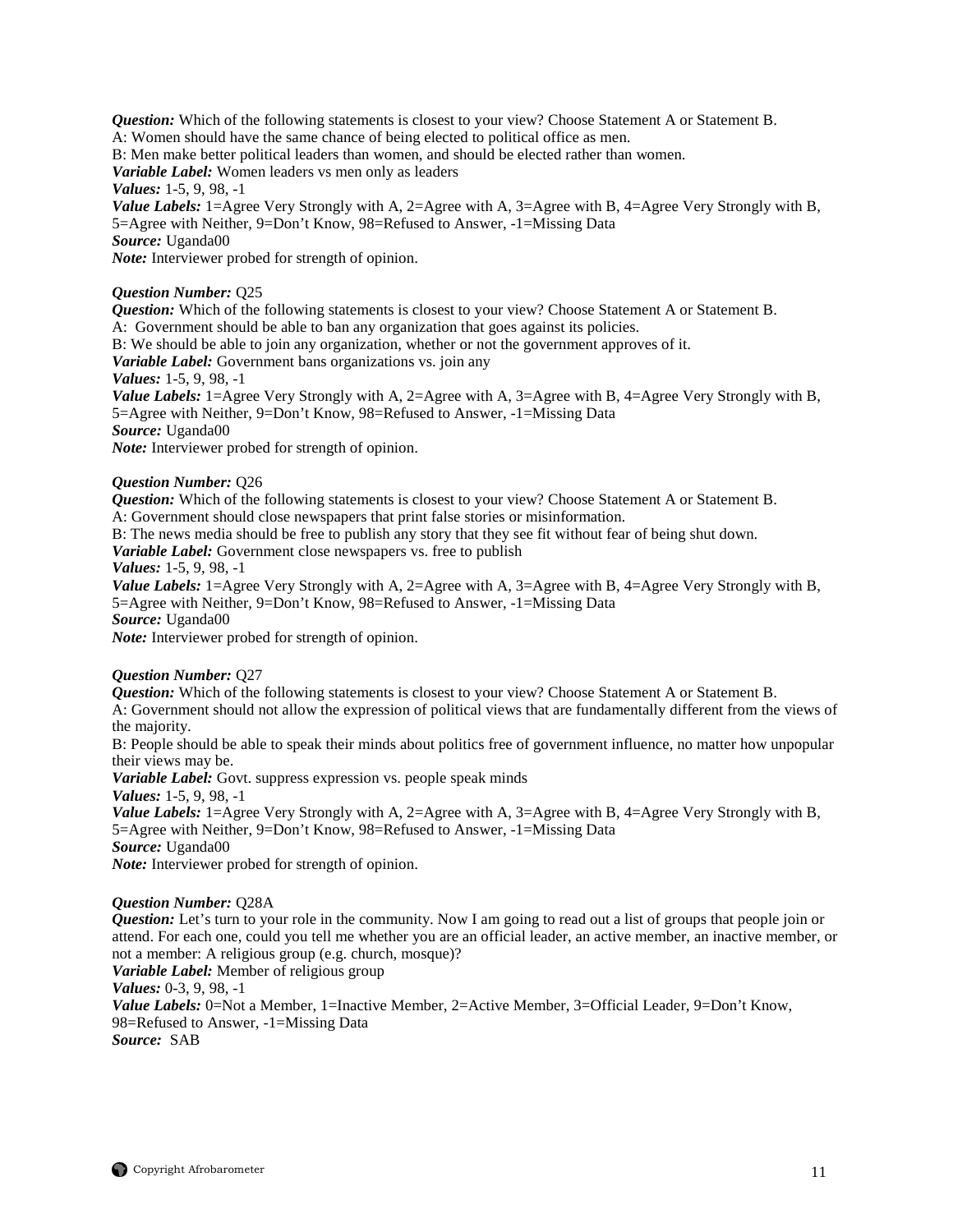#### *Question Number:* Q28B

*Question:* Now I am going to read out a list of groups that people join or attend. For each one, could you tell me whether you are an official leader, an active member, an inactive member, or not a member: A trade union or farmers association?

*Variable Label:* Member of trade union or farmers association *Values:* 0-3, 9, 98, -1 Value Labels: 0=Not a Member, 1=Inactive Member, 2=Active Member, 3=Official Leader, 9=Don't Know, 98=Refused to Answer, -1=Missing Data *Source:* SAB

#### *Question Number:* Q28C

*Question:* Now I am going to read out a list of groups that people join or attend. For each one, could you tell me whether you are an official leader, an active member, an inactive member, or not a member: A professional or business association? *Variable Label:* Member of professional or business association *Values:* 0-3, 9, 98, -1 *Value Labels:* 0=Not a Member, 1=Inactive Member, 2=Active Member, 3=Official Leader, 9=Don't Know, 98=Refused to Answer, -1=Missing Data *Source:* SAB

# *Question Number:* Q28D

*Question:* Now I am going to read out a list of groups that people join or attend. For each one, could you tell me whether you are an official leader, an active member, an inactive member, or not a member: A community development or self-help association? *Variable Label:* Member of community development association *Values:* 0-3, 9, 98, -1 *Value Labels:* 0=Not a Member, 1=Inactive Member, 2=Active Member, 3=Official Leader, 9=Don't Know, 98=Refused to Answer, -1=Missing Data *Source:* SAB

#### *Question Number:* Q29

*Question:* Understanding that some Nigerians were not able to register as voters for the 2003 elections, which statement is true for you? *Variable Label:* Registered to vote *Values:* 1-7, 9, 98, -1 *Value Labels:* 1=You were registered to vote, 2=You did not want to register, 3=You could not find a place to register, 4=You were prevented from registering, 5=You were too young to register, 6= Did not register for some other reason, 9=Don't Know/Can't remember, 98=Refused to Answer, -1=Missing Data *Source:* Afrobarometer Round 3

#### *Question Number:* Q30

*Question:* With regard to the most recent, 2003 national elections, which statement is true for you? *Variable Label:* Voted last election *Values:* 1-7, 9, 98, -1 *Value Labels:*  $1 = You$  voted in the elections,  $2 = You$  decided not to vote,  $3 = You$  could not find the polling station, 4=You were prevented from voting, 5=You did not have time to vote 6= Did not vote for some other reason, 7=You

were not registered 9=Don't Know/Can't remember, 98=Refused to Answer, -1=Missing Data *Source:* Afrobarometer Round 3

#### *Question Number:* Q31A

*Question:* Here is a list of actions that people sometimes take as citizens. For each of these, please tell me whether you, personally, have done any of these things during the past year. If not, would you do this if you had the chance: Attended a community meeting?

*Variable Label:* Attend a community meeting

*Values:* 0-4, 9, 98, -1

*Value Labels:*  $0 = No$ , would never do this,  $1 = No$ , but would do if had the chance,  $2 = Yes$ , once or twice,  $3 = Yes$ , several times, 4=Yes, often, 9=Don't Know, 98=Refused to Answer, -1=Missing Data *Source:* SAB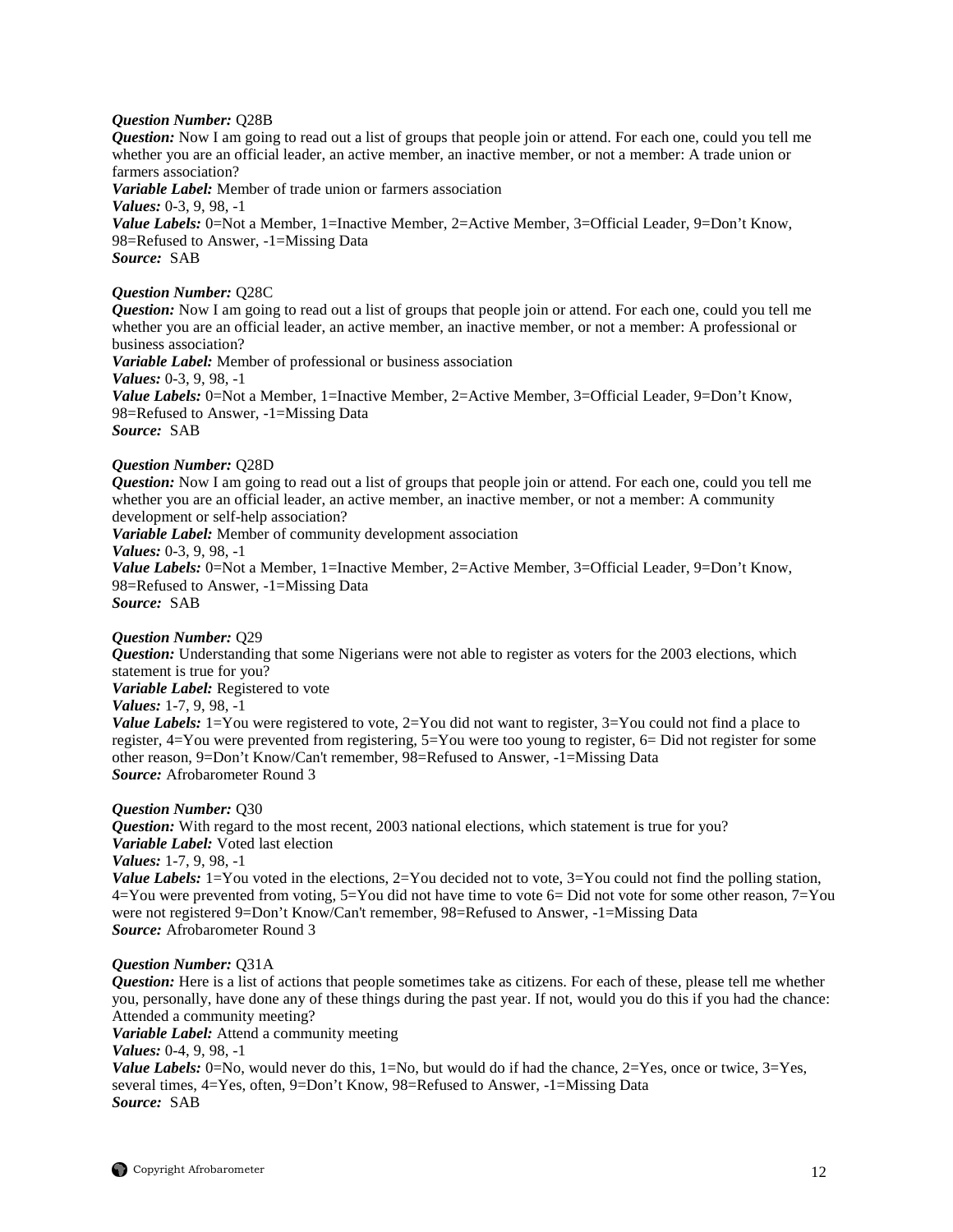# *Question Number:* Q31B

*Question:* Here is a list of actions that people sometimes take as citizens. For each of these, please tell me whether you, personally, have done any of these things during the past year. If not, would you do this if you had the chance: Got together with others to raise an issue?

*Variable Label:* Join others to raise an issue

*Values:* 0-4, 9, 98, -1

*Value Labels:* 0=No, would never do this,  $1=N_0$ , but would do if had the chance,  $2=Y$ es, once or twice,  $3=Yes$ , several times, 4=Yes, often, 9=Don't Know, 98=Refused to Answer, -1=Missing Data *Source:* SAB

#### *Question Number:* Q31C

*Question:* Here is a list of actions that people sometimes take as citizens. For each of these, please tell me whether you, personally, have done any of these things during the past year. If not, would you do this if you had the chance: Attended a demonstration or protest march?

*Variable Label:* Attend a demonstration or protest march

*Values:* 0-4, 9, 98, -1

*Value Labels:* 0=No, would never do this, 1=No, but would do if had the chance,  $2=Yes$ , once or twice,  $3=Yes$ , several times, 4=Yes, often, 9=Don't Know, 98=Refused to Answer, -1=Missing Data *Source:* Zambia96

#### *Question Number:* Q32A

*Question:* During the past year, how often have you contacted any of the following persons for help to solve a problem or to give them your views: A Local Government Councillor? *Variable Label:* Contact local government councillor *Values:* 0-3, 9, 98, -1

*Value Labels:* 0=Never, 1=Only once, 2=A few times, 3=Often, 9=Don't Know, 98=Refused to Answer, -1=Missing Data *Source:* Adapted from Zambia96

#### *Question Number:* Q32B

*Question:* During the past year, how often have you contacted any of the following persons for help to solve a problem or to give them your views: A Member of National Assembly? *Variable Label:* Contact MP *Values:* 0-3, 9, 98, -1 *Value Labels:* 0=Never, 1=Only once, 2=A few times, 3=Often, 9=Don't Know, 98=Refused to Answer, -1=Missing Data *Source:* Adapted from Zambia96

#### *Question Number:* Q32C

*Question:* During the past year, how often have you contacted any of the following persons for help to solve a problem or to give them your views: An official of a government ministry? *Variable Label:* Contact official of a government ministry *Values:* 0-3, 9, 98, -1 *Value Labels:* 0=Never, 1=Only once, 2=A few times, 3=Often, 9=Don't Know, 98=Refused to Answer, -1=Missing Data *Source:* Adapted from Zambia96

#### *Question Number:* Q32D

*Question:* During the past year, how often have you contacted any of the following persons for help to solve a problem or to give them your views: A political party official? *Variable Label:* Contact political party official *Values:* 0-3, 9, 98, -1 *Value Labels:* 0=Never, 1=Only once, 2=A few times, 3=Often, 9=Don't Know, 98=Refused to Answer, -1=Missing Data *Source:* Adapted from Zambia96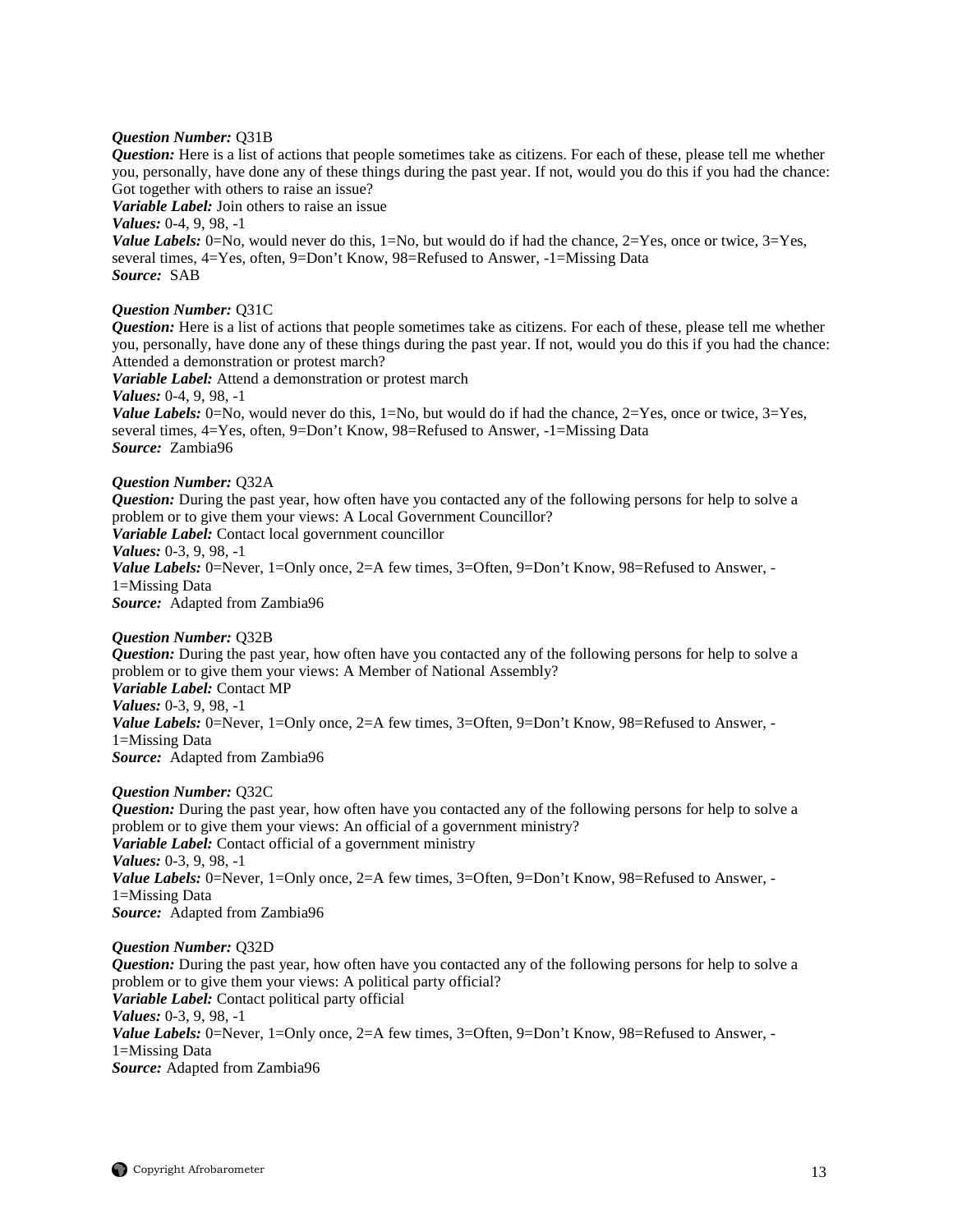#### *Question Number:* Q32E

*Question:* During the past year, how often have you contacted any of the following persons for help to solve a problem or to give them your views: A religious leader? *Variable Label:* Contact religious leader *Values:* 0-3, 9, 98, -1 Value Labels: 0=Never, 1=Only once, 2=A few times, 3=Often, 9=Don't Know, 98=Refused to Answer, -1=Missing Data *Source:* Adapted from Zambia96

#### *Question Number:* Q32F

*Question:* During the past year, how often have you contacted any of the following persons for help to solve a problem or to give them your views: A traditional ruler? *Variable Label:* Contact traditional ruler *Values:* 0-3, 9, 98, -1 *Value Labels:* 0=Never, 1=Only once, 2=A few times, 3=Often, 9=Don't Know, 98=Refused to Answer, -1=Missing Data *Source:* Adapted from Zambia96

#### *Question Number:* Q32G

*Question:* During the past year, how often have you contacted any of the following persons for help to solve a problem or to give them your views: Some other influential person? *Variable Label:* Contact some other influential person *Values:* 0-3, 9, 98, -1 *Value Labels:* 0=Never, 1=Only once, 2=A few times, 3=Often, 9=Don't Know, 98=Refused to Answer, -1=Missing Data *Source:* Adapted from Zambia96

#### *Question Number:* Q33

*Question:* Think of the last time you contacted any of the above leaders. Was the main reason to: *Variable Label:* Why contact *Values:* 1-4, 7, 9, 98, -1 *Value Labels:* 1=Tell them about your own personal problems, 2= Tell them about a community or public problem, 3= Give them your view on some political issue 4=Something else, 9=Don't Know, 98=Refused to Answer, - 1=Missing Data

*Question Number:* Q34 *Question:* What if anything does democracy mean to you? *Variable Label:* Understand democracy *Values:* 1-3, 9, 98, -1 *Value Labels:* 1=Understood "democracy" in English, 2= Required local language translation, 3=Did not understand the word or question, even in the local language, 98=Refused to Answer, -1=Missing

*Question Number:* Q35A *Question:* What if anything does democracy mean to you? *Variable Label:* Meaning of democracy-1<sup>st</sup> verbatim response *Values:* String variable *Source:* Ghana 97 *Note:* Respondent could give up to three responses. Interviewer recorded respondent's verbatim response in English. Responses were coded by Field Supervisors and checked by National Investigator.

*Question Number:* Q35pt1 *Question:* What if anything does democracy mean to you? *Variable Label:* First meaning of democracy (code) *Values:* 0-12, 14-17, 19-21, 990, 999, -1

*Value Labels:* 0=Nothing/Democracy has no meaning, 1=Civil liberties/personal freedoms (e.g. freedom of speech, religion, movement, etc…), 2=Government by, for, of the people/popular rule, 3=Voting/elections/multiparty competition, 4=Peace/unity/power sharing, 5=Social/economic development, 6=Equality/justice, 7=Majority rule, 8=Governance/effectiveness/accountability/rule of law, 9=National independence/people's self-determination=9,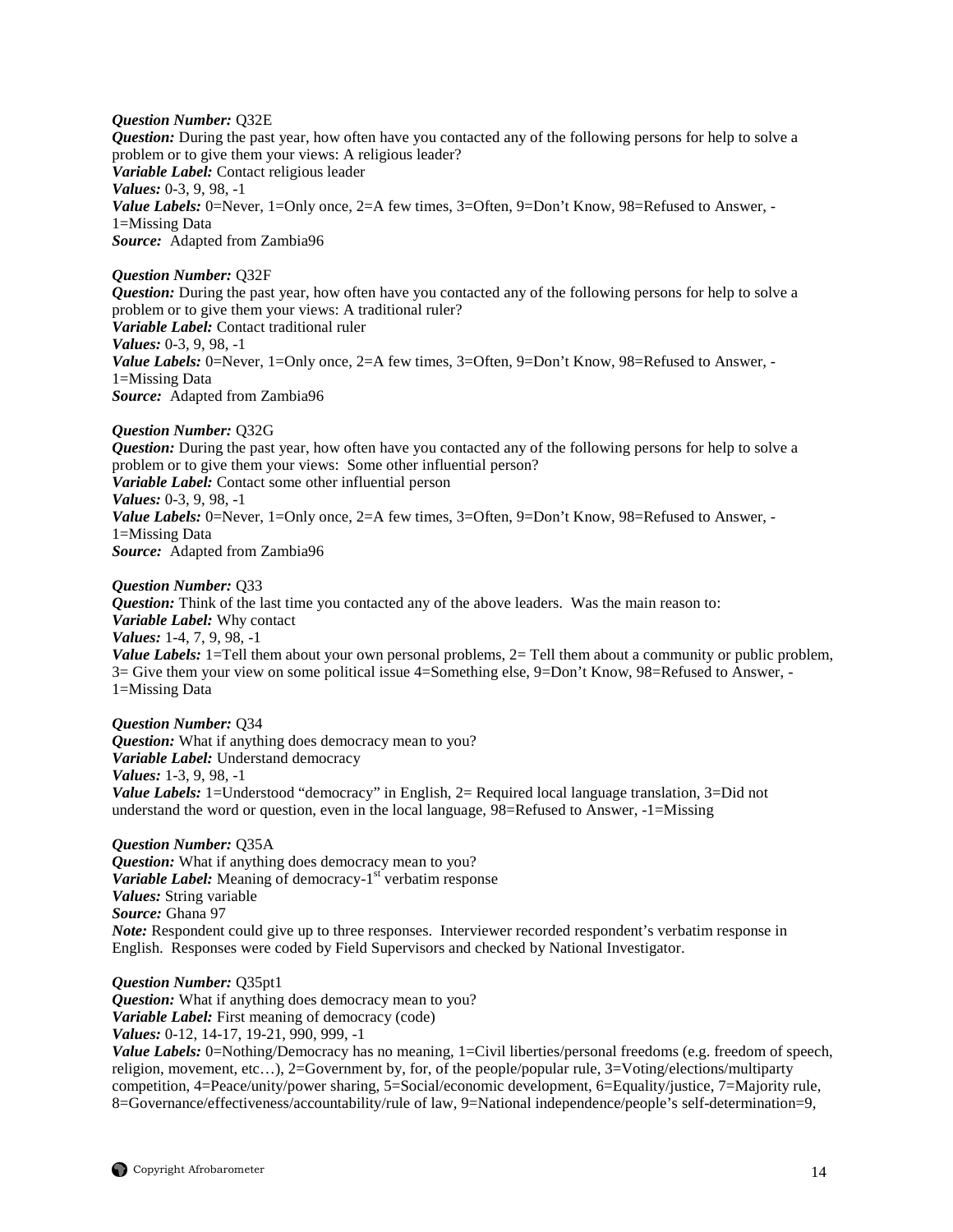10=Mutual respect, 11=Working together, 12=Other positive meanings, 14=Conflict/confusion, 15=Corruption/abuse of power, 16=Social/economic hardship, 17=Other negative meanings, 19=Civilian politics/government, 20=Change of government/leadership/laws, 21=Other neutral/ null meanings, 990=Supervisor could not code response, 999=Don't know/Did not understand the question, -1=Missing data *Note:* Respondent could give up to three responses. Interviewer recorded respondent's verbatim response in English. Responses were coded by Field Supervisors and checked by National Investigator.

#### *Question Number:* Q35B

*Question:* What if anything does democracy mean to you? *Variable Label:* Meaning of democracy- $2<sup>nd</sup>$  verbatim response *Values:* String variable *Source:* Ghana 97 *Note:* Respondent could give up to three responses. Interviewer recorded respondent's verbatim response in English. Responses were coded by Field Supervisors and checked by National Investigator.

#### *Question Number:* Q35pt2

*Question:* What if anything does democracy mean to you? *Variable Label:* Second meaning of democracy (code) *Values:* 1-12, 14-17, 19-21, 990, 996, -1 *Value Labels:* 1=Civil liberties/personal freedoms (e.g. freedom of speech, religion, movement, etc...). 2=Government by, for, of the people/popular rule, 3=Voting/elections/multiparty competition, 4=Peace/unity/power sharing, 5=Social/economic development, 6=Equality/justice, 7=Majority rule, 8=Governance/effectiveness/accountability/rule of law, 9=National independence/people's self-determination=9, 10=Mutual respect, 11=Working together, 12=Other positive meanings, 14=Conflict/confusion, 15=Corruption/abuse of power, 16=Social/economic hardship, 17=Other negative meanings, 19=Civilian politics/government, 20=Change of government/leadership/laws, 21=Other neutral/ null meanings, 990=Interviewer ould not code response, 996=No Further Answer, -1=Missing Data *Note:* Respondent could give up to three responses. Interviewer recorded respondent's verbatim response in English. Responses were coded by Field Supervisors and checked by National Investigator.

# *Question Number:* Q35C

*Question:* What if anything does democracy mean to you? *Variable Label:* Meaning of democracy-3<sup>rd</sup> verbatim response *Values:* String variable *Source:* Ghana 97 *Note:* Respondent could give up to three responses. Interviewer recorded respondent's verbatim response in English. Responses were coded by Field Supervisors and checked by National Investigator.

#### *Question Number:* Q35pt3

*Question:* What if anything does democracy mean to you? *Variable Label:* Third meaning of democracy (code)

*Values:* 1-12, 14-17, 19-21, 990, 996, -1

*Value Labels:* 1=Civil liberties/personal freedoms (e.g. freedom of speech, religion, movement, etc...), 2=Government by, for, of the people/popular rule, 3=Voting/elections/multiparty competition, 4=Peace/unity/power sharing, 5=Social/economic development, 6=Equality/justice, 7=Majority rule,

8=Governance/effectiveness/accountability/rule of law, 9=National independence/people's self-determination=9, 10=Mutual respect, 11=Working together, 12=Other positive meanings, 14=Conflict/confusion,

15=Corruption/abuse of power, 16=Social/economic hardship, 17=Other negative meanings, 19=Civilian

politics/government, 20=Change of government/leadership/laws, 21=Other neutral/ null meanings, 990=Interviewer could not code response, 996=No Further Answer, -1=Missing data

*Note:* Respondent could give up to three responses. Interviewer recorded respondent's verbatim response in English. Responses were coded by Field Supervisors and checked by National Investigator.

*Question Number:* Q36A

*Question:* There are many ways to govern a country. Would you disapprove or approve of the following alternatives? Only one political party is allowed to stand for election and hold office. *Variable Label:* Reject one-party rule *Values:* 1-5, 9, 98, -1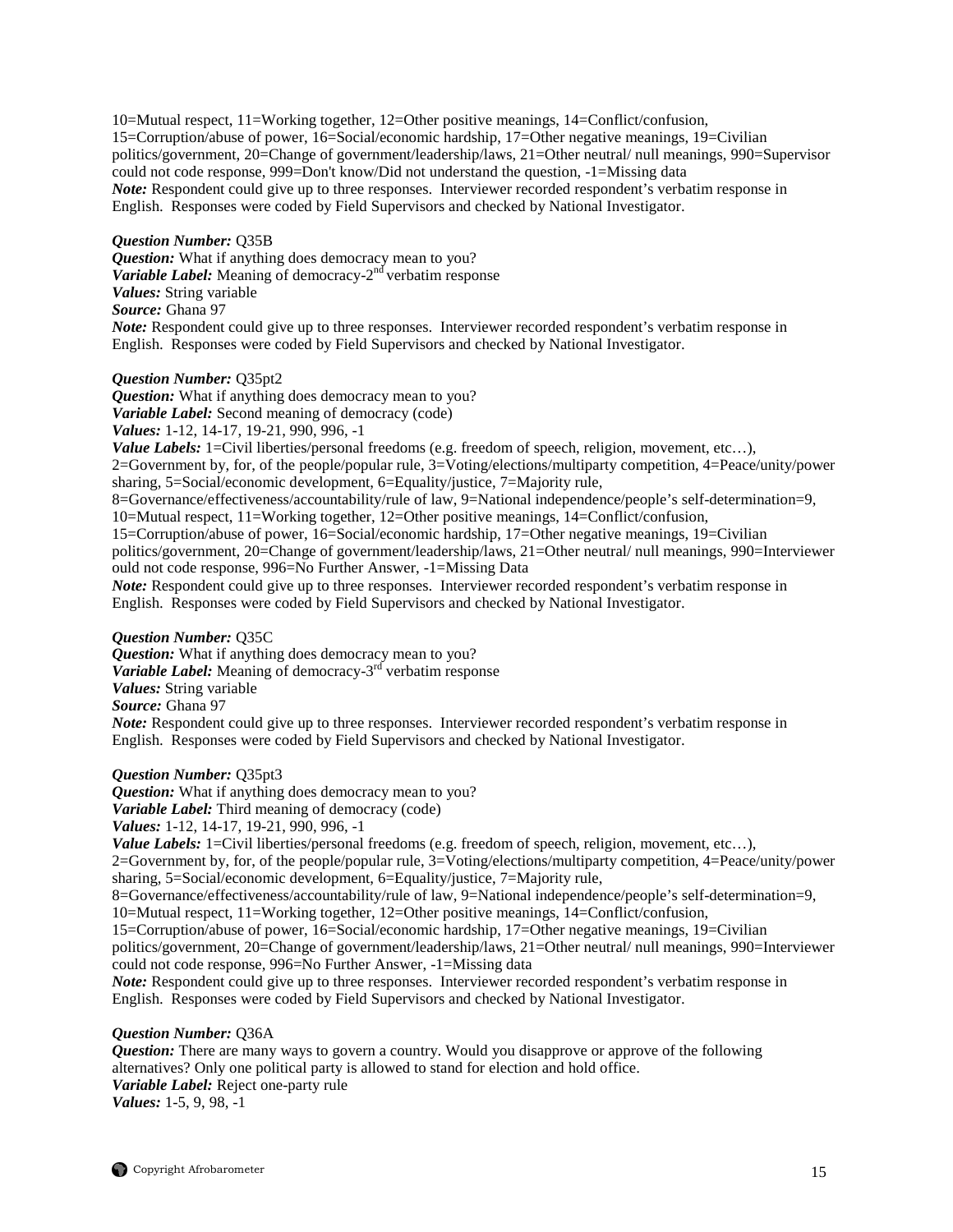*Value Labels:* 1=Strongly Disapprove, 2=Disapprove, 3=Neither Approve Nor Disapprove, 4=Approve, 5=Strongly Approve, 9=Don't Know, 98=Refused to Answer, -1=Missing Data *Source:* NDB *Note:* Interviewer probed for strength of opinion.

#### *Question Number:* Q36B

*Question:* There are many ways to govern a country. Would you disapprove or approve of the following alternatives? The army comes in to govern the country. *Variable Label:* Reject military rule *Values:* 1-5, 9, 98, -1 *Value Labels:* 1=Strongly Disapprove, 2=Disapprove, 3=Neither Approve Nor Disapprove, 4=Approve, 5=Strongly Approve, 9=Don't Know, 98=Refused to Answer, -1=Missing Data *Source:* Adapted from NDB *Note:* Interviewer probed for strength of opinion.

#### *Question Number:* Q36C

*Question:* There are many ways to govern a country. Would you disapprove or approve of the following alternatives? Elections and the National Assembly are abolished so that the president can decide everything. *Variable Label:* Reject One-man rule *Values:* 1-5, 9, 98, -1 *Value Labels:* 1=Strongly Disapprove, 2=Disapprove, 3=Neither Approve Nor Disapprove, 4=Approve, 5=Strongly Approve, 9=Don't Know, 98=Refused to Answer, -1=Missing Data *Source:* SAB *Note:* Interviewer probed for strength of opinion.

# *Question Number:* Q37

*Question:* Which of these three statements is closest to your own opinion? A: Democracy is preferable to any other kind of government. B: In some circumstances, a non-democratic government can be preferable. C: For someone like me, it doesn't matter what kind of government we have. *Variable Label:* Support for democracy *Values:* 1-3, 9, 98, -1 *Value Labels:* 1=Statement C: Doesn't matter, 2=Statement B: Sometimes non-democratic preferable, 3=Statement A: Democracy preferable, 9=Don't Know, 98=Refused to Answer, -1=Missing Data *Source:* Latinobarometer (LB) *Note:* Interviewer stated the word "democracy" in English, not in a local language.

#### *Question Number:* Q38

*Question:* Let's change the subject. I would like to hear your views about how this country is governed. Which of the following statements is closest to your view? Choose Statement A or Statement B.

A: We should choose our leaders in this country through regular, open and honest elections.

B: Since elections sometimes produce bad results, we should adopt other methods for choosing this country's leaders.

*Variable Label:* Choose leaders through elections vs. other methods

*Values:* 1-5, 9, 98, -1

*Value Labels:* 1=Agree Very Strongly with A, 2=Agree with A, 3=Agree with B, 4=Agree Very Strongly with B, 5=Agree with Neither, 9=Don't Know, 98=Refused to Answer, -1=Missing Data

*Source:* Afrobarometer Round 2

*Note:* Interviewer probed for strength of opinion asking "Do you agree or agree very strongly?"

# *Question Number:* Q39

*Question:* Which of the following statements is closest to your view? Choose Statement A or Statement B. A: Political parties create division and confusion; it is therefore unnecessary to have many political parties in Nigeria.

B: Many political parties are needed to make sure that Nigerians have real choices in who governs them. *Variable Label:* Political parties divisive vs. many parties needed *Values:* 1-5, 9, 98, -1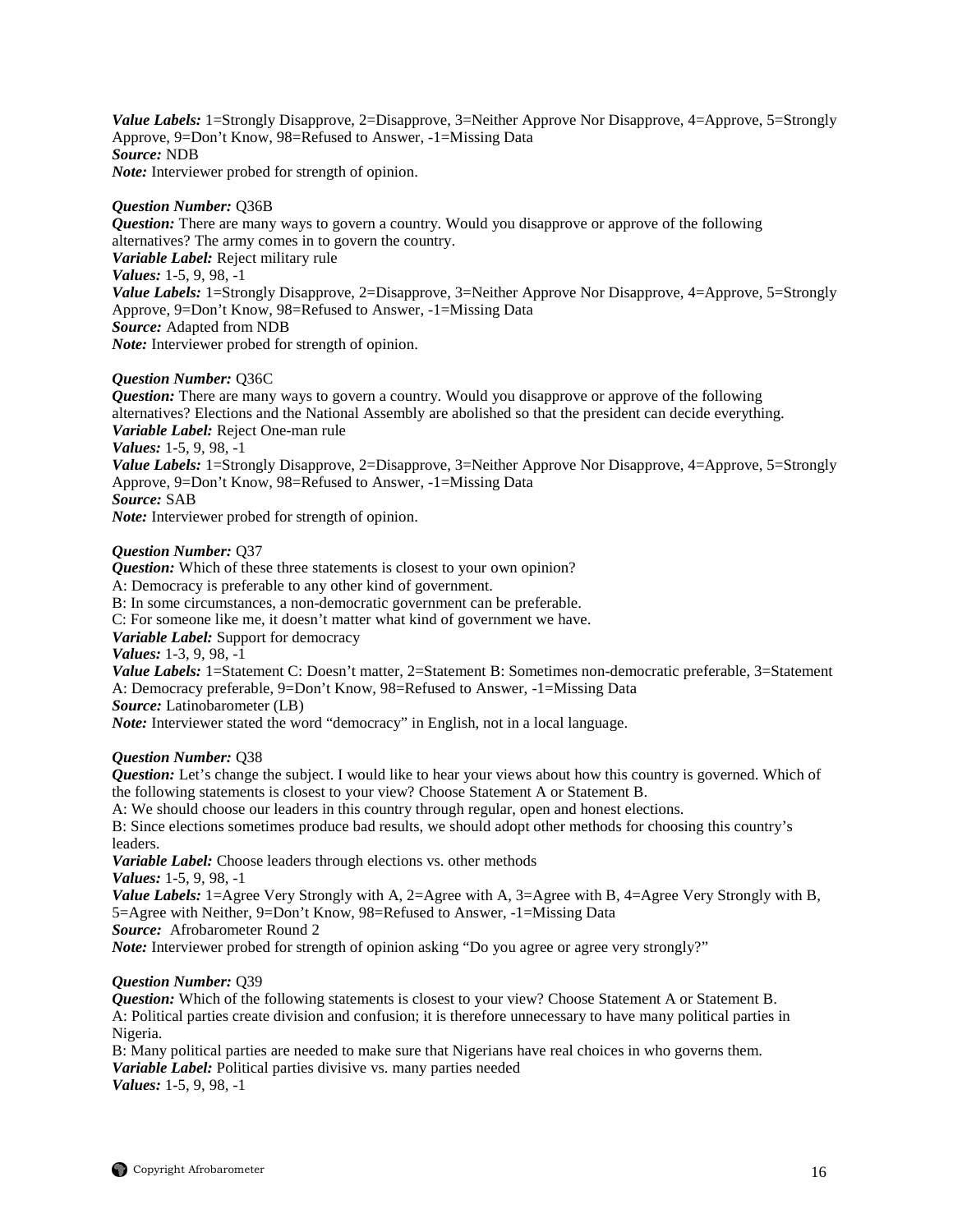*Value Labels:* 1=Agree Very Strongly with A, 2=Agree with A, 3=Agree with B, 4=Agree Very Strongly with B, 5=Agree with Neither, 9=Don't Know, 98=Refused to Answer, -1=Missing Data *Source:* Afrobarometer Round 2

*Note:* Interviewer probed for strength of opinion asking "Do you agree or agree very strongly?"

#### *Question Number:* Q40

*Question:* Which of the following statements is closest to your view? Choose Statement A or Statement B. A: The members of the National Assembly represent the people; therefore they should make laws for this country, even if the President does not agree.

B: Since the President represents all of us, he should pass laws without worrying about what the National Assembly thinks.

*Variable Label:* Parliament makes laws vs. president does

*Values:* 1-5, 9, 98, -1

*Value Labels:* 1=Agree Very Strongly with A, 2=Agree with A, 3=Agree with B, 4=Agree Very Strongly with B, 5=Agree with Neither, 9=Don't Know, 98=Refused to Answer, -1=Missing Data

*Source:* Afrobarometer Round 2

*Note:* Interviewer probed for strength of opinion asking "Do you agree or agree very strongly?"

### *Question Number:* Q41

*Question:* Which of the following statements is closest to your view? Choose Statement A or Statement B. A: Since the President was elected to lead the country, he should not be bound by laws or court decisions that he thinks are wrong.

B: The President must always obey the laws and the courts, even if he thinks they are wrong.

*Variable Label:* President free to act vs obey the laws and courts

*Values:* 1-5, 9, 98, -1

*Value Labels:* 1=Agree Very Strongly with A, 2=Agree with A, 3=Agree with B, 4=Agree Very Strongly with B, 5=Agree with Neither, 9=Don't Know, 98=Refused to Answer, -1=Missing Data

*Note:* Interviewer probed for strength of opinion asking "Do you agree or agree very strongly?"

# *Question Number:* Q42

*Question:* Which of the following statements is closest to your view? Choose Statement A or Statement B. A: Our present system of elected government should be given more time to deal with inherited problems. B: If our present system cannot produce results soon, we should try another form of government. *Variable Label:* Time to deal with problems vs. try another form

*Values:* 1-5, 9, 98, -1

*Value Labels:* 1=Agree Very Strongly with A, 2=Agree with A, 3=Agree with B, 4=Agree Very Strongly with B, 5=Agree with Neither, 9=Don't Know, 98=Refused to Answer, -1=Missing Data *Note:* Interviewer probed for strength of opinion asking "Do you agree or agree very strongly?"

Now let us speak about the political system in this country:

# *Question Number:* 43A1

*Question:* Can you tell me the name of: Your Member of State House of Assembly? *Variable Label:* Identify member of State House of Assembly (verbatim) *Values:* String variable *Source:* Afrobarometer Round 3

*Note:* Interviewer preceded question with the statement: "Now let us speak about the political system in this country." Interviewer recorded respondent's verbatim response, and then coded the answer.

# *Question Number:* 43A2

*Question:* Can you tell me the name of: Your Member of State House of Assembly? *Variable Label:* Identify member of State House of Assembly (code) *Values:* 1-3, 9, 98, -1 *Value Labels:* 1=Know but can't remember, 2=Incorrect guess, 3=Correct name, 9=Don't Know, 98=Refused to Answer, -1=Missing Data

# *Question Number:* 43B1 *Question:* Can you tell me the name of: Your Local Government Councillor?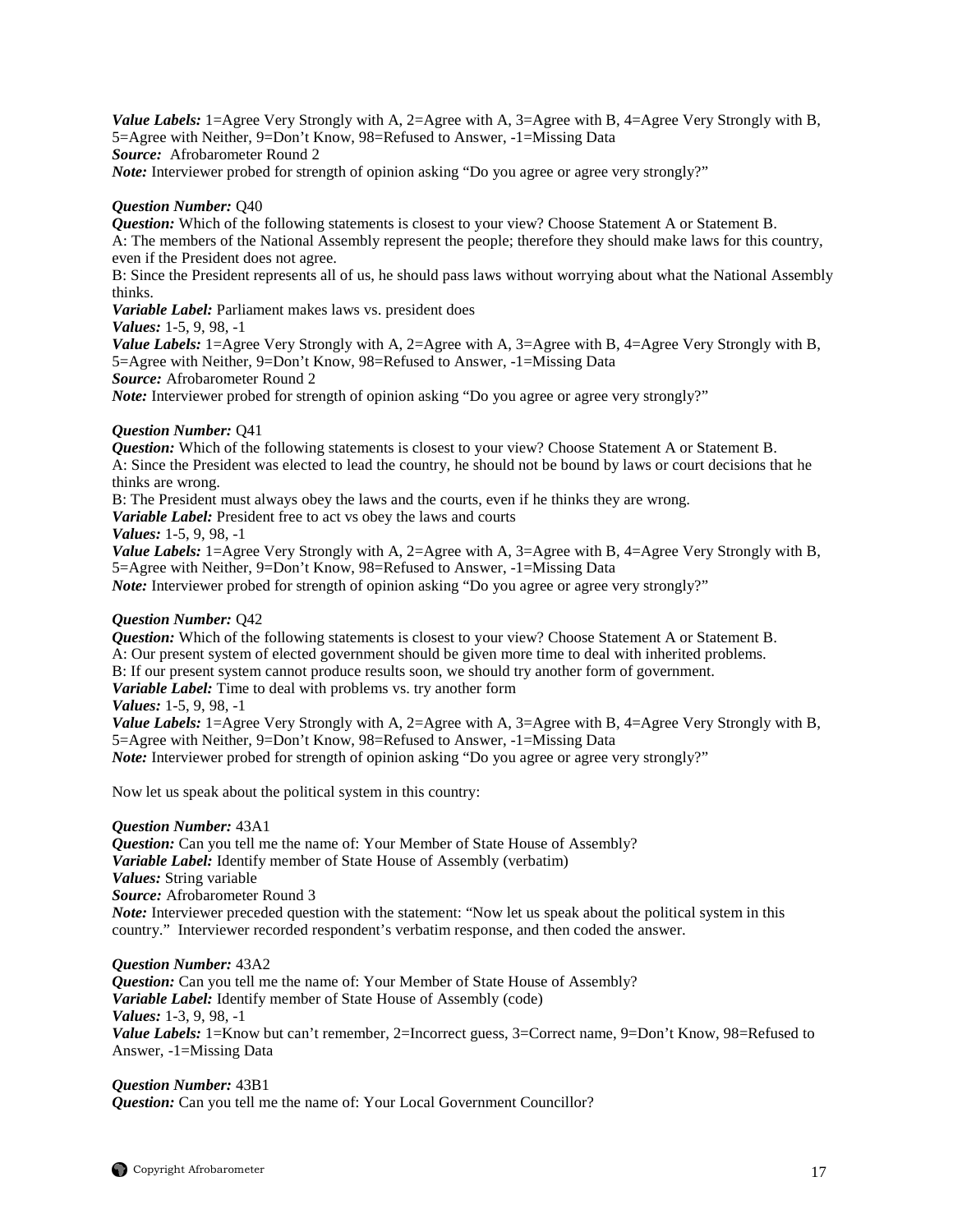*Variable Label:* Identify Local Government Councillor (verbatim) *Values:* String variable *Source:* Afrobarometer Round 3 *Note:* Interviewer preceded question with the statement: "Now let us speak about the political system in this country." Interviewer recorded respondent's verbatim response, and then coded the answer.

*Question Number:* 43B2 *Question:* Can you tell me the name of: Your Local Government Councillor? *Variable Label:* Identify local government councilor (code) *Values:* 1-3, 9, 98, -1 *Value Labels:* 1=Know but can't remember, 2=Incorrect guess, 3=Correct name, 9=Don't Know, 98=Refused to Answer, -1=Missing Data

*Question Number:* 43C1 *Question:* Can you tell me the name of: The Vice President? *Variable Label:* Identify Vice President (verbatim) *Values:* String Variable *Source:* Afrobarometer Round 3 *Note:* Interviewer preceded question with the statement: "Now let us speak about the political system in this country." Interviewer recorded respondent's verbatim response, and then coded the answer.

*Question Number:* 43C2 *Question:* Can you tell me the name of: The Vice President *Variable Label:* Tell name of the Vice President (code) *Values:* 1-3, 9, 98, -1 *Value Labels:* 1=Know but can't remember, 2=Incorrect guess, 3=Correct name, 9=Don't Know, 98=Refused to Answer, -1=Missing Data

*Question Number:* 44A1 *Question:* Do you happen to know: Which political party has the most seats in the National Assembly? *Variable Label:* Know: political party w/most seats (verbatim) *Values:* String Variable *Source:* Afrobarometer Round 3 *Note:*

*Question Number:* 44A2 *Question:* Do you happen to know: Which political party has the most seats in the National Assembly? *Variable Label:* Know: political party w/most seats (code) *Values:* 1-3, 9, 98, -1 *Value Labels:* 1=Know but can't remember, 2=Incorrect guess, 3=Correct name, 9=Don't Know, 98=Refused to Answer, -1=Missing Data

*Question Number:* 44B1 *Question:* Do you happen to know: How many times someone can legally be elected President? *Variable Label:* Know: Presidential term limits (verbatim) *Values:* String variable *Source:* Afrobarometer Round 3 *Note:*

*Question Number:* 44B2 *Question:* Do you happen to know: How many times someone can legally be elected President? *Variable Label:* Know: Presidential term limits (code) *Values:* 1-3, 9, 98, -1 *Value Labels:* 1=Know but can't remember, 2=Incorrect guess, 3=Correct name, 9=Don't Know, 98=Refused to Answer, -1=Missing Data

*Question Number:* 44C1 *Question:* Do you happen to know: Whose responsibility it is to determine whether or not a law is constitutional?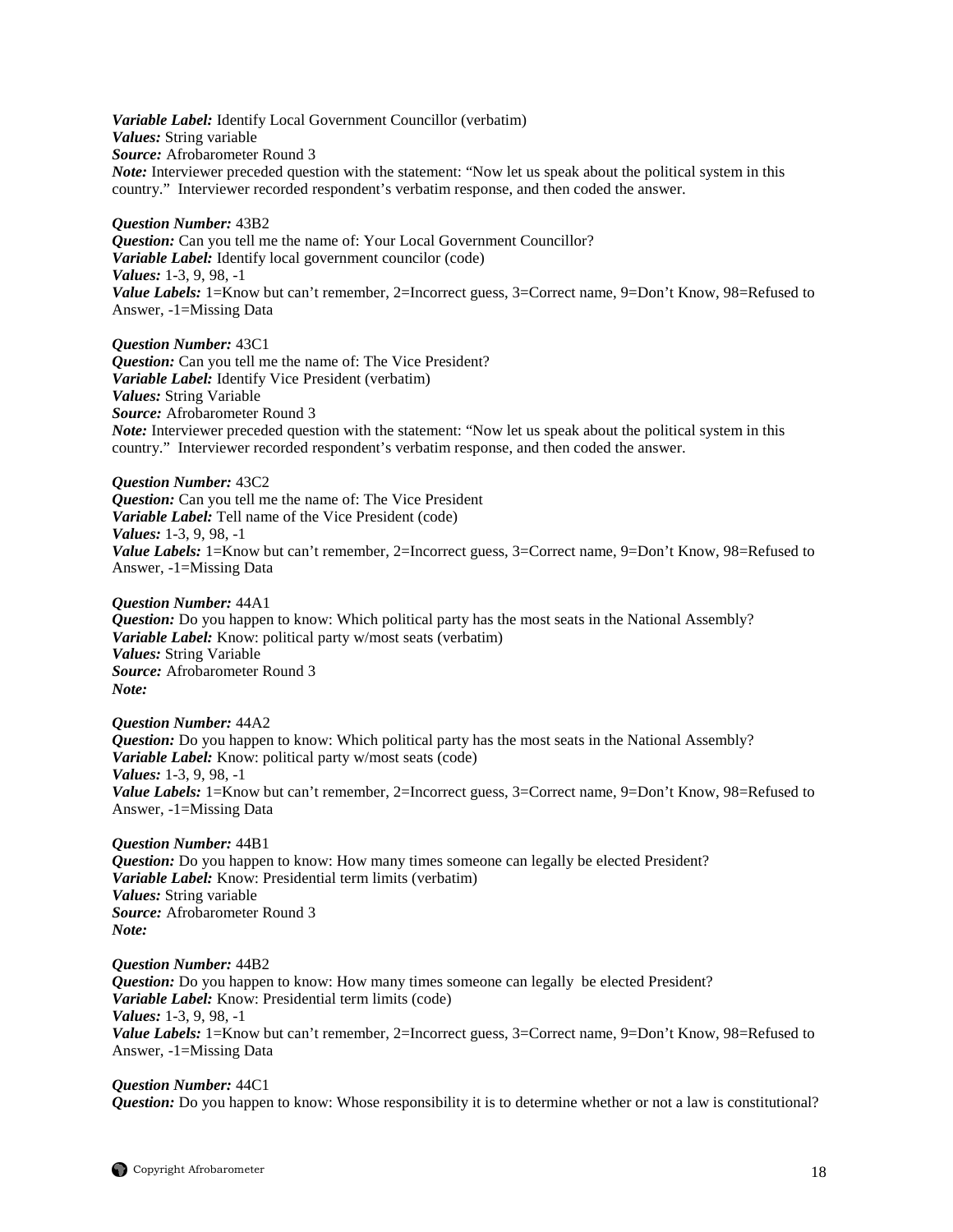*Variable Label:* Know: Determine constitutionality (verbatim) *Values:* String variable *Source:* Afrobarometer Round 3 *Note:*

*Question Number:* 44C2 *Question:* Do you happen to know: Whose responsibility it is to determine whether or not a law is constitutional? *Variable Label:* Know: Determine constitutionality (code) *Values:* 1-3, 9, 98, -1 *Value Labels:* 1=Know but can't remember, 2=Incorrect guess, 3=Correct name, 9=Don't Know, 98=Refused to Answer, -1=Missing Data

*Question Number:* 45 *Question:* On the whole, how would you rate the freeness and fairness of the last national election, held in 2003. Was it: *Variable Label:* Elections free and fair *Values:* 1-4, 8, 9, 98, -1 *Value Labels:* 1=completely free and fair, 2=Free and fair with minor problems, 3=Free and Fair with major problems, 4=Not free and fair, 8=Do not understand the question, 9=Don't Know, 98=Refused to Answer, - 1=Missing Data

*Question Number:* Q46 *Question:* In your opinion how much of a democracy is Nigeria today? *Variable Label:* Extent of democracy *Values:* 1-4, 8, 9, 98, -1 *Value Labels:* 1=Not a democracy, 2=A democracy, with major problems, 3=A democracy, but with minor problems, 4=A full democracy, 8=Do not understand question/democracy, 9=Don't Know, 98=Refused to Answer, -1=Missing Data *Source:* Ghana 97 *Note:* Interviewer stated the word "democracy" in English, not in a local language.

*Question Number:* Q47

*Question:* Overall, how satisfied are you with the way democracy works in Nigeria? Are you: *Variable Label:* Satisfaction with democracy *Values:* 0-4, 9, 98, -1 *Value Labels:* 0=Nigeria is not a democracy, 1=Not at All Satisfied, 2=Not Very Satisfied, 3=Fairly Satisfied, 4=Very Satisfied, 9=Don't Know, 98=Refused to Answer, -1=Missing Data *Source:* Eurobarometer *Note:* Interviewer stated the word "democracy" in English, not in a local language.

*Question Number:* Q48 *Question:* In your opinion, how likely is it that Nigeria will remain a democratic country? *Variable Label:* Future of democracy *Values:* 0-4, 9, 98, -1 *Value Labels:* 0=Nigeria is not a democracy, 1=Not at All Likely, 2=Not Very Likely, 3=Likely, 4=Very Likely, 9=Don't Know, 98=Refused to Answer, -1=Missing Data

*Question Number:* Q49

*Question:* Which of the following statements is closest to your view? Choose Statement A or Statement B. A: It is important to obey the government in power no matter who you voted for B: It is not necessary to obey the laws of a government that I did not vote for. *Variable Label:* Obey government always vs. only if vote for it *Values:* 1-5, 9, 98, -1 *Value Labels:* 1=Agree Very Strongly with A, 2=Agree with A, 3=Agree with B, 4=Agree Very Strongly with B, 5=Agree with Neither, 9=Don't Know, 98=Refused to Answer, -1=Missing Data

*Note:* Interviewer probed for strength of opinion asking "Do you agree or agree very strongly?"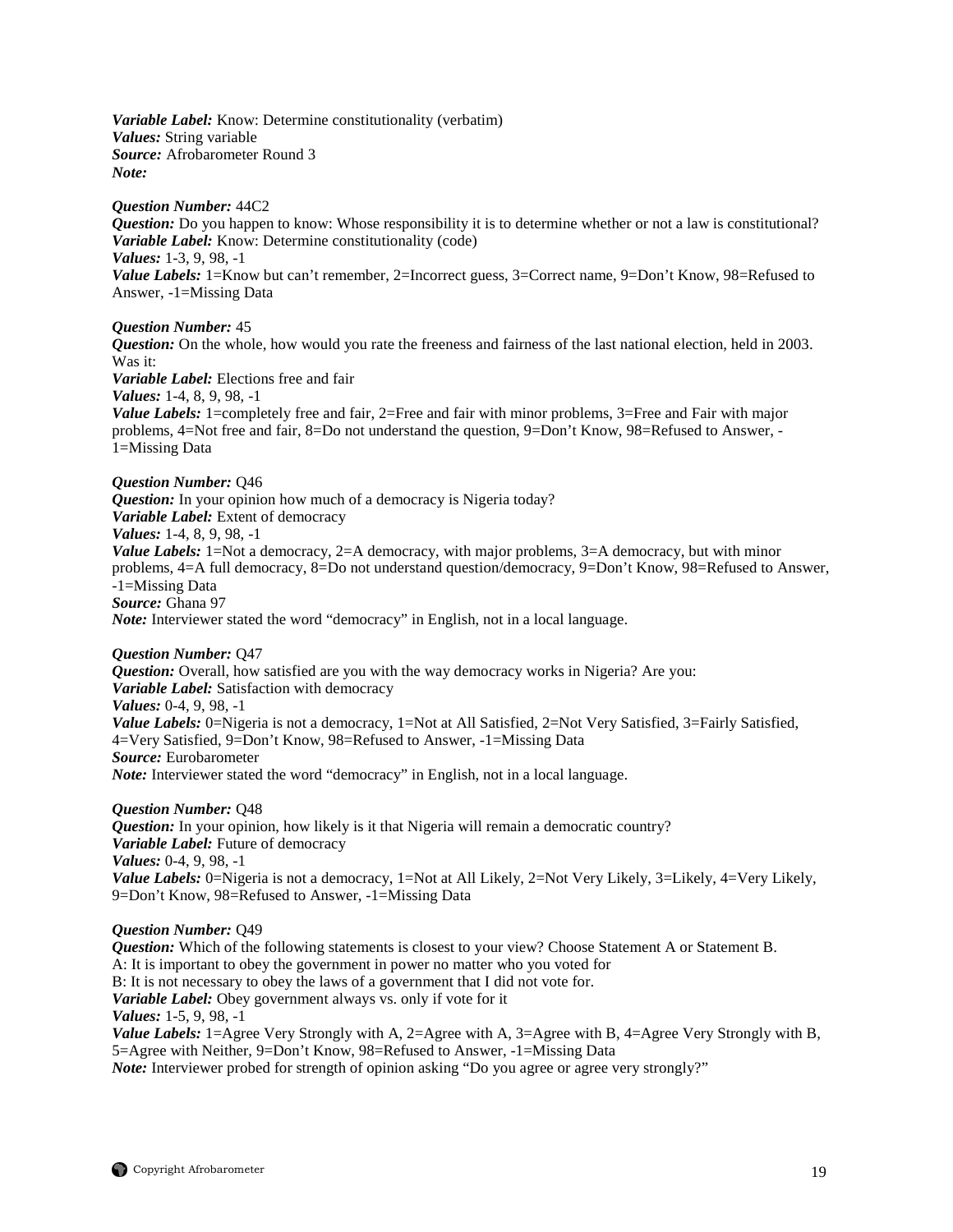#### *Question Number:* Q50

*Question:* Which of the following statements is closest to your view? Choose Statement A or Statement B. A: It is better to find lawful solutions to problems even if it takes longer.

B: It is sometimes better to ignore the law and solve problems immediately using other means

*Variable Label:* Lawful vs immediate solutions to problems

*Values:* 1-5, 9, 98, -1

*Value Labels:* 1=Agree Very Strongly with A, 2=Agree with A, 3=Agree with B, 4=Agree Very Strongly with B, 5=Agree with Neither, 9=Don't Know, 98=Refused to Answer, -1=Missing Data *Note:* Interviewer probed for strength of opinion asking "Do you agree or agree very strongly?"

### *Question Number:* Q51

*Question:* Which of the following statements is closest to your view. Choose Statement A or Statement B. A: The use of violence is never justified in Nigerian politics.

B: In this country, it is sometimes necessary to use violence in support of a just cause.

*Variable Label:* Violence never justified vs. sometimes necessary

*Values:* 1-5, 9, 98, -1

*Value Labels:* 1=Agree Very Strongly with A, 2=Agree with A, 3=Agree with B, 4=Agree Very Strongly with B, 5=Agree with Neither, 9=Don't Know, 98=Refused to Answer, -1=Missing Data *Source:* Zambia96

*Note:* Interviewer probed for strength of opinion asking "Do you agree or agree very strongly?"

### *Question Number:* Q52A

*Question:* For each of the following statements, please tell me whether you disagree or agree: Our constitution expresses the values and hopes of the Nigerian people.

*Variable Label:* Constitution expresses values and hopes

*Values:* 1-5, 9, 98, -1

*Value Labels:* 1=Strongly Disagree, 2=Disagree, 3=Neither Agree Nor Disagree, 4=Agree, 5=Strongly Agree, 9=Don't Know, 98=Refused to Answer, -1=Missing Data *Source:* SAB

*Note:* The interviewer probed for strength of opinion.

#### *Question Number:* Q52B

*Question:* For each of the following statements, please tell me whether you disagree or agree: The courts have the right to make decisions that people always have to abide by.

*Variable Label:* Courts make binding decisions

*Values:* 1-5, 9, 98, -1

*Value Labels:* 1=Strongly Disagree, 2=Disagree, 3=Neither Agree Nor Disagree, 4=Agree, 5=Strongly Agree, 9=Don't Know, 98=Refused to Answer, -1=Missing Data *Source:* Afrobarometer Round 2

*Note:* The interviewer probed for strength of opinion.

# *Question Number:* Q52C

*Question:* For each of the following statements, please tell me whether you disagree or agree: The police always have the right to make people obey the law. *Variable Label:* People must obey the law *Values:* 1-5, 9, 98, -1 *Value Labels:* 1=Strongly Disagree, 2=Disagree, 3=Neither Agree Nor Disagree, 4=Agree, 5=Strongly Agree, 9=Don't Know, 98=Refused to Answer, -1=Missing Data *Source:* Afrobarometer Round 2 *Note:* The interviewer probed for strength of opinion.

# *Question Number:* Q52D

*Question:* For each of the following statements, please tell me whether you disagree or agree: The tax department (e.g. IRS) always has the right to make people pay taxes. *Variable Label:* People must pay taxes

*Values:* 1-5, 9, 98, -1

*Value Labels:* 1=Strongly Disagree, 2=Disagree, 3=Neither Agree Nor Disagree, 4=Agree, 5=Strongly Agree, 9=Don't Know, 98=Refused to Answer, -1=Missing Data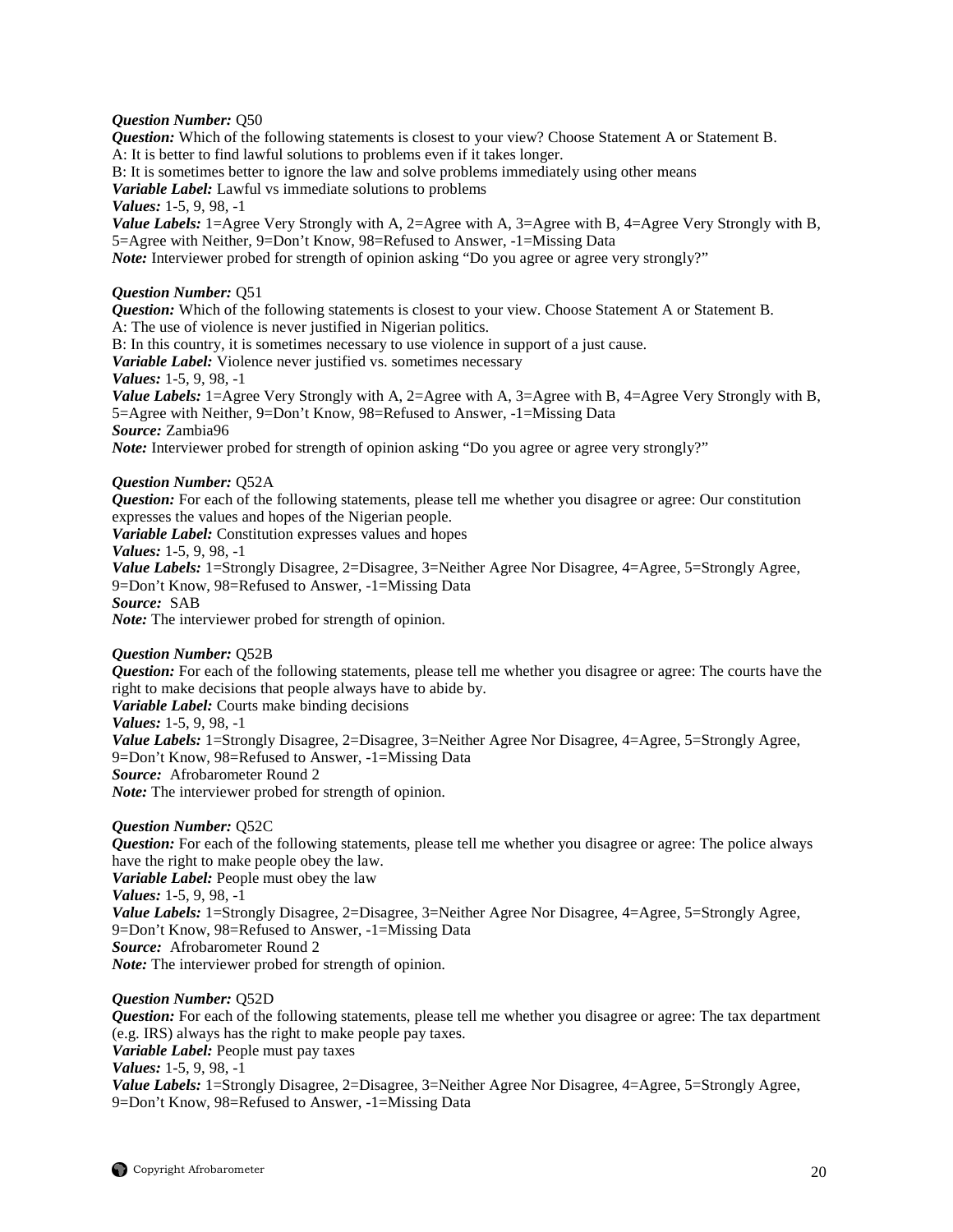*Source:* Afrobarometer Round 2 *Note:* The interviewer probed for strength of opinion.

*Question Number:* Q53A *Question:* In this country, how often: Do people have to be careful of what they say about politics? *Variable Label:* Careful about what you say *Values:* 0-3, 9, 98, -1 *Value Labels:* 0=Never, 1=Rarely, 2=Often, 3=Always, 9=Don't Know, 98=Refused to Answer, -1=Missing Data *Source:* SAB

*Question Number:* Q53B *Question:* In this country, how often: Does competition between political parties lead to conflict? *Variable Label:* Party competition leads to conflict *Values:* 0-3, 9, 98, -1 *Value Labels:* 0=Never, 1=Rarely, 2=Often, 3=Always, 9=Don't Know, 98=Refused to Answer, -1=Missing Data *Source:* Afrobarometer Round 2

*Question Number:* Q53C *Question:* In this country, how often: Does the President ignore the constitution? *Variable Label:* President ignores the constitution *Values:* 0-3, 9, 98, -1 *Value Labels:* 0=Never, 1=Rarely, 2=Often, 3=Always, 9=Don't Know, 98=Refused to Answer, -1=Missing Data *Source:* Afrobarometer Round 2

*Question Number:* Q53D *Question:* In this country, how often: Are people treated unequally under the law? *Variable Label:* People are treated unequally *Values:* 0-3, 9, 98, -1 Value Labels: 0=Never, 1=Rarely, 2=Often, 3=Always, 9=Don't Know, 98=Refused to Answer, -1=Missing Data *Source:* Afrobarometer Round 2

*Question Number:* Q54A *Question:* Please tell me if the following things are worse or better now than they were a few years ago, or are they about the same: Freedom to say what you think? *Variable Label:* Present vs. past: Free to say what you think *Values:* 1-5, 9, 98, -1 Value Labels: 1=Much worse, 2=Worse, 3=Same, 4=Better, 5=Much better, 9=Don't Know, 98=Refused to Answer, -1=Missing Data *Source:* NDB *Note:* Interviewer probed for strength of opinion.

*Question Number:* Q54B *Question:* Please tell me if the following things are worse or better now than they were a few years ago, or are they about the same: Freedom to join any political organization you want? *Variable Label:* Present vs. past: Free to join any organization *Values:* 1-5, 9, 98, -1 Value Labels: 1=Much worse, 2=Worse, 3=Same, 4=Better, 5=Much better, 9=Don't Know, 98=Refused to Answer, -1=Missing Data *Source:* NDB *Note:* Interviewer probed for strength of opinion.

*Question Number:* Q54C *Question:* Please tell me if the following things are worse or better now than they were a few years ago, or are they about the same: Freedom from being arrested when you are innocent? *Variable Label:* Present vs. past: Fear of unjust arrest *Values:* 1-5, 9, 98, -1 *Value Labels:* 1=Much worse, 2=Worse, 3=Same, 4=Better, 5=Much better, 9=Don't Know, 98=Refused to Answer, -1=Missing Data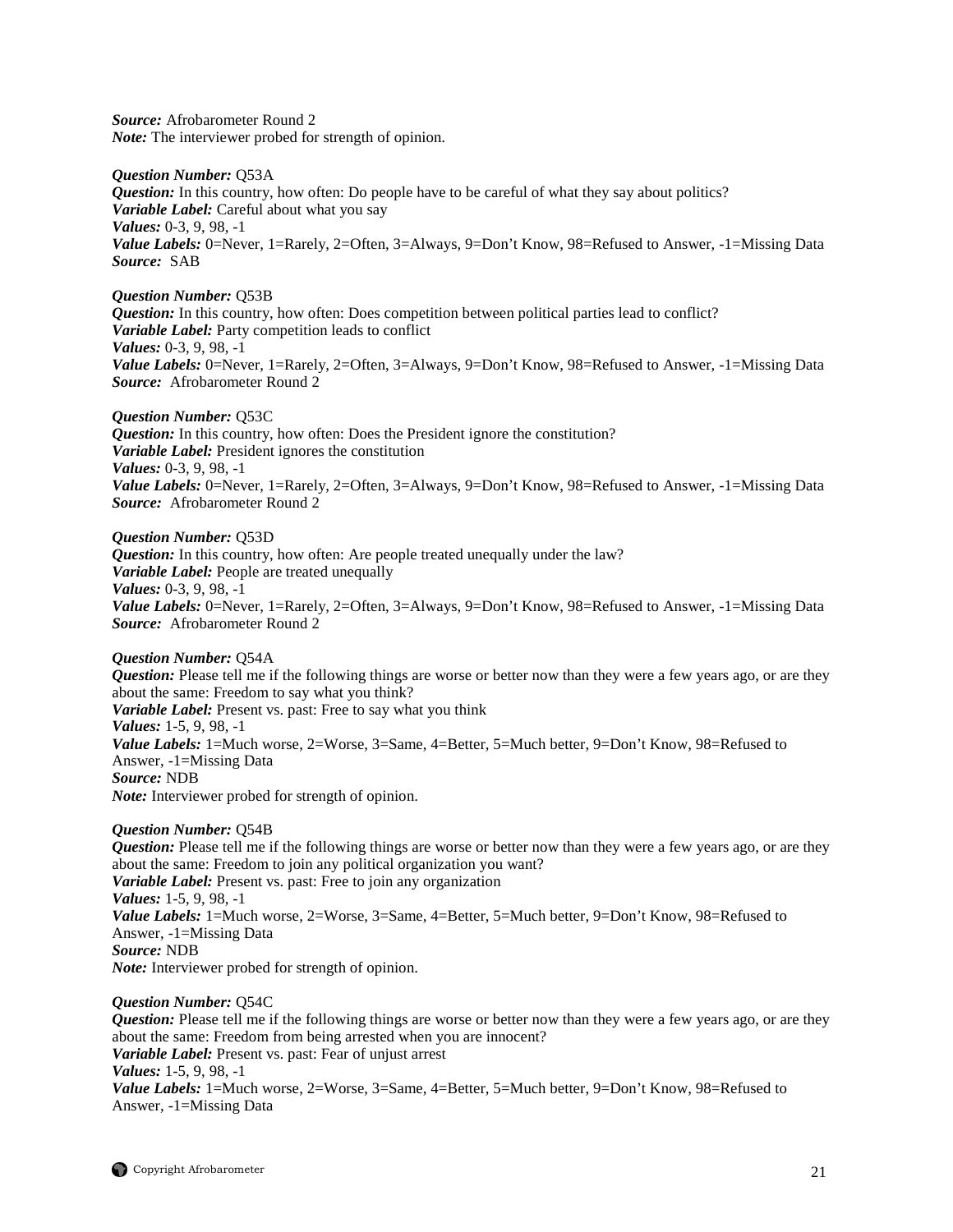*Source:* SAB *Note:* Interviewer probed for strength of opinion.

#### *Question Number:* Q54D

*Question:* Please tell me if the following things are worse or better now than they were a few years ago, or are they about the same: Freedom to choose who to vote for without feeling pressured? *Variable Label:* Present vs. past: Voting freedom *Values:* 1-5, 9, 98, -1 *Value Labels:* 1=Much worse, 2=Worse, 3=Same, 4=Better, 5=Much better, 9=Don't Know, 98=Refused to Answer, -1=Missing Data *Source:* NDB *Note:* Interviewer probed for strength of opinion.

# *Question Number:* Q54E

*Question:* Please tell me if the following things are worse or better now than they were a few years ago, or are they about the same: The ability of ordinary people to influence what government does? *Variable Label:* Present vs. past: Ability to influence government *Values:* 1-5, 9, 98, -1 *Value Labels:* 1=Much worse, 2=Worse, 3=Same, 4=Better, 5=Much better, 9=Don't Know, 98=Refused to Answer, -1=Missing Data *Source:* Afrobarometer Round 2 *Note:* Interviewer probed for strength of opinion.

*Question Number:* Q54F

*Question:* Please tell me if the following things are worse or better now than they were a few years ago, or are they about the same: Safety from crime and violence? *Variable Label:* Present vs. past: Safety from crime and violence *Values:* 1-5, 9, 98, -1 *Value Labels:* 1=Much worse, 2=Worse, 3=Same, 4=Better, 5=Much better, 9=Don't Know, 98=Refused to Answer, -1=Missing Data *Source:* SAB *Note:* Interviewer probed for strength of opinion.

*Question Number:* Q54G *Question:* Please tell me if the following things are worse or better now than they were a few years ago, or are they about the same: Equal and fair treatment of all groups by government? *Variable Label:* Present vs. past: Equal treatment for all *Values:* 1-5, 9, 98, -1 *Value Labels:* 1=Much worse, 2=Worse, 3=Same, 4=Better, 5=Much better, 9=Don't Know, 98=Refused to Answer, -1=Missing Data *Source:* NDB *Note:* Interviewer probed for strength of opinion.

*Question Number:* Q54H\_NIG *Question:* Please tell me if the following things are worse or better now than they were a few years ago, or are they about the same: Discrimination based on religion? *Variable Label:* Present vs. past: Discrimination based on religion *Values:* 1-5, 9, 98, -1 Value Labels: 1=Much worse, 2=Worse, 3=Same, 4=Better, 5=Much better, 9=Don't Know, 98=Refused to Answer, -1=Missing Data *Source:* Nigeria Afrobarometer Round 3 *Note:* Interviewer probed for strength of opinion.

*Question Number:* Q54I\_NIG *Question:* Please tell me if the following things are worse or better now than they were a few years ago, or are they about the same: Discrimination based on ethnic origin? *Variable Label:* Present vs. past: Discrimination based on ethnic origin *Values:* 1-5, 9, 98, -1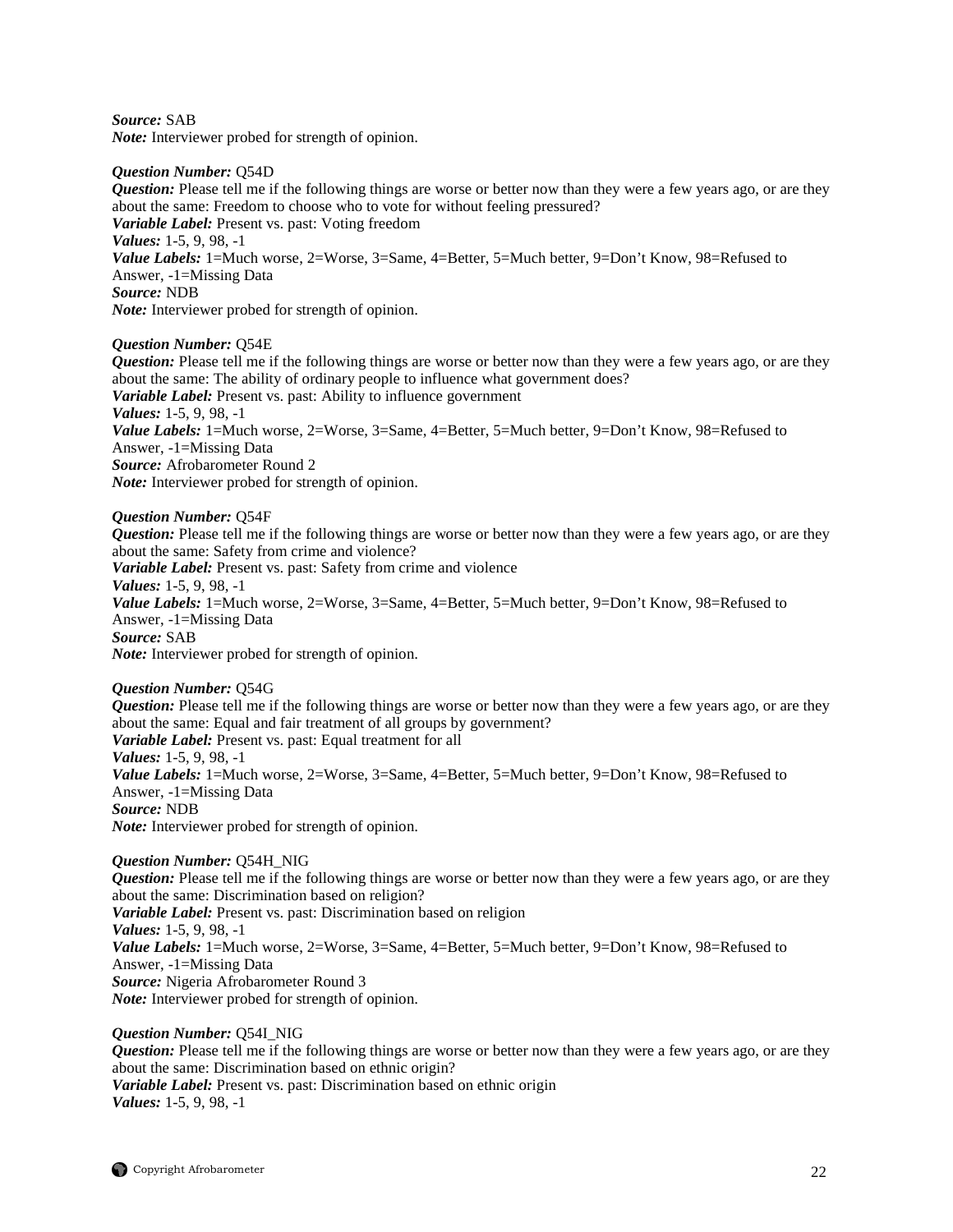Value Labels: 1=Much worse, 2=Worse, 3=Same, 4=Better, 5=Much better, 9=Don't Know, 98=Refused to Answer, -1=Missing Data *Source:* Nigeria Afrobarometer Round 3 *Note:* Interviewer probed for strength of opinion.

#### *Question Number:* Q54J\_NIG

*Question:* Please tell me if the following things are worse or better now than they were a few years ago, or are they about the same: Discrimination based on sex/gender? *Variable Label:* Present vs. past: Discrimination based on gender *Values:* 1-5, 9, 98, -1 *Value Labels:* 1=Much worse, 2=Worse, 3=Same, 4=Better, 5=Much better, 9=Don't Know, 98=Refused to Answer, -1=Missing Data *Source:* Nigeria Afrobarometer Round 3 *Note:* Interviewer probed for strength of opinion.

#### *Question Number:* Q55A

*Question:* How much do you trust each of the following, or haven't you heard enough about them to say: The President? *Variable Label:* Trust the President *Values:* 0-3, 9, 98, -1 *Value Labels:* 0=Not at all, 1=Just a little, 2=Somewhat, 3=A lot, 9=Don't Know/Haven't Heard Enough, 98=Refused to Answer, -1=Missing Data *Source:* Zambia96

# *Question Number:* Q55B

*Question:* How much do you trust each of the following, or haven't you heard enough about them to say: The National Assembly? *Variable Label:* Trust Parliament/National Assembly *Values:* 0-3, 9, 98, -1 *Value Labels:* 0=Not at all, 1=Just a little, 2=Somewhat, 3=A lot, 9=Don't Know/Haven't Heard Enough, 98=Refused to Answer, -1=Missing Data *Source:* Adapted from Zambia96

#### *Question Number:* Q55C *Question:* How much do you trust each of the following, or haven't you heard enough about them to say: The Independent National Electoral Commission (INEC)? *Variable Label:* Trust the Electoral Commission *Values:* 0-3, 9, 98, -1 *Value Labels:* 0=Not at all, 1=Just a little, 2=Somewhat, 3=A lot, 9=Don't Know/Haven't Heard Enough, 98=Refused to Answer, -1=Missing Data *Source:* Adapted from Zambia96

*Question Number:* Q55D *Question:* How much do you trust each of the following, or haven't you heard enough about them to say: Your elected Local Government Councillor? *Variable Label:* Trust your local council *Values:* 0-3, 9, 98, -1 *Value Labels:* 0=Not at all, 1=Just a little, 2=Somewhat, 3=A lot, 9=Don't Know/Haven't Heard Enough, 98=Refused to Answer, -1=Missing Data *Source:* Adapted from Zambia96

*Question Number:* Q55E *Question:* How much do you trust each of the following, or haven't you heard enough about them to say: The Ruling Party? *Variable Label:* Trust the Ruling Party *Values:* 0-3, 9, 98, -1 Value Labels: 0=Not at all, 1=Just a little, 2=Somewhat, 3=A lot, 9=Don't Know/Haven't Heard Enough, 98=Refused to Answer, -1=Missing Data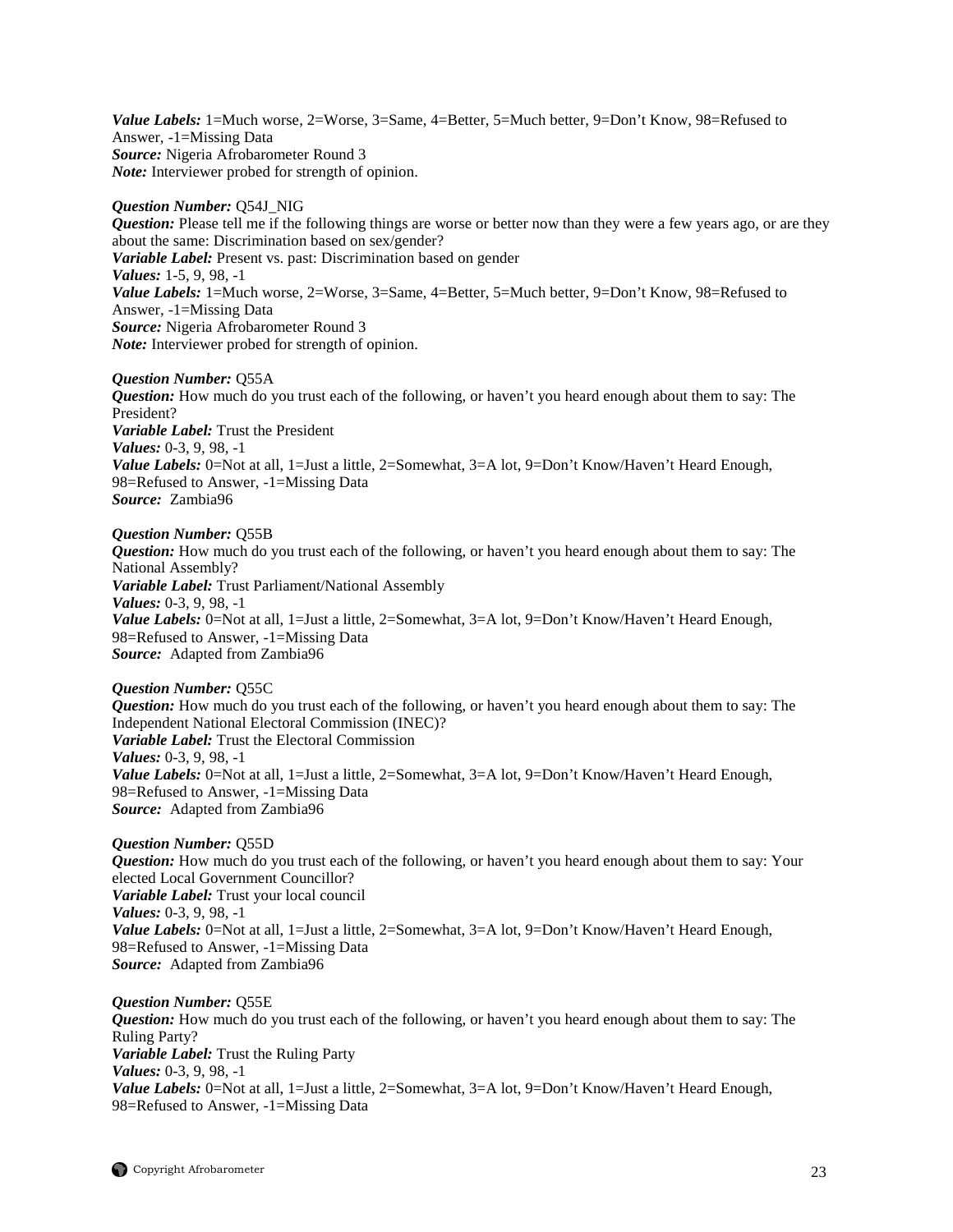*Source:* Adapted from Zambia96

*Question Number:* Q55F *Question:* How much do you trust each of the following, or haven't you heard enough about them to say: Opposition Political Parties? *Variable Label:* Trust opposition political parties *Values:* 0-3, 9, 98, -1 *Value Labels:* 0=Not at all, 1=Just a little, 2=Somewhat, 3=A lot, 9=Don't Know/Haven't Heard Enough, 98=Refused to Answer, -1=Missing Data *Source:* Adapted from Zambia 96

*Question Number:* Q55G *Question:* How much do you trust each of the following, or haven't you heard enough about them to say: The Army? *Variable Label:* Trust the military *Values:* 0-3, 9, 98, -1 *Value Labels:* 0=Not at all, 1=Just a little, 2=Somewhat, 3=A lot, 9=Don't Know/Haven't Heard Enough, 98=Refused to Answer, -1=Missing Data *Source:* Ghana99

*Question Number:* Q55H *Question:* How much do you trust each of the following, or haven't you heard enough about them to say: The Police? *Variable Label:* Trust the police *Values:* 0-3, 9, 98, -1 Value Labels: 0=Not at all, 1=Just a little, 2=Somewhat, 3=A lot, 9=Don't Know/Haven't Heard Enough, 98=Refused to Answer, -1=Missing Data *Source:* Zambia 96

#### *Question Number:* Q55I

*Question:* How much do you trust each of the following, or haven't you heard enough about them to say: Courts of Law? *Variable Label:* Trust courts of law *Values:* 0-3, 9, 98, -1 *Value Labels:* 0=Not at all, 1=Just a little, 2=Somewhat, 3=A lot, 9=Don't Know/Haven't Heard Enough, 98=Refused to Answer, -1=Missing Data *Source:* Zambia 96

*Question Number:* Q55J

*Question:* How much do you trust each of the following, or haven't you heard enough about them to say: Government broadcasting service [Television (NTA) or Radio (FRCN))? *Variable Label:* Trust government broadcasting service *Values:* 0-3, 9, 98, -1 *Value Labels:* 0=Not at all, 1=Just a little, 2=Somewhat, 3=A lot, 9=Don't Know/Haven't Heard Enough, 98=Refused to Answer, -1=Missing Data *Source:* SAB

#### *Question Number:* Q55K

*Question:* How much do you trust each of the following, or haven't you heard enough about them to say: Independent broadcasting services [Television (Channels, AIT etc) or radion (Raypower, Rhythms etc)]? *Variable Label:* Trust independent broadcasting services *Values:* 0-3, 9, 98, -1 *Value Labels:* 0=Not at all, 1=Just a little, 2=Somewhat, 3=A lot, 9=Don't Know/Haven't Heard Enough, 98=Refused to Answer, -1=Missing Data *Source:* Zambia96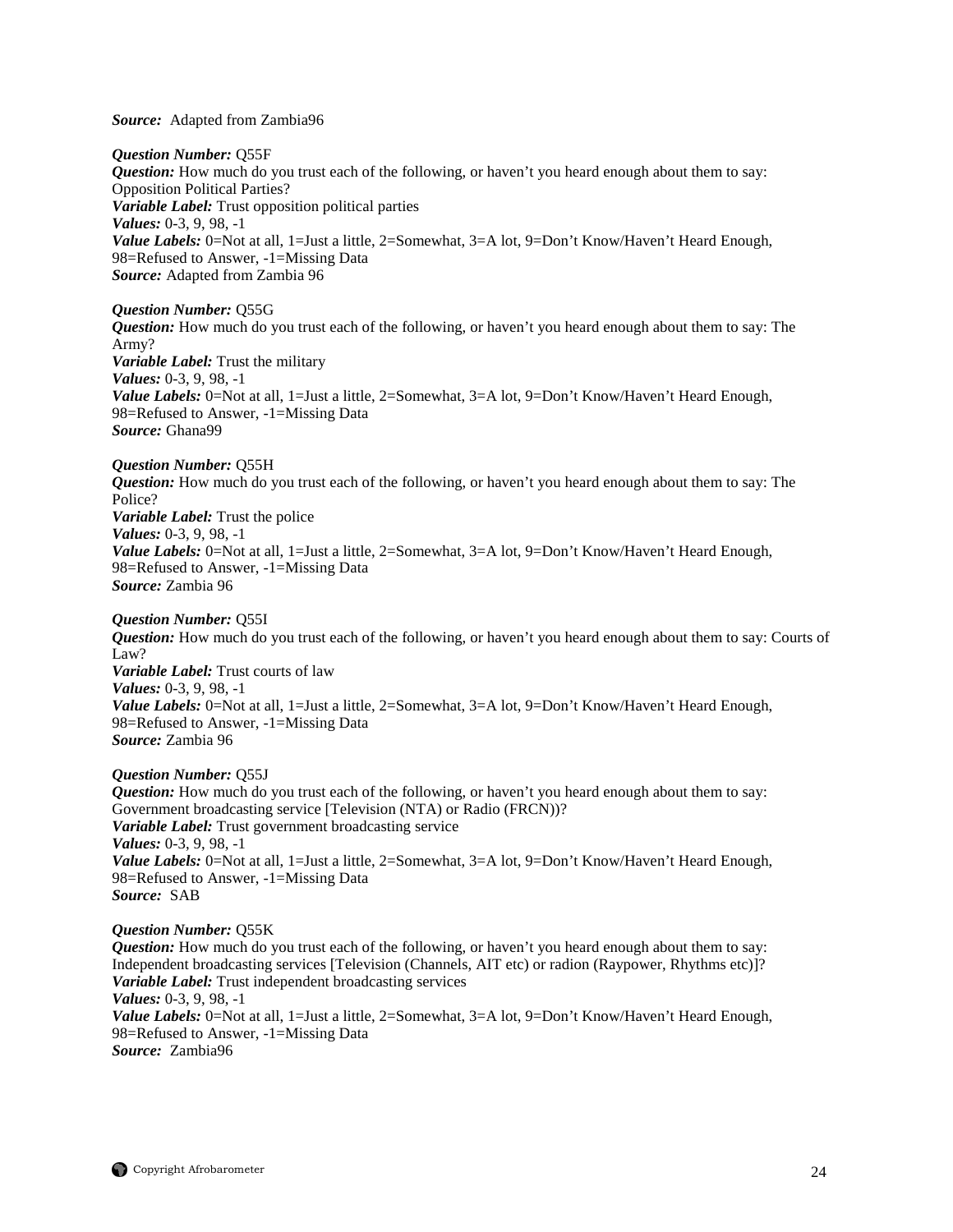*Number:* Q55L

*Question:* How much do you trust each of the following, or haven't you heard enough about them to say: Government newspapers? *Variable Label:* Trust government newspapers *Values:* 0-3, 9, 98, -1 Value Labels: 0=Not at all, 1=Just a little, 2=Somewhat, 3=A lot, 9=Don't Know/Haven't Heard Enough, 98=Refused to Answer, -1=Missing Data *Source:* Zambia96

# *Question Number:* Q55M

*Question:* How much do you trust each of the following, or haven't you heard enough about them to say: Independent newspapers (The Guardian, Punch, This Day, The Sun etc.)? *Variable Label:* Trust independent newspapers *Values:* 0-3, 9, 98, -1 *Value Labels:* 0=Not at all, 1=Just a little, 2=Somewhat, 3=A lot, 9=Don't Know/Haven't Heard Enough, 98=Refused to Answer, -1=Missing Data *Source:* Adapted from SAB

# *Question Number:* Q55N\_NIG

*Question:* How much do you trust each of the following, or haven't you heard enough about them to say: Trust Independent Corrupt Practices Commission (ICPC)? *Variable Label:* Trust Independent Corrupt Practices Commission (ICPC) *Values:* 0-3, 9, 98, -1 *Value Labels:* 0=Not at all, 1=Just a little, 2=Somewhat, 3=A lot, 9=Don't Know/Haven't Heard Enough, 98=Refused to Answer, -1=Missing Data *Source:* Nigeria Afrobarometer Round 3

# *Question Number:* Q55O\_NIG

*Question:* How much do you trust each of the following, or haven't you heard enough about them to say: Trust Economic and Financial Crimes Commission (EFCC)? *Variable Label:* Trust Economic and Financial Crimes Commission (EFCC) *Values:* 0-3, 9, 98, -1 *Value Labels:* 0=Not at all, 1=Just a little, 2=Somewhat, 3=A lot, 9=Don't Know/Haven't Heard Enough, 98=Refused to Answer, -1=Missing Data *Source:* Nigeria Afrobarometer Round 3

*Question Number:* Q55P\_NIG *Question:* How much do you trust each of the following, or haven't you heard enough about them to say: Trust National Drug Law Enforcement Agency? (NDLEA) *Variable Label:* Trust National Drug Law Enforcement Agency (NDLEA) *Values:* 0-3, 9, 98, -1 *Value Labels:* 0=Not at all, 1=Just a little, 2=Somewhat, 3=A lot, 9=Don't Know/Haven't Heard Enough, 98=Refused to Answer, -1=Missing Data *Source:* Nigeria Afrobarometer Round 3

# *Question Number:* Q56A

*Question:* How many of the following people do you think are involved in corruption, or haven't you heard enough about them to say: The President and Officials in his Office? *Variable Label:* Corruption: Office of the Presidency *Values:* 0-3, 9, 98, -1 *Value Labels:* 0=None, 1=Some of them, 2=Most of them, 3=All of them, 9=Don't Know, 98=Refused to Answer, -1=Missing Data *Source:* SAB

# *Question Number:* Q56B

*Question:* How many of the following people do you think are involved in corruption, or haven't you heard enough about them to say: Members of National Assembly?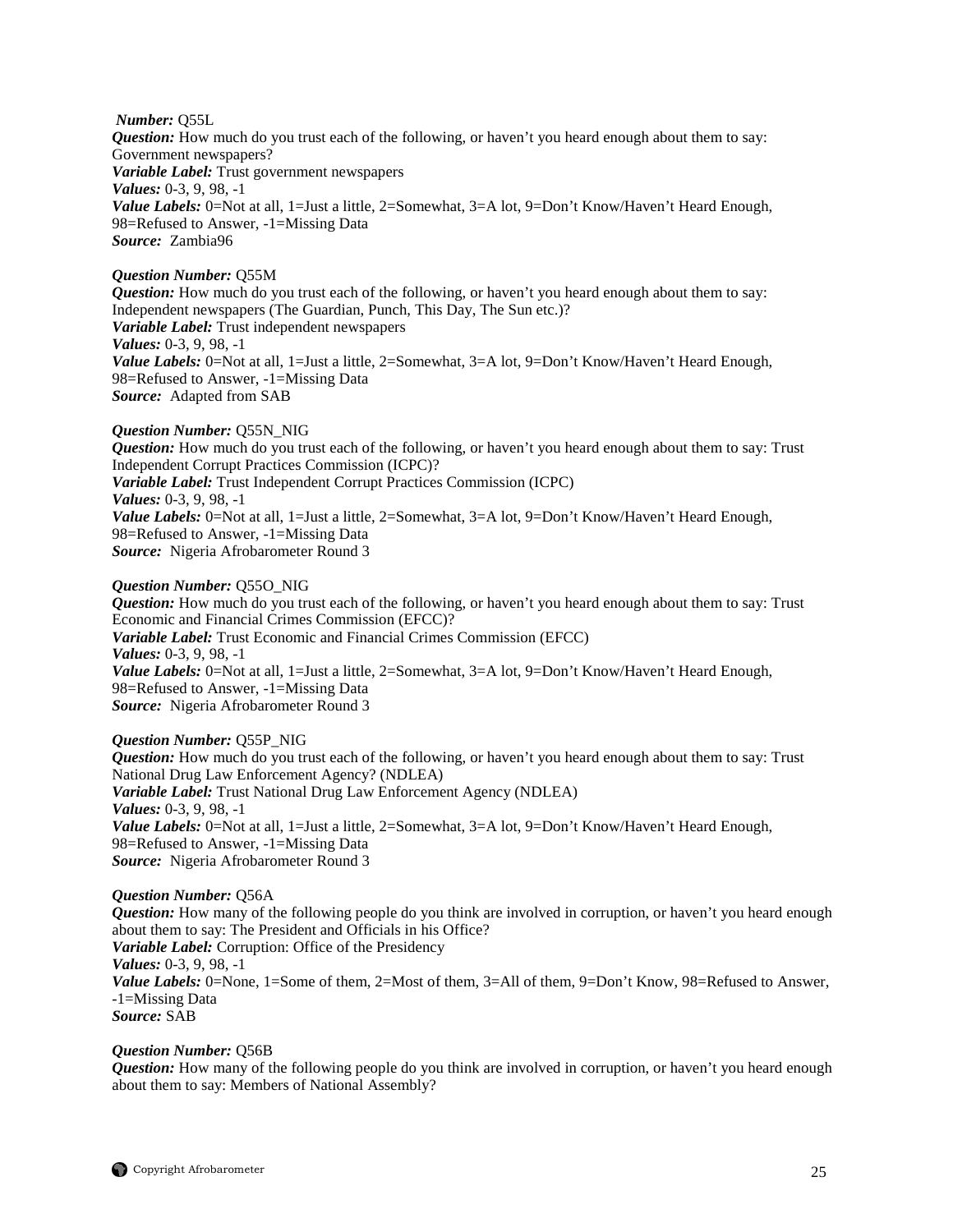*Variable Label:* Corruption: Members of Parliament *Values:* 0-3, 9, 98, -1 Value Labels: 0=None, 1=Some of them, 2=Most of them, 3=All of them, 9=Don't Know, 98=Refused to Answer, -1=Missing Data *Source:* SAB

## *Question Number:* Q56C

*Question:* How many of the following people do you think are involved in corruption, or haven't you heard enough about them to say: Elected Local Government Councillors? *Variable Label:* Corruption: local government councilors *Values:* 0-3, 9, 98, -1 *Value Labels:* 0=None, 1=Some of them, 2=Most of them, 3=All of them, 9=Don't Know, 98=Refused to Answer, -1=Missing Data *Source:* SAB

#### *Question Number:* Q56D

*Question:* How many of the following people do you think are involved in corruption, or haven't you heard enough about them to say: National government officials? *Variable Label:* Corruption: National government officials *Values:* 0-3, 9, 98, -1 *Value Labels:* 0=None, 1=Some of them, 2=Most of them, 3=All of them, 9=Don't Know, 98=Refused to Answer, -1=Missing Data *Source:* SAB

# *Question Number:* Q56E

*Question:* How many of the following people do you think are involved in corruption, or haven't you heard enough about them to say: Local government officials? *Variable Label:* Corruption: Local government officials *Values:* 0-3, 9, 98, -1 *Value Labels:* 0=None, 1=Some of them, 2=Most of them, 3=All of them, 9=Don't Know, 98=Refused to Answer, -1=Missing Data *Source:* SAB

#### *Question Number:* Q56F

*Question:* How many of the following people do you think are involved in corruption, or haven't you heard enough about them to say: Police? *Variable Label:* Corruption: Police *Values:* 0-3, 9, 98, -1 *Value Labels:* 0=None, 1=Some of them, 2=Most of them, 3=All of them, 9=Don't Know, 98=Refused to Answer, -1=Missing Data *Source:* SAB

#### *Question Number:* Q56G

*Question:* How many of the following people do you think are involved in corruption, or haven't you heard enough about them to say: Tax Officials (e.g. FIRS officials or Local Government tax collectors)? *Variable Label:* Corruption: Tax Officials *Values:* 0-3, 9, 98, -1 Value Labels: 0=None, 1=Some of them, 2=Most of them, 3=All of them, 9=Don't Know, 98=Refused to Answer, -1=Missing Data *Source:* SAB

#### *Question Number:* Q56H

*Question:* How many of the following people do you think are involved in corruption, or haven't you heard enough about them to say: Judges and Magistrates? *Variable Label:* Corruption: Judges and Magistrates *Values:* 0-3, 9, 98, -1 *Value Labels:* 0=None, 1=Some of them, 2=Most of them, 3=All of them, 9=Don't Know, 98=Refused to Answer, -1=Missing Data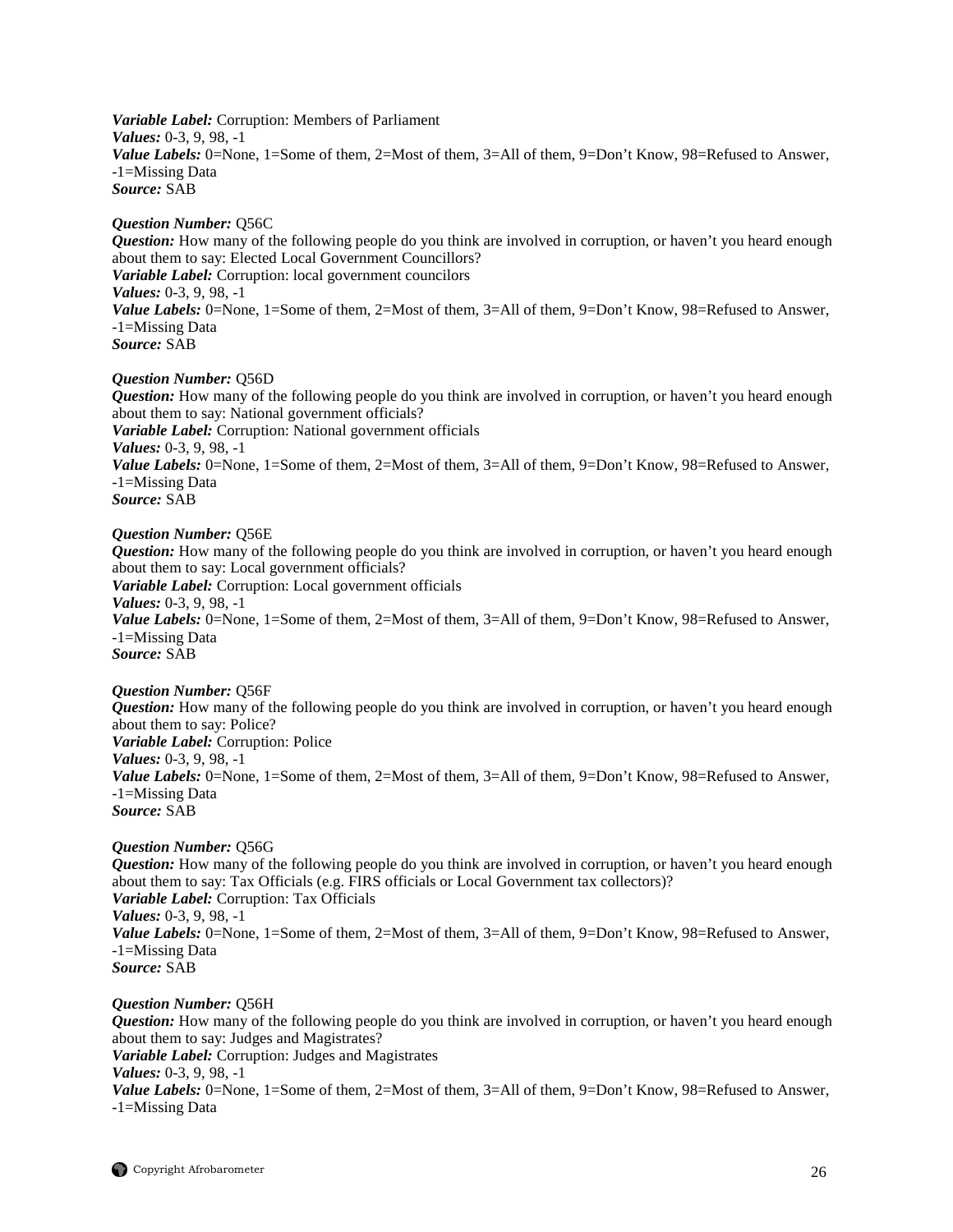*Source:* SAB

*Question Number:* Q56I

*Question:* How many of the following people do you think are involved in corruption, or haven't you heard enough about them to say: Health workers? *Variable Label:* Corruption: Health Workers *Values:* 0-3, 9, 98, -1 *Value Labels:* 0=None, 1=Some of them, 2=Most of them, 3=All of them, 9=Don't Know, 98=Refused to Answer, -1=Missing Data *Source:* SAB

*Question Number:* Q56J

*Question:* How many of the following people do you think are involved in corruption, or haven't you heard enough about them to say: Teachers and school administrators?

*Variable Label:* Corruption: Teachers and school administrators *Values:* 0-3, 9, 98, -1 *Value Labels:* 0=None, 1=Some of them, 2=Most of them, 3=All of them, 9=Don't Know, 98=Refused to Answer,

-1=Missing Data

*Source:* Adapted from SAB

### *Question Number:* Q56K\_NIG

*Question:* How many of the following people do you think are involved in corruption, or haven't you heard enough about them to say: State Governors and officials in their office?

*Variable Label:* Corruption: State Governors and Officials in their office *Values:* 0-3, 9, 98, -1

Value Labels: 0=None, 1=Some of them, 2=Most of them, 3=All of them, 9=Don't Know, 98=Refused to Answer, -1=Missing Data *Source:* Nigeria Afrobarometer Round 3

#### *Question Number:* Q56L\_NIG

*Question:* How many of the following people do you think are involved in corruption, or haven't you heard enough about them to say: State government officials? *Variable Label:* Corruption: State government officials *Values:* 0-3, 9, 98, -1 *Value Labels:* 0=None, 1=Some of them, 2=Most of them, 3=All of them, 9=Don't Know, 98=Refused to Answer,

-1=Missing Data

*Source:* Nigeria Afrobarometer Round 3

#### *Question Number:* Q57A

*Question:* In the past year, how often (if ever) have you had to pay a bribe, give a gift, or do a favor to government officials in order to: Get a document or a permit? *Variable Label:* Pay bribe for: Document or permit *Values:* 0-3, 7, 9, 98, -1 *Value Labels:* 0=Never, 1=Once or Twice, 2=A Few Times, 3=Often, 7=No experience with this in the past year, 9=Don't Know, 98=Refused to Answer, -1=Missing Data *Source:* NDB

#### *Question Number:* Q57B

*Question:* In the past year, how often (if ever) have you had to pay a bribe, give a gift, or do a favor to government officials in order to: Get a child into school? *Variable Label:* Pay bribe for: School placement *Values:* 0-3, 7, 9, 98, -1 *Value Labels:* 0=Never, 1=Once or Twice, 2=A Few Times, 3=Often, 7=No experience with this in the past year, 9=Don't Know, 98=Refused to Answer, -1=Missing Data *Source:* NDB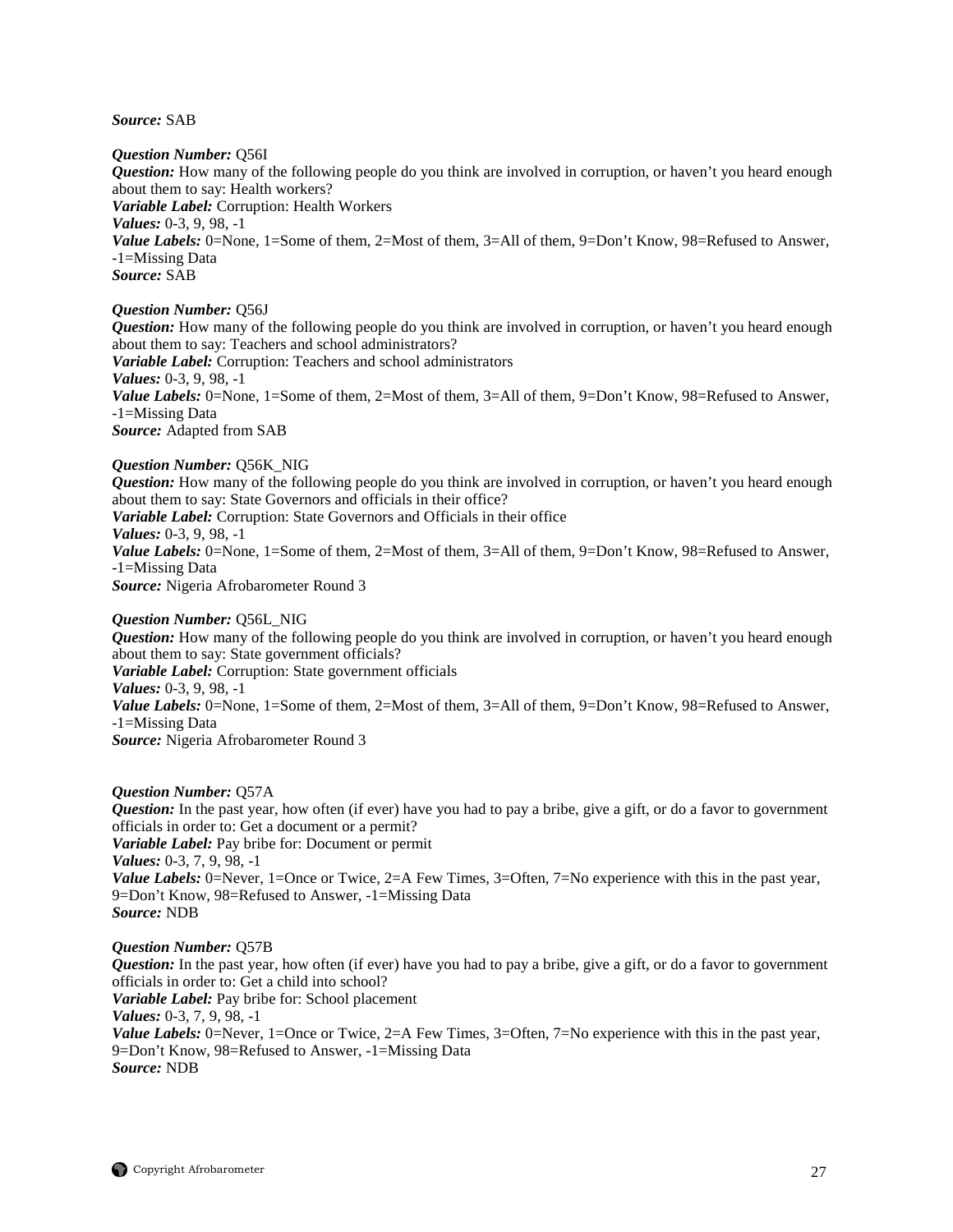#### *Question Number:* Q57C

*Question:* In the past year, how often (if ever) have you had to pay a bribe, give a gift, or do a favor to government officials in order to: Get a household service (like piped water, electricity, or phone)? *Variable Label:* Pay bribe for: household service *Values:* 0-3, 7, 9, 98, -1 *Value Labels:* 0=Never, 1=Once or Twice, 2=A Few Times, 3=Often, 7=No experience with this in the past year, 9=Don't Know, 98=Refused to Answer, -1=Missing Data *Source:* NDB

#### *Question Number:* Q57D

*Question:* In the past year, how often (if ever) have you had to pay a bribe, give a gift, or do a favor to government officials in order to: Get medicine or medical attention?

*Variable Label:* Pay bribe for: get medicine or medical attention *Values:* 0-3, 7, 9, 98, -1

*Value Labels:* 0=Never, 1=Once or Twice, 2=A Few Times, 3=Often, 7=No experience with this in the past year, 9=Don't Know, 98=Refused to Answer, -1=Missing Data *Source:* NDB

#### *Question Number:* Q57E

*Question:* In the past year, how often (if ever) have you had to pay a bribe, give a gift, or do a favor to government officials in order to: Avoid a problem with the police (like passing a checkpoint or avoiding a fine or arrest)? *Variable Label:* Pay bribe for: Avoid problem with police *Values:* 0-3, 7, 9, 98, -1

*Value Labels:* 0=Never, 1=Once or Twice, 2=A Few Times, 3=Often, 7=No experience with this in the past year, 9=Don't Know, 98=Refused to Answer, -1=Missing Data *Source:* NDB

#### *Question Number:* Q57F

*Question:* And during the 2003 election, how often (if ever) did a candidate or someone from a political party offer you something, like food or a gift, in return for your vote?

*Variable Label:* Election incentives offered

*Values:* 0-3, 7, 9, 98, -1

*Value Labels:* 0=Never, 1=Once or Twice, 2=A Few Times, 3=Often, 7=No experience with this in the past year, 9=Don't Know, 98=Refused to Answer, -1=Missing Data *Source:* NDB

#### *Question Number:* Q58A

*Question:* For each of the following please indicate whether you think the act is not wrong at all, wrong but understandable, or wrong and punishable. A government official gives a job to someone from his family who does not have adequate qualifications

*Variable Label:* Right or wrong: job for relative

*Values:* 1-3, 9, 98, -1

*Value Labels:* 1=Not Wrong at All, 2=Wrong But Understandable, 3=Wrong and Punishable, 9=Don't Know, 98=Refused to Answer, -1=Missing Data

#### *Question Number:* Q58B

*Question:* For each of the following please indicate whether you think the act is not wrong at all, wrong but understandable, or wrong and punishable. A government official demands a favour or an additional payment for some service that is part of his job

*Variable Label:* Right or wrong: favor for service

*Values:* 1-3, 9, 98, -1

*Value Labels:* 1=Not Wrong at All, 2=Wrong But Understandable, 3=Wrong and Punishable, 9=Don't Know, 98=Refused to Answer, -1=Missing Data

#### *Question Number:* Q58C

*Question:* For each of the following please indicate whether you think the act is not wrong at all, wrong but understandable, or wrong and punishable. A public official decides to locate a development project in an area where his friends and supporters lived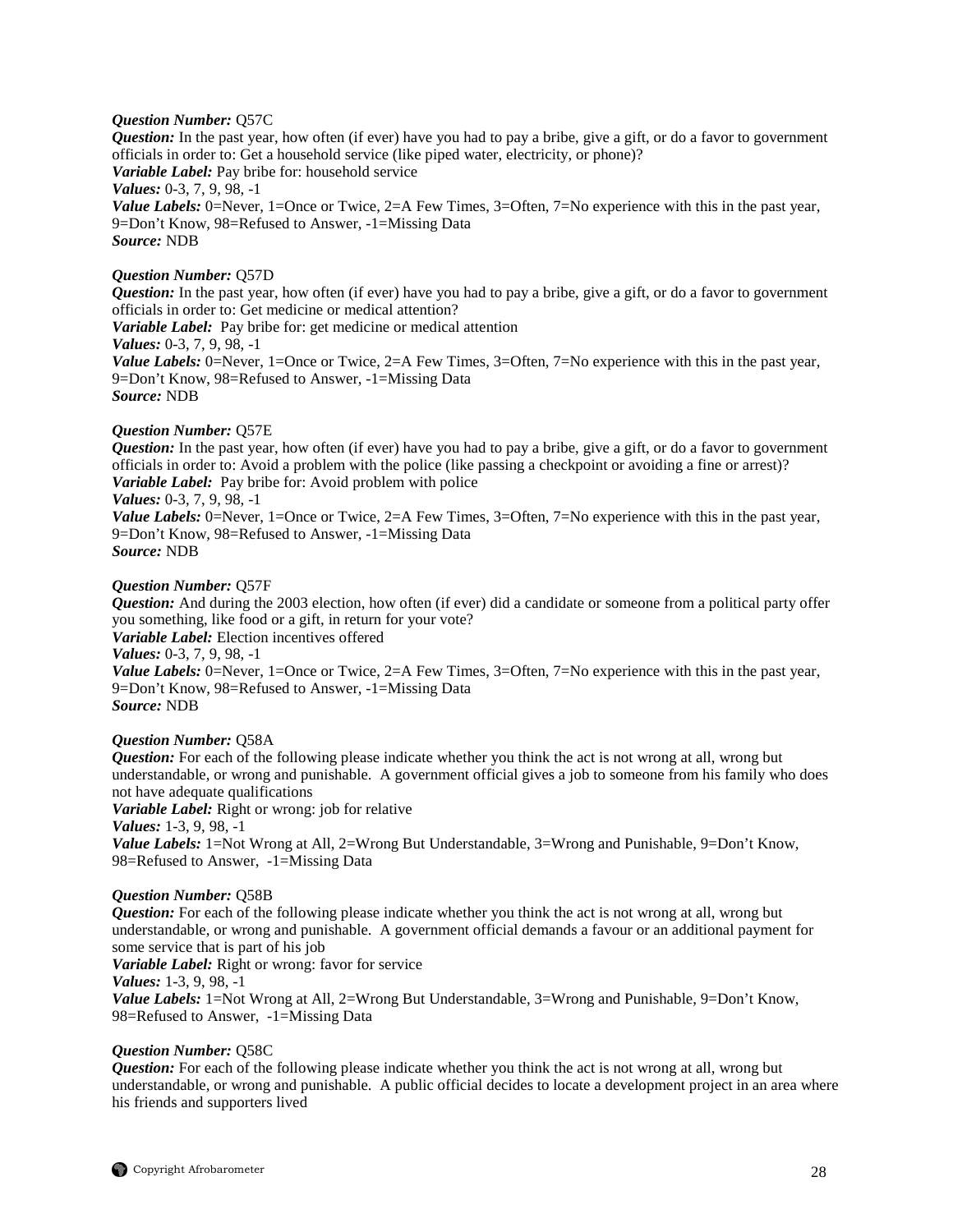*Variable Label:* Right or wrong: development for supporters *Values:* 1-3, 9, 98, -1 *Value Labels:* 1=Not Wrong at All, 2=Wrong But Understandable, 3=Wrong and Punishable, 9=Don't Know, 98=Refused to Answer, -1=Missing Data

#### *Question Number:* Q59

*Question:* Which of the following statements is closest to your view? Choose Statement A or Statement B. A: Our elected officials should listen to constituents' views and do what they demand. B: Our elected leaders should follow their own ideas in deciding what is best for the country. *Variable Label:* Elected leaders listen vs. follow own ideas *Values:* 1-5, 9, 98, -1 *Value Labels:* 1=Agree Very Strongly with A, 2=Agree with A, 3=Agree with B, 4=Agree Very Strongly with B, 5=Agree with Neither, 9=Don't Know, 98=Refused to Answer, -1=Missing Data *Note:* Interviewer probed for strength of opinion asking "Do you agree or agree very strongly?"

#### *Question Number:* Q60

*Question:* How much time should your Member of National Assembly spend in this constituency to visit the community and its citizens? *Variable Label:* Time MP should spend *Values:* 0-4, 9, 98, -1 *Value Labels:* 0=Never/It is Not Necessary, 1=At Least Once a Year, 2=At Least Once a Month, 3=At Least Weekly, 4=Should Stay Here All the Time, 9=Don't Know, 98=Refused to Answer, -1=Missing Data

### *Question Number:* Q61

**Question:** How much time does your Member of National Assembly spend in this constituency? *Variable Label:* Time MP does spend *Values:* 0-4, 9, 98, -1 *Value Labels:* 0=Never 1=At Least Once a Year, 2=At Least Once a Month A, 3=At Least Weekly, 4=She/ He is Here Almost All the Time, 9=Don't Know, 98=Refused to Answer, -1=Missing Data

*Question Number:* Q62A *Question:* How much of the time do think the following try their best to listen to what people like you have to say:

Members of National Assembly? *Variable Label:* MPs listen *Values:* 0-3, 9, 98, -1 *Value Labels:* 0=Never 1=Only Sometimes, 2=Often, 3=Always, 9=Don't Know, 98=Refused to Answer, -1=Missing Data

#### *Question Number:* Q62B

*Question:* How much of the time do think the following try their best to listen to what people like you have to say: Elected Local Government Councillors? *Variable Label:* Local government councilors listen *Values:* 0-3, 9, 98, -1 *Value Labels:* 0=Never 1=Only Sometimes, 2=Often, 3=Always, 9=Don't Know, 98=Refused to Answer, -1=Missing Data

#### *Question Number:* Q63PT1

*Question:* In your opinion, what are the most important problems facing this country that government should address?

*Variable Label:* Most important problems  $-1$ <sup>st</sup> response

*Values:* 0-31, 340-351, 995, 998-999, -1

*Value Labels:* 0=Nothing/No problems, 1=Management of the economy,2=Wages, income and salaries, 3=Unemployment, 4=Poverty/destitution, 5=Rates and Taxes, 6=Loans /Credit , 7=Farming/agriculture, 8=Food shortage/famine, 9=Drought, 10=Land, 11=Transportation, 12=Communications, 13=Infrastructure/roads, 14=Education, 15=Housing, 16=Electricity, 17=Water supply, 18=Orphans/street children/homeless children, 19= Services/other, 20=Health, 21=AIDS, 22=Sickness/Disease, 23=Crime and Security, 24=Corruption, 25=Political Violence, 26=Political instability/political divisions/ethnic tensions, 27=Discrimination/inequality, 28=Gender issues/women's rights, 29=Democracy/political rights, 30=War(international), 31=Civil War, 340=Increase of fuel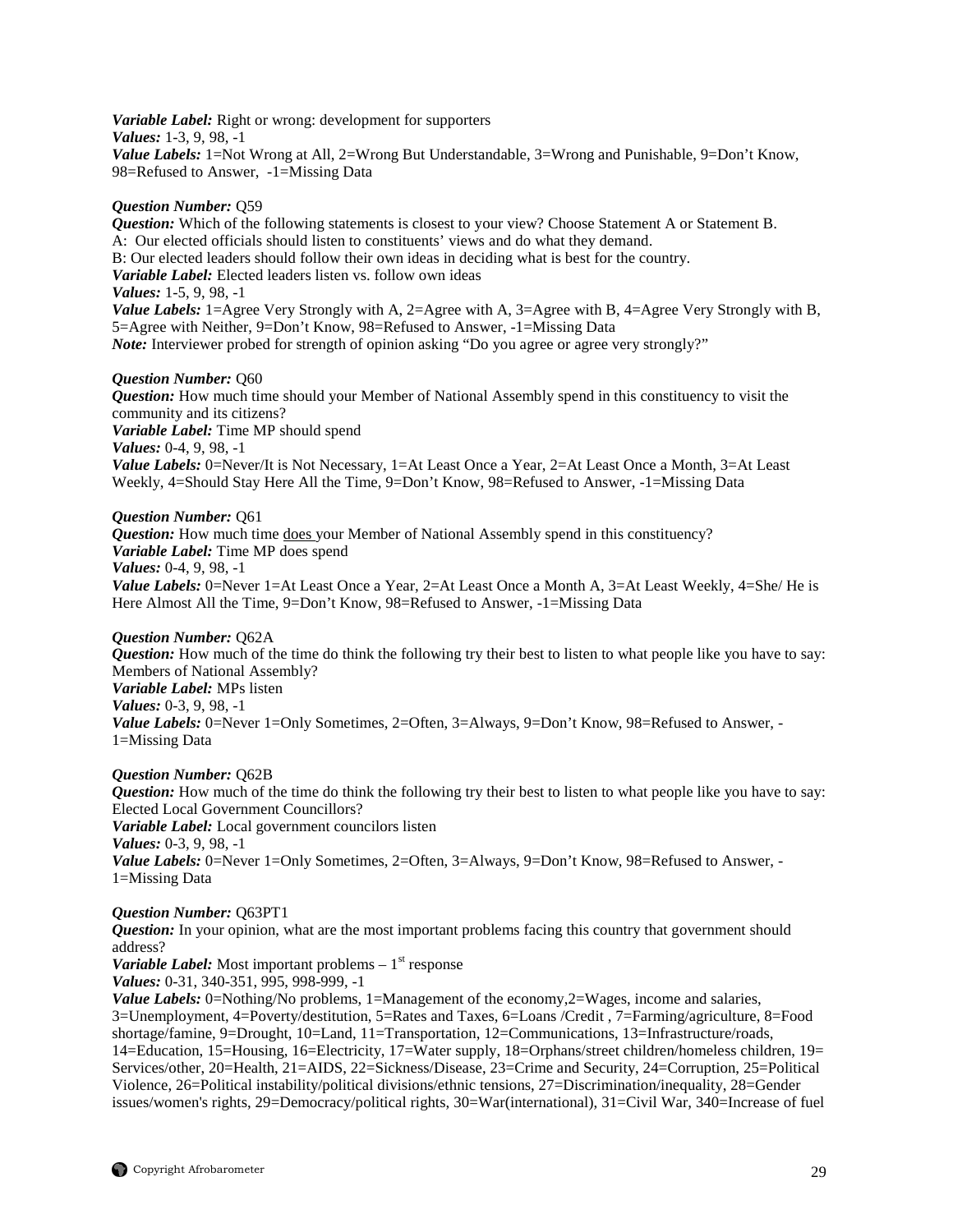price, 341=No refineries, 342=Inflation/Everything is Expensive, 343=Ethnic Militia group (OPC, Area Boys), 344=Poor/Bad Leadership/Lack of commitment by our leaders, 345=Selfishness/Lack of love/Insincerity/Lack of Unity, 346=Ban on importatio/food exportation, 347=Human Trafficking, 348=Over population, 349=Lack of Industries, 350=Drops in moral values, 351=We do not abide by the law, 995=Other, 998=Refused to answer, 999=Don't know, -1=Missing data

*Source:* SAB

*Note:* Respondent could give up to three responses.

#### *Question Number:* Q63PT2

*Question:* In your opinion, what are the most important problems facing this country that government should address?

*Variable Label:* Most important problems  $-2^{nd}$  response

*Values:* 1-31, 340-351, 995-996, 998-999, -1

*Value Labels:* 1=Management of the economy, 2=Wages, income and salaries, 3=Unemployment,

4=Poverty/destitution, 5=Rates and Taxes, 6=Loans /Credit , 7=Farming/agriculture, 8=Food shortage/famine, 9=Drought, 10=Land, 11=Transportation, 12=Communications, 13=Infrastructure/roads, 14=Education, 15=Housing, 16=Electricity, 17=Water supply, 18=Orphans/street children/homeless children, 19= Services/other, 20=Health, 21=AIDS, 22=Sickness/Disease, 23=Crime and Security, 24=Corruption, 25=Political Violence, 26=Political instability/political divisions/ethnic tensions, 27=Discrimination/inequality, 28=Gender issues/women's rights, 29=Democracy/political rights, 30=War(international), 31=Civil War, 340=Increase of fuel price, 341=No refineries, 342=Inflation/Everything is Expensive, 343=Ethnic Militia group (OPC, Area Boys), 344=Poor/Bad Leadership/Lack of commitment by our leaders, 345=Selfishness/Lack of love/Insincerity/Lack of Unity, 346=Ban on importatio/food exportation, 347=Human Trafficking, 348=Over population, 349=Lack of Industries, 350=Drops in moral values, 351=We do not abide by the law, 995=Other, 996= No Further Response, 998=Refused to Anwer, 999=Don't Know, -1=Missing data

*Source:* SAB

*Note:* Respondent could give up to three responses.

#### *Question Number:* Q63PT3

*Question:* In your opinion, what are the most important problems facing this country that government should address?

*Variable Label:* Most important problems  $-3^{rd}$  response

*Values:* 1-31, 340-351, 995-996, 998-999, -1

*Value Labels:* 1=Management of the economy, 2=Wages, income and salaries, 3=Unemployment,

4=Poverty/destitution, 5=Rates and Taxes, 6=Loans /Credit , 7=Farming/agriculture, 8=Food shortage/famine, 9=Drought, 10=Land, 11=Transportation, 12=Communications, 13=Infrastructure/roads, 14=Education, 15=Housing, 16=Electricity, 17=Water supply, 18=Orphans/street children/homeless children, 19= Services/other, 20=Health, 21=AIDS, 22=Sickness/Disease, 23=Crime and Security, 24=Corruption, 25=Political Violence, 26=Political instability/political divisions/ethnic tensions, 27=Discrimination/inequality, 28=Gender issues/women's rights, 29=Democracy/political rights, 30=War(international), 31=Civil War, 340=Increase of fuel price, 341=No refineries, 342=Inflation/Everything is Expensive, 343=Ethnic Militia group (OPC, Area Boys), 344=Poor/Bad

Leadership/Lack of commitment by our leaders, 345=Selfishness/Lack of love/Insincerity/Lack of Unity, 346=Ban on importatio/food exportation, 347=Human Trafficking, 348=Over population, 349=Lack of Industries, 350=Drops in moral values, 351=We do not abide by the law, 995=Other, 996= No Further Response, 998=Refused to Answer, 999=Don't Know, -1=Missing data

*Source:* SAB

*Note:* Respondent could give up to three responses.

#### *Question Number:* Q64

*Question:* Taking the Problem you mentioned first, how likely is it that the government will solve your most important problem within the next few years? *Variable Label:* Government solve MIP *Values:* 0-3, 7, 9, 98, -1 *Value Labels:* 0= Not At All Likely, 1=Not Very Likely, 2=Likely, 3=Very Likely, 7=Not Applicable, 9=Don't

Know/Haven't heard enough, 98=Refused to Answer, -1=Missing Data *Source:* SAB

*Note:* Interviewer probed for strength of opinion.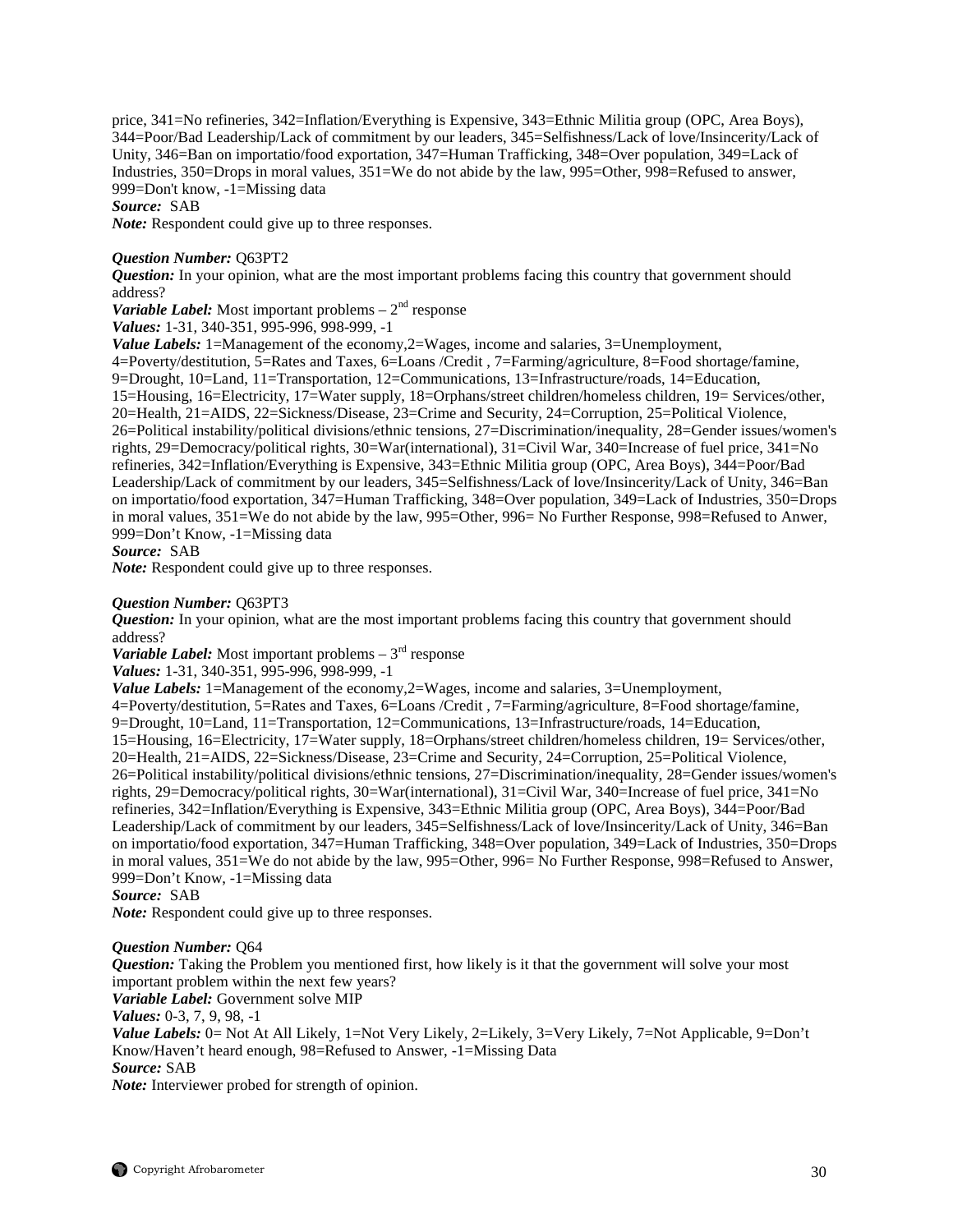#### *Question Number:* Q65A

*Question:* Now let's speak about the present government of this country. How well or badly would you say the current government is handling the following matters, or haven't you heard enough about them to say: Managing the economy?

*Variable Label:* Handling managing the economy *Values:* 1-4, 9, 98, -1 Value Labels: 1=Very Badly, 2=Fairly Badly, 3=Fairly Well, 4=Very Well, 9=Don't Know/Haven't heard enough, 98=Refused to Answer, -1=Missing Data *Source:* SAB *Note:* Interviewer probed for strength of opinion.

*Question Number:* Q65B

*Question:* How well or badly would you say the current government is handling the following matters, or haven't you heard enough about them to say: Creating jobs? *Variable Label:* Handling creating jobs *Values:* 1-4, 9, 98, -1

*Value Labels:* 1=Very Badly, 2=Fairly Badly, 3=Fairly Well, 4=Very Well, 9=Don't Know/Haven't heard enough, 98=Refused to Answer, -1=Missing Data *Source:* NDB

*Note:* Interviewer probed for strength of opinion.

*Question Number:* Q65C

*Question:* How well or badly would you say the current government is handling the following matters, or haven't you heard enough about them to say: Keeping prices stable?

*Variable Label:* Handling keeping prices stable

*Values:* 1-4, 9, 98, -1

*Value Labels:* 1=Very Badly, 2=Fairly Badly, 3=Fairly Well, 4=Very Well, 9=Don't Know/Haven't heard enough, 98=Refused to Answer, -1=Missing Data

*Source:* NDB

*Note:* Interviewer probed for strength of opinion.

#### *Question Number:* Q65D

*Question:* How well or badly would you say the current government is handling the following matters, or haven't you heard enough about them to say: Narrowing gaps between rich and poor? *Variable Label:* Handling narrowing income gaps *Values:* 1-4, 9, 98, -1 *Value Labels:* 1=Very Badly, 2=Fairly Badly, 3=Fairly Well, 4=Very Well, 9=Don't Know/Haven't heard enough, 98=Refused to Answer, -1=Missing Data *Source:* SAB *Note:* Interviewer probed for strength of opinion.

#### *Question Number:* Q65E

*Question:* How well or badly would you say the current government is handling the following matters, or haven't you heard enough about them to say: Reducing crime? *Variable Label:* Handling reducing crime *Values:* 1-4, 9, 98, -1 Value Labels: 1=Very Badly, 2=Fairly Badly, 3=Fairly Well, 4=Very Well, 9=Don't Know/Haven't heard enough, 98=Refused to Answer, -1=Missing Data *Source:* NDB *Note:* Interviewer probed for strength of opinion.

# *Question Number:* Q65F

*Question:* How well or badly would you say the current government is handling the following matters, or haven't you heard enough about them to say: Improving basic health services? *Variable Label:* Handling improving basic health services *Values:* 1-4, 9, 98, -1 *Value Labels:* 1=Very Badly, 2=Fairly Badly, 3=Fairly Well, 4=Very Well, 9=Don't Know/Haven't heard enough, 98=Refused to Answer, -1=Missing Data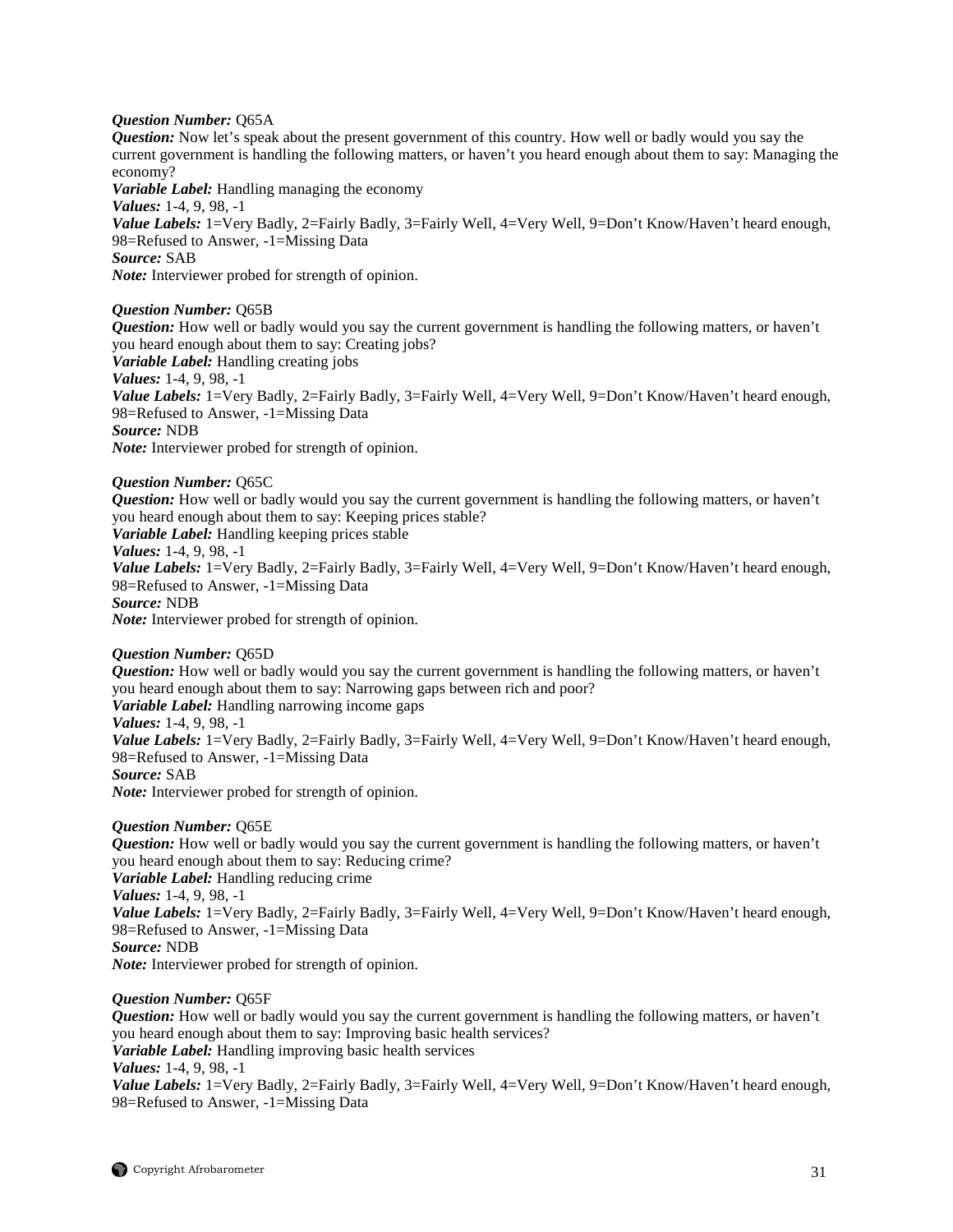*Source:* NDB

*Note:* Interviewer probed for strength of opinion.

#### *Question Number:* Q65G

*Question:* How well or badly would you say the current government is handling the following matters, or haven't you heard enough about them to say: Addressing educational needs? *Variable Label:* Handling addressing educational needs *Values:* 1-4, 9, 98, -1 *Value Labels:* 1=Very Badly, 2=Fairly Badly, 3=Fairly Well, 4=Very Well, 9=Don't Know/Haven't heard enough, 98=Refused to Answer, -1=Missing Data *Source:* NDB *Note:* Interviewer probed for strength of opinion.

# *Question Number:* Q65H

*Question:* How well or badly would you say the current government is handling the following matters, or haven't you heard enough about them to say: Delivering household water? *Variable Label:* Handling delivering household water *Values:* 1-4, 9, 98, -1 *Value Labels:* 1=Very Badly, 2=Fairly Badly, 3=Fairly Well, 4=Very Well, 9=Don't Know/Haven't heard enough, 98=Refused to Answer, -1=Missing Data *Source:* SAB *Note:* Interviewer probed for strength of opinion.

*Question Number:* Q65I

*Question:* How well or badly would you say the current government is handling the following matters, or haven't you heard enough about them to say: Ensuring everyone has enough to eat? *Variable Label:* Handling ensuring enough to eat *Values:* 1-4, 9, 98, -1 *Value Labels:* 1=Very Badly, 2=Fairly Badly, 3=Fairly Well, 4=Very Well, 9=Don't Know/Haven't heard enough, 98=Refused to Answer, -1=Missing Data *Source:* SAB *Note:* Interviewer probed for strength of opinion.

*Question Number:* Q65J

*Question:* How well or badly would you say the current government is handling the following matters, or haven't you heard enough about them to say: Fighting corruption in government? *Variable Label:* Handling fighting corruption *Values:* 1-4, 9, 98, -1 *Value Labels:* 1=Very Badly, 2=Fairly Badly, 3=Fairly Well, 4=Very Well, 9=Don't Know/Haven't heard enough, 98=Refused to Answer, -1=Missing Data *Source:* SAB *Note:* Interviewer probed for strength of opinion.

*Question Number:* Q65K

*Question:* How well or badly would you say the current government is handling the following matters, or haven't you heard enough about them to say: Combating HIV/AIDS? *Variable Label:* Handling combating HIV/AIDS *Values:* 1-4, 9, 98, -1 *Value Labels:* 1=Very Badly, 2=Fairly Badly, 3=Fairly Well, 4=Very Well, 9=Don't Know/Haven't heard enough, 98=Refused to Answer, -1=Missing Data *Source:* SAB *Note:* Interviewer probed for strength of opinion.

# *Question Number:* Q66

*Question:* Which of these statements is closest to your view? Choose Statement A or Statement B. A: The government should devote many more resources to combating AIDS, even if this means that less money is spent on things like education.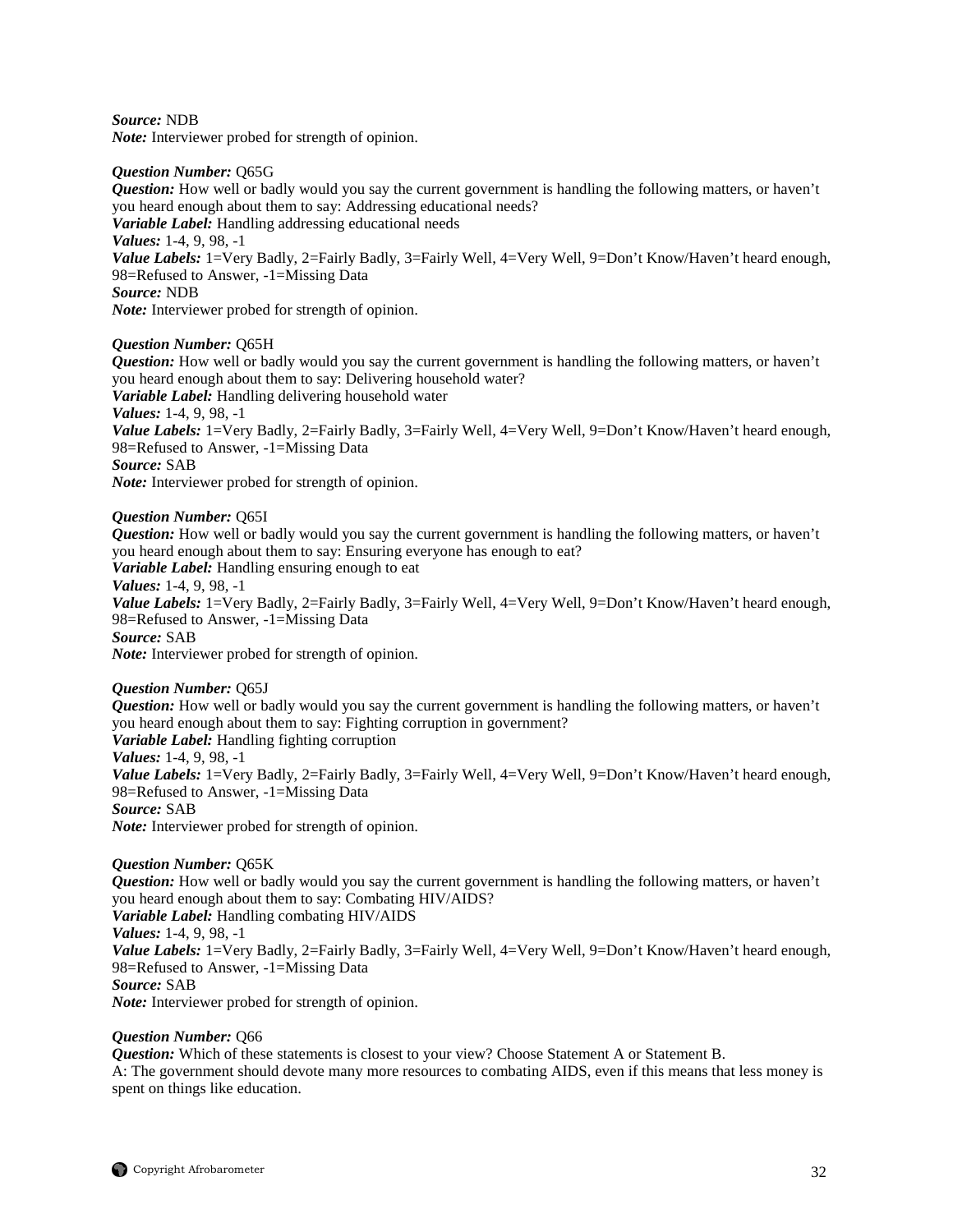B: There are many other problems facing this country beside AIDS; even if people are dying in large numbers, the government needs to keep its focus on solving other problems.

*Variable Label:* Resources to combat AIDS vs. other problems

*Values:* 1-5, 9, 98, -1

*Value Labels:* 1=Agree Very Strongly with A, 2=Agree with A, 3=Agree with B, 4=Agree Very Strongly with B, 5=Agree with Neither, 9=Don't Know, 98=Refused to Answer, -1=Missing Data *Source:* Afrobarometer Round 2

*Note:* Interviewer probed for strength of opinion asking "Do you agree or agree very strongly?"

# *Question Number:* Q67A

*Question:* What about local government? How well or badly would you say your local government is handling the following matters, or haven't you heard enough about them to say? Maintaining our roads.

*Variable Label:* Local government handling maintaining roads

*Values:* 1-4, 9, 98, -1

*Value Labels:* 1=Very Badly, 2=Fairly Badly, 3=Fairly Well, 4=Very Well, 9=Don't Know, 98=Refused to Answer, -1=Missing Data

*Source:*

### *Question Number:* Q67B

*Question:* What about local government? How well or badly would you say your local government is handling the following matters, or haven't you heard enough about them to say? Keeping our community clean. *Variable Label:* Local government handling keeping community clean

*Values:* 1-4, 9, 98, -1

*Value Labels:* 1=Very Badly, 2=Fairly Badly, 3=Fairly Well, 4=Very Well, 9=Don't Know, 98=Refused to Answer, -1=Missing Data

*Source:*

### *Question Number:* Q67C

*Question:* What about local government? How well or badly would you say your local government is handling the following matters, or haven't you heard enough about them to say? Collecting Local Taxes. *Variable Label:* Local government handling collecting local taxes *Values:* 1-4, 9, 98, -1 Value Labels: 1=Very Badly, 2=Fairly Badly, 3=Fairly Well, 4=Very Well, 9=Don't Know, 98=Refused to Answer, -1=Missing Data *Source:*

# *Question Number:* Q67D

*Question:* What about local government? How well or badly would you say your local government is handling the following matters, or haven't you heard enough about them to say? Deciding how to spend local revenues. *Variable Label:* Local government handling spending decisions *Values:* 1-4, 9, 98, -1

Value Labels: 1=Very Badly, 2=Fairly Badly, 3=Fairly Well, 4=Very Well, 9=Don't Know, 98=Refused to Answer, -1=Missing Data *Source:*

# *Question Number:* Q68A

*Question:* Do you approve or disapprove of the way the following people have performed their jobs over the past twelve months, or haven't you heard enough about them to say: President Obasanjo? *Variable Label:* Performance: President *Values:* 1-4, 9, 98, -1 *Value Labels:* 1=Strongly Disapprove, 2=Disapprove, 3=Approve, 4=Strongly Approve, 9=Don't Know/Haven't heard enough, 98=Refused to Answer, -1=Missing Data *Source:* SAB

*Note:* Interviewer probed for strength of opinion.

### *Question Number:* Q68B

*Question:* Do you approve or disapprove of the way the following people have performed their jobs over the past twelve months, or haven't you heard enough about them to say: Your Member of National Assembly?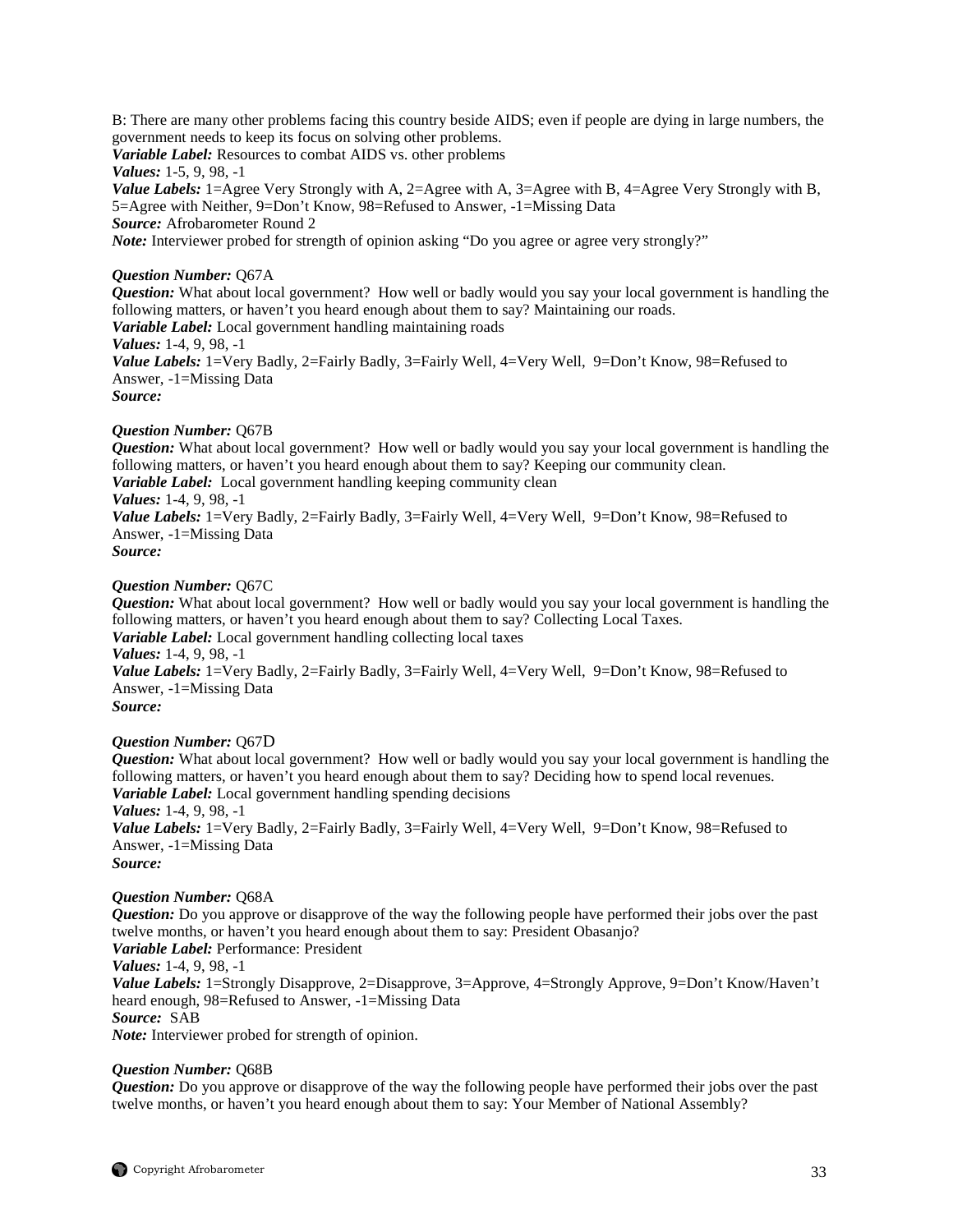*Variable Label:* Performance: MP/National Assembly rep. *Values:* 1-4, 9, 98, -1 *Value Labels:* 1=Strongly Disapprove, 2=Disapprove, 3=Approve, 4=Strongly Approve, 9=Don't Know/Haven't heard enough, 98=Refused to Answer, -1=Missing Data *Source:* SAB *Note:* Interviewer probed for strength of opinion.

#### *Question Number:* Q68C

*Question:* Do you approve or disapprove of the way the following people have performed their jobs over the past twelve months, or haven't you heard enough about them to say: Your Elected Local Government Councillor? *Variable Label:* Performance: local government councilor

*Values:* 1-4, 9, 98, -1

*Value Labels:* 1=Strongly Disapprove, 2=Disapprove, 3=Approve, 4=Strongly Approve, 9=Don't Know/Haven't heard enough, 98=Refused to Answer, -1=Missing Data *Source:* SAB

*Note:* Interviewer probed for strength of opinion.

### *Question Number:* Q68D\_NIG

*Question:* Do you approve or disapprove of the way the following people have performed their jobs over the past twelve months, or haven't you heard enough about them to say: Independent Corrupt Practices Commission (ICPC)? *Variable Label:* Performance: Independent Corrupt Practices Commission (ICPC) *Values:* 1-4, 9, 98, -1

*Value Labels:* 1=Strongly Disapprove, 2=Disapprove, 3=Approve, 4=Strongly Approve, 9=Don't Know/Haven't heard enough, 98=Refused to Answer, -1=Missing Data

*Source:* Nigeria Afrobarometer Round 3

*Note:* Interviewer probed for strength of opinion.

### *Question Number:* Q68E\_NIG

*Question:* Do you approve or disapprove of the way the following people have performed their jobs over the past twelve months, or haven't you heard enough about them to say: Economic and Financial Crimes Commission (EFCC)?

*Variable Label:* Performance: Economic and Financial Crimes Commission (EFCC) *Values:* 1-4, 9, 98, -1

*Value Labels:* 1=Strongly Disapprove, 2=Disapprove, 3=Approve, 4=Strongly Approve, 9=Don't Know/Haven't heard enough, 98=Refused to Answer, -1=Missing Data

*Source:* Nigeria Afrobarometer Round 3

*Note:* Interviewer probed for strength of opinion.

#### *Question Number:* Q68F\_NIG

*Question:* Do you approve or disapprove of the way the following people have performed their jobs over the past twelve months, or haven't you heard enough about them to say: Nigeria Police Force? *Variable Label:* Performance: Nigeria Police Force *Values:* 1-4, 9, 98, -1 *Value Labels:* 1=Strongly Disapprove, 2=Disapprove, 3=Approve, 4=Strongly Approve, 9=Don't Know/Haven't heard enough, 98=Refused to Answer, -1=Missing Data

*Source:* Nigeria Afrobarometer Round 3

*Note:* Interviewer probed for strength of opinion.

#### *Question Number:* Q69A1

*Question:* Can you tell me whether this State government has a policy to provide: Free primary education, that is, parents do not have to pay school fees? *Variable Label:* Policy knowledge: Free primary education (verbatim) *Values:* String Variable *Source:*

### *Question Number:* Q69A2

*Question:* Can you tell me whether this State government has a policy to provide: Free primary education, that is, parents do not have to pay school fees?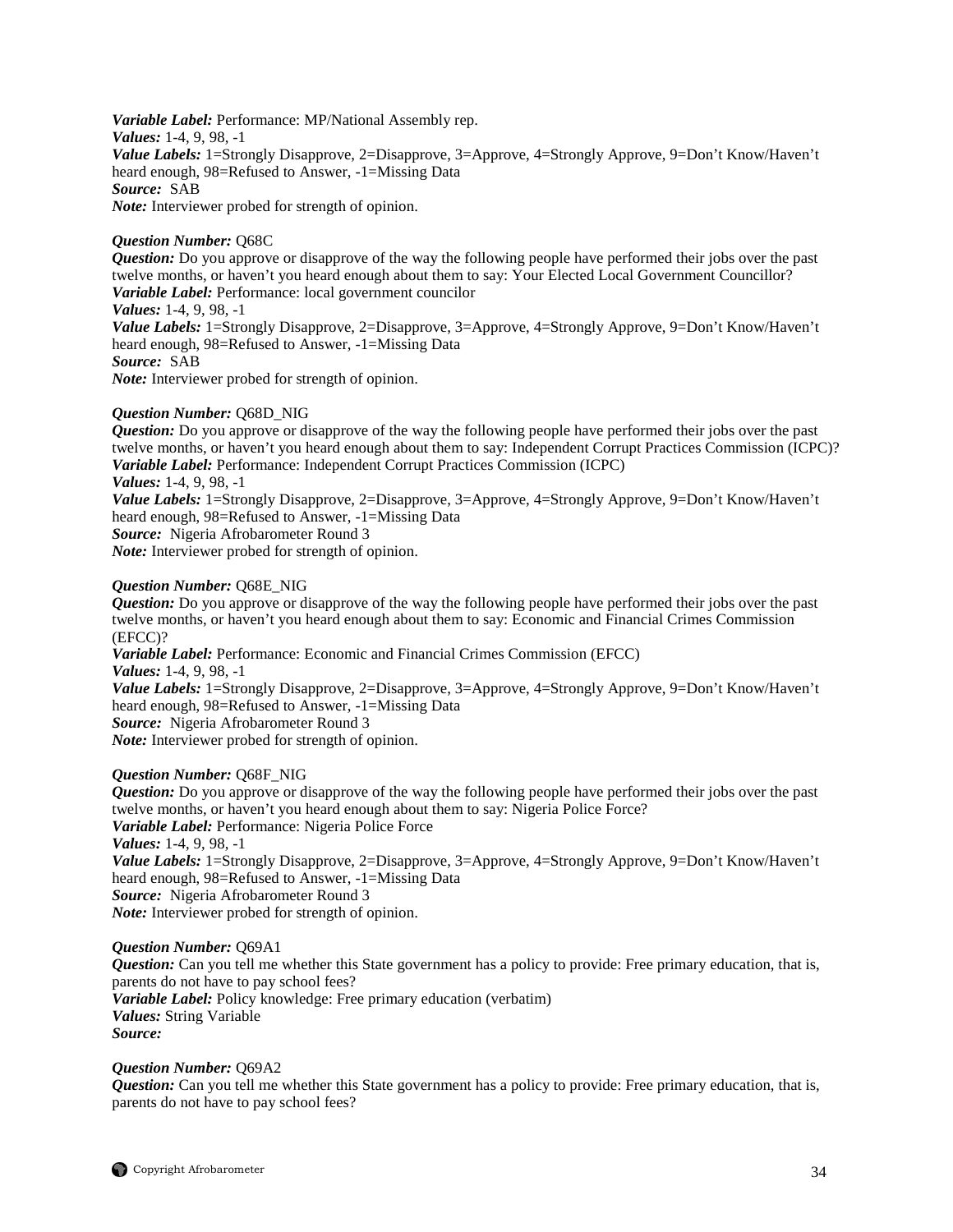*Variable Label:* Policy knowledge: Free primary education *Values:* 1-2, 9, 998, -1 *Value Labels:* 1=Incorrect answer, 2=Correct Answer, 9=Don't Know, 998=Refused to anser, -1=Missing *Source:* 

#### *Question Number:* Q69B1

*Question:* Can you tell me whether this State government has a policy to provide: Free health care at public clinics, that is, no fees for visits or medicine? *Variable Label:* Policy knowledge: Free health care (verbatim) *Values:* String Variable *Source:*

*Question Number:* Q69B2 *Question:* Can you tell me whether this State government has a policy to provide: Free health care at public clinics, that is, no fees for visits or medicine? *Variable Label:* Policy knowledge: Free health care *Values:* 1-2, 9, 998, -1 *Value Labels:* 1=Incorrect answer, 2=Correct Answer, 9=Don't Know, 998=Refused to Answer, -1=Missing Data *Source:*

*Question Number:* Q70A *Question:* How likely do you think it would be that the authorities could enforce the law if a top government official committed a serious crime? *Variable Label:* Enforce the law: Top official commits serious crime *Values:* 1-4, 9, 98, -1 *Value Labels:* 1=Not at all likely, 2=Not very likely, 3=Likely, 4=Very Likely, 9=Don't Know, 98=Refused to Answer, -1=Missing Data *Source:*

*Question Number:* Q70B *Question:* How likely do you think it would be that the authorities could enforce the law if a person like you committed a serious crime? *Variable Label:* Enforce the law: You commit serious crime *Values:* 1-4, 9, 98, -1 *Value Labels:* 1=Not at all likely, 2=Not very likely, 3=Likely, 4=Very Likely, 9=Don't Know, 98=Refused to Answer, -1=Missing Data *Source:* Afrobarometer Round 1

#### *Question Number:* Q70C

*Question:* How likely do you think it would be that the authorities could enforce the law if a top official did not pay a tax on some of the income they earned? *Variable Label:* Enforce the law: Top official doesn't pay tax *Values:* 1-4, 9, 98, -1 *Value Labels:* 1=Not at all likely, 2=Not very likely, 3=Likely, 4=Very Likely, 9=Don't Know, 98=Refused to Answer, -1=Missing Data *Source:*

*Question Number:* Q70D *Question:* How likely do you think it would be that the authorities could enforce the law if a person like you did not pay a tax on some of the income you earned? *Variable Label:* Enforce the law: You don't pay tax *Values:* 1-4, 9, 98, -1 *Value Labels:* 1=Not at all likely, 2=Not very likely, 3=Likely, 4=Very Likely, 9=Don't Know, 98=Refused to Answer, -1=Missing Data *Source:*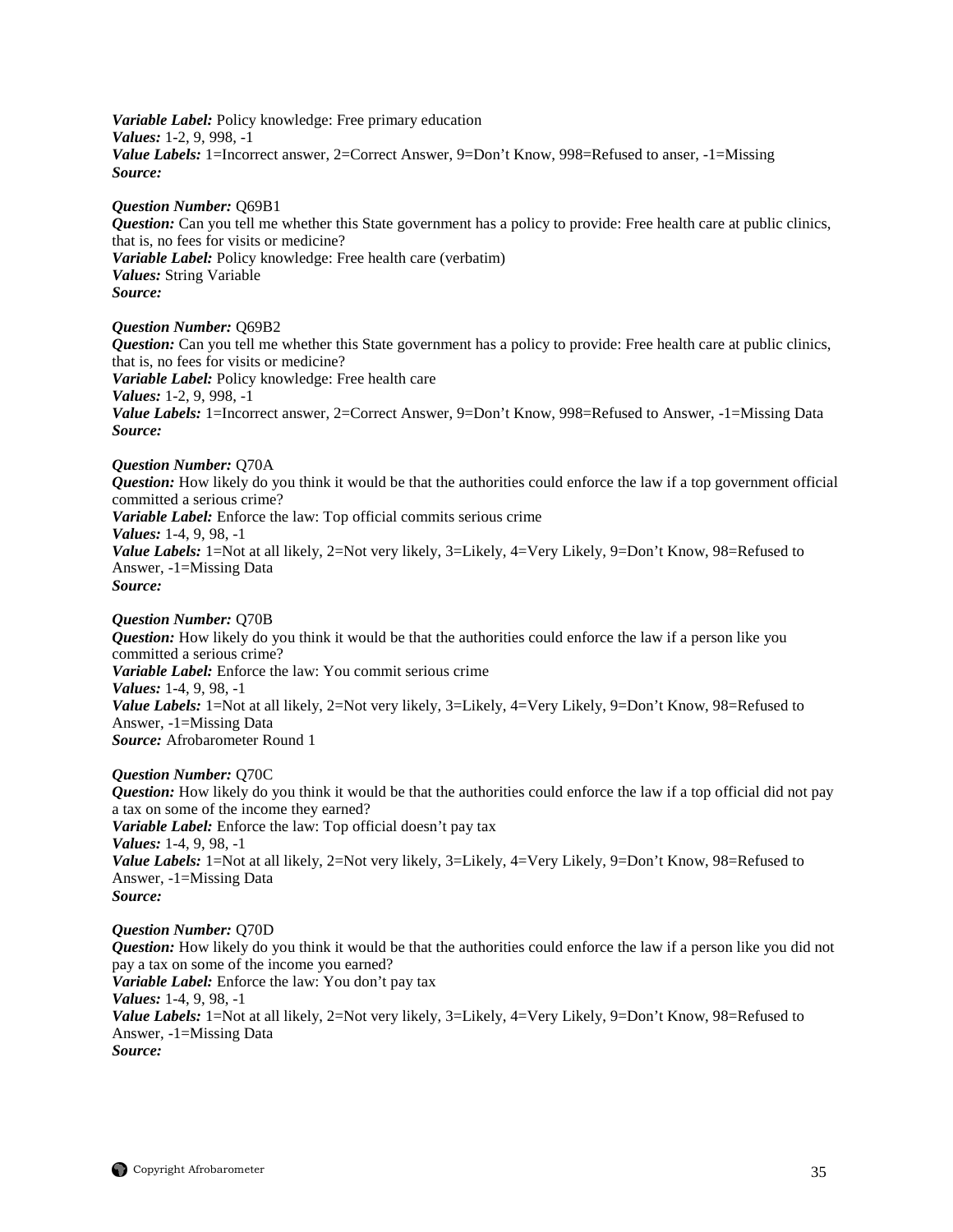#### *Question Number:* Q71A

*Question:* Based on your experience, how easy or difficult is to obtain the following services? Or do you never try and get these services from government? An identity document (such as a birth certificate, driver's license, passport or voter card).

*Variable Label:* Difficulty to obtain identity document *Values:* 1-4, 7, 9, 98, -1 Value Labels: 1=Very Difficult, 2=Difficult, 3=Easy, 4=Very Easy, 7=Never Try, 9=Don't Know, 98=Refused to Answer, -1=Missing Data *Source:* Adapted from Afrobarometer Round 1

### *Question Number:* Q71B

*Question:* Based on your experience, how easy or difficult is to obtain the following services? Or do you never try and get these services from government? Household services (like piped water, electricity or telephone). *Variable Label:* Difficulty to obtain household services *Values:* 1-4, 7, 9, 98, -1

*Value Labels:* 1=Very Difficult, 2=Difficult, 3=Easy, 4=Very Easy, 7=Never Try, 9=Don't Know, 98=Refused to Answer, -1=Missing Data

*Source:* Adapted from SAB

### *Question Number:* Q71C

*Question:* Based on your experience, how easy or difficult is to obtain the following services? Or do you never try and get these services from government? Help from the police when you need it. *Variable Label:* Difficulty to obtain help from the police

# *Values:* 1-4, 7, 9, 98, -1

*Value Labels:* 1=Very Difficult, 2=Difficult, 3=Easy, 4=Very Easy, 7=Never Try, 9=Don't Know, 98=Refused to Answer, -1=Missing Data

*Source:* Afrobarometer Round 2

### *Question Number:* Q71D

*Question:* Based on your experience, how easy or difficult is to obtain the following services? Or do you never try and get these services from government? A place in primary school for a child. *Variable Label:* Difficulty to obtain primary school placement *Values:* 1-4, 7, 9, 98, -1 *Value Labels:* 1=Very Difficult, 2=Difficult, 3=Easy, 4=Very Easy, 7=Never Try, 9=Don't Know, 98=Refused to Answer, -1=Missing Data *Source:* SAB

# *Question Number:* Q71E

*Question:* Based on your experience, how easy or difficult is to obtain the following services? Or do you never try and get these services from government? Medical treatment at a nearby clinic. *Variable Label:* Difficulty to obtain medical treatment *Values:* 1-4, 7, 9, 98, -1 Value Labels: 1=Very Difficult, 2=Difficult, 3=Easy, 4=Very Easy, 7=Never Try, 9=Don't Know, 98=Refused to Answer, -1=Missing Data *Source:* SAB

# *Question Number:* Q72A

*Question:* Why do you never try to get? An identity document. *Variable Label:* Why not try to get: identity document *Values:* 1-5, 7, 9, 98, -1 *Value Labels:* 1=I don't need it/use it, 2=I don't know how, 3=Govt does not provide it, 4=No personal connections in right places, 5=Some other response, 7=N/A, 9=Don't Know, 98=Refused to Answer, -1=Missing Data *Source:*

# *Question Number:* Q72B

*Question:* Why do you never try to get? Household services. *Variable Label:* Why not try to get: household services. *Values:* 1-5, 7, 9, 98, -1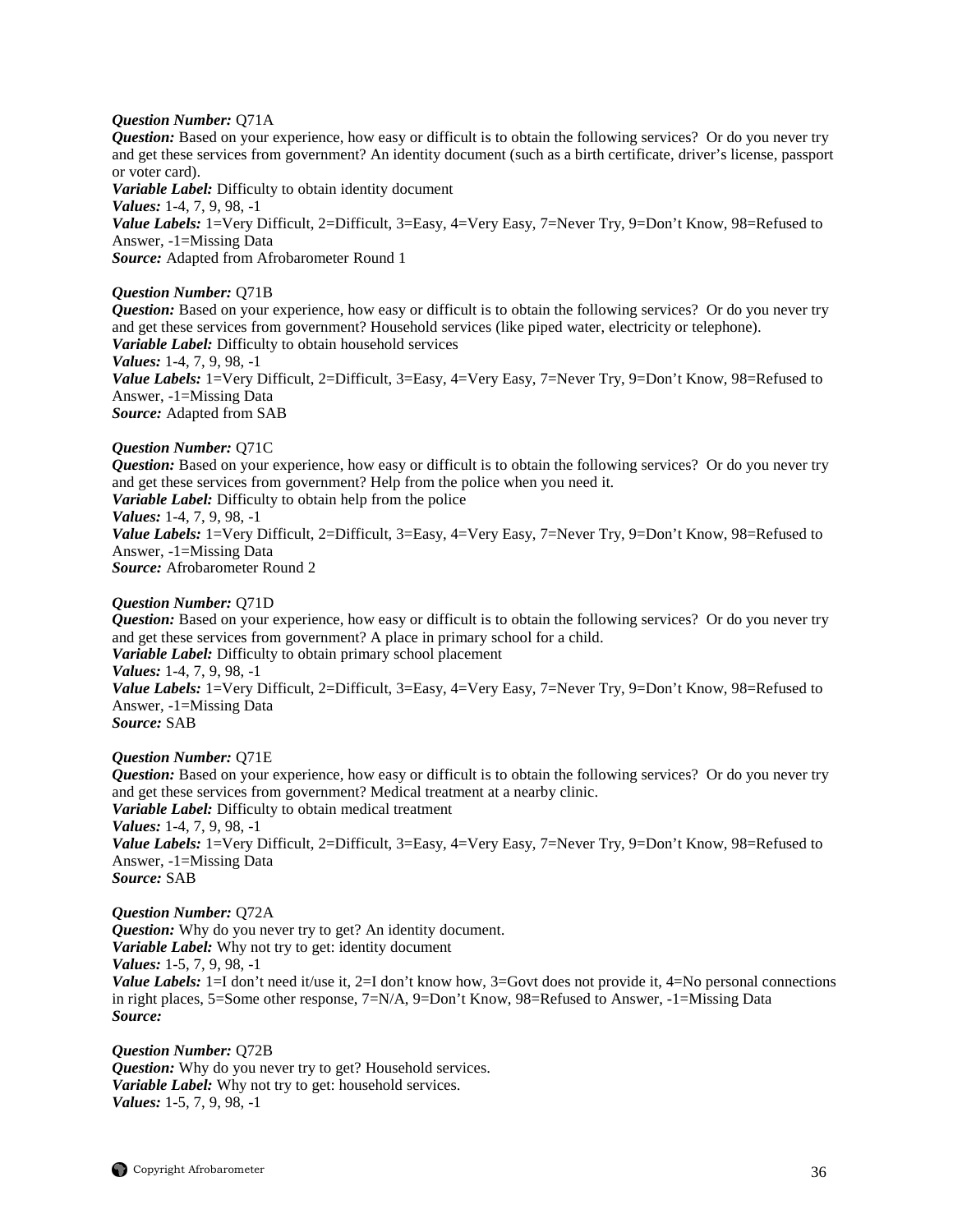*Value Labels:* 1=I don't need it/use it, 2=I don't know how, 3=Govt does not provide it, 4=No personal connections in right places, 5=Some other response, 7=N/A, 9=Don't Know, 98=Refused to Answer, -1=Missing Data *Source:*

#### *Question Number:* Q72C

*Question:* Why do you never try to get? Help from the police when you need it. *Variable Label:* Why not try to get: Help from police *Values:* 1-5, 7, 9, 98, -1 *Value Labels:* 1=I don't need it/use it, 2=I don't know how, 3=Govt does not provide it, 4=No personal connections in right places, 5=Some other response, 7=N/A, 9=Don't Know, 98=Refused to Answer, -1=Missing Data *Source:*

#### *Question Number:* Q73A

*Question:* Have you encountered any of these problems with your local public schools during the past 12 months? Services are too expensive / Unable to pay

*Variable Label:* Problems with schools: too expensive.

*Values:* 0-3, 7, 9, 98, -1

*Value Labels:* 0=Never, 1=Once or twice, 2=A few times, 3=Often, 7=No experience with public schools in the past twelve months, 9=Don't Know, 98=Refused to Answer, -1=Missing Data

#### *Question Number:* Q73B

*Question:* Have you encountered any of these problems with your local public schools during the past 12 months? Lack of textbooks or other supplies

*Variable Label:* Problems with schools: textbooks and supplies.

*Values:* 0-3, 7, 9, 98, -1

*Value Labels:* 0=Never, 1=Once or twice, 2=A few times, 3=Often, 7=No experience with public schools in the past twelve months, 9=Don't Know, 98=Refused to Answer, -1=Missing Data

#### *Question Number:* Q73C

*Question:* Have you encountered any of these problems with your local public schools during the past 12 months? Poor teaching.

*Variable Label:* Problems with schools: poor teaching.

*Values:* 0-3, 7, 9, 98, -1

*Value Labels:* 0=Never, 1=Once or twice, 2=A few times, 3=Often, 7=No experience with public schools in the past twelve months, 9=Don't Know, 98=Refused to Answer, -1=Missing Data

#### *Question Number:* Q73D

*Question:* Have you encountered any of these problems with your local public schools during the past 12 months? Absent teachers. *Variable Label:* Problems with schools: Absent teachers. *Values:* 0-3, 7, 9, 98, -1 *Value Labels:* 0=Never, 1=Once or twice, 2=A few times, 3=Often, 7=No experience with public schools in the past twelve months, 9=Don't Know, 98=Refused to Answer, -1=Missing Data

#### *Question Number:* Q73E

*Question:* Have you encountered any of these problems with your local public schools during the past 12 months? Overcrowded classrooms. *Variable Label:* Problems with schools: overcrowded classrooms. *Values:* 0-3, 7, 9, 98, -1 *Value Labels:* 0=Never, 1=Once or twice, 2=A few times, 3=Often, 7=No experience with public schools in the past twelve months, 9=Don't Know, 98=Refused to Answer, -1=Missing Data

#### *Question Number:* Q73F

*Question:* Have you encountered any of these problems with your local public schools during the past 12 months? Poor conditions of facilities

*Variable Label:* Problems with schools: poor facilities. *Values:* 0-3, 7, 9, 98, -1

 $\bigcirc$  Copyright Afrobarometer 37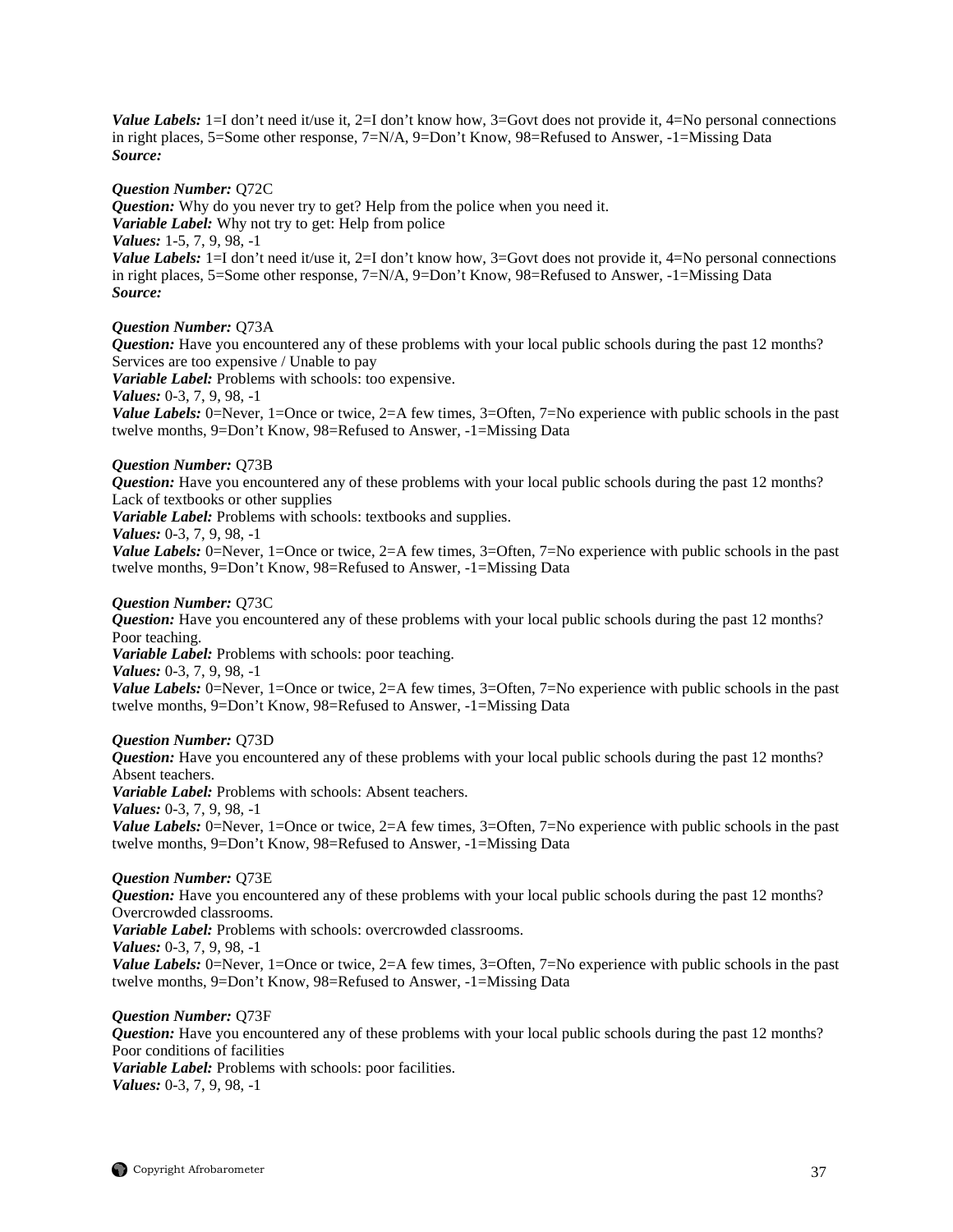*Value Labels:* 0=Never, 1=Once or twice, 2=A few times, 3=Often, 7=No experience with public schools in the past twelve months, 9=Don't Know, 98=Refused to Answer, -1=Missing Data

#### *Question Number:* Q73G

*Question:* Have you encountered any of these problems with your local public schools during the past 12 months? Demands for illegal payments

*Variable Label:* Problems with schools: illegal payments.

*Values:* 0-3, 7, 9, 98, -1

*Value Labels:* 0=Never, 1=Once or twice, 2=A few times, 3=Often, 7=No experience with public schools in the past twelve months, 9=Don't Know, 98=Refused to Answer, -1=Missing Data

#### *Question Number:* Q74A

*Question:* Have you encountered any of these problems with your local public clinic or hospital during the past 12 months? Services are too expensive / Unable to pay

*Variable Label:* Problems with public clinic: too expensive.

*Values:* 0-3, 7, 9, 98, -1

*Value Labels:* 0=Never, 1=Once or twice, 2=A few times, 3=Often, 7=No experience with clinics in the past twelve months, 9=Don't Know, 98=Refused to Answer, -1=Missing Data

#### *Question Number:* Q74B

*Question:* Have you encountered any of these problems with your local public clinic or hospital during the past 12 months? Lack of medicines or other supplies

*Variable Label:* Problems with public clinic: Lack of medicines/supplies.

*Values:* 0-3, 7, 9, 98, -1

*Value Labels:* 0=Never, 1=Once or twice, 2=A few times, 3=Often, 7=No experience with clinics in the past twelve months, 9=Don't Know, 98=Refused to Answer, -1=Missing Data

### *Question Number:* Q74C

*Question:* Have you encountered any of these problems with your local public clinic or hospital during the past 12 months? Lack of attention or respect from staff.

*Variable Label:* Problems with public clinic: Lack of attention/respect. *Values:* 0-3, 7, 9, 98, -1

*Value Labels:* 0=Never, 1=Once or twice, 2=A few times, 3=Often, 7=No experience with clinics in the past twelve months, 9=Don't Know, 98=Refused to Answer, -1=Missing Data

# *Question Number:* Q74D

*Question:* Have you encountered any of these problems with your local public clinic or hospital during the past 12 months? Absent doctors.

*Variable Label:* Problems with public clinic: Absent doctors.

*Values:* 0-3, 7, 9, 98, -1

*Value Labels:* 0=Never, 1=Once or twice, 2=A few times, 3=Often, 7=No experience with clinics in the past twelve months, 9=Don't Know, 98=Refused to Answer, -1=Missing Data

# *Question Number:* Q74E

*Question:* Have you encountered any of these problems with your local public clinic or hospital during the past 12 months? Long waiting time.

*Variable Label:* Problems with public clinic: Long waiting time.

*Values:* 0-3, 7, 9, 98, -1

*Value Labels:* 0=Never, 1=Once or twice, 2=A few times, 3=Often, 7=No experience with clinics in the past twelve months, 9=Don't Know, 98=Refused to Answer, -1=Missing Data

#### *Question Number:* Q74F

*Question:* Have you encountered any of these problems with your local public clinic or hospital during the past 12 months? Dirty facilities.

*Variable Label:* Problems with public clinic: Dirty facilities.

*Values:* 0-3, 7, 9, 98, -1

*Value Labels:* 0=Never, 1=Once or twice, 2=A few times, 3=Often, 7=No experience with clinics in the past twelve months, 9=Don't Know, 98=Refused to Answer, -1=Missing Data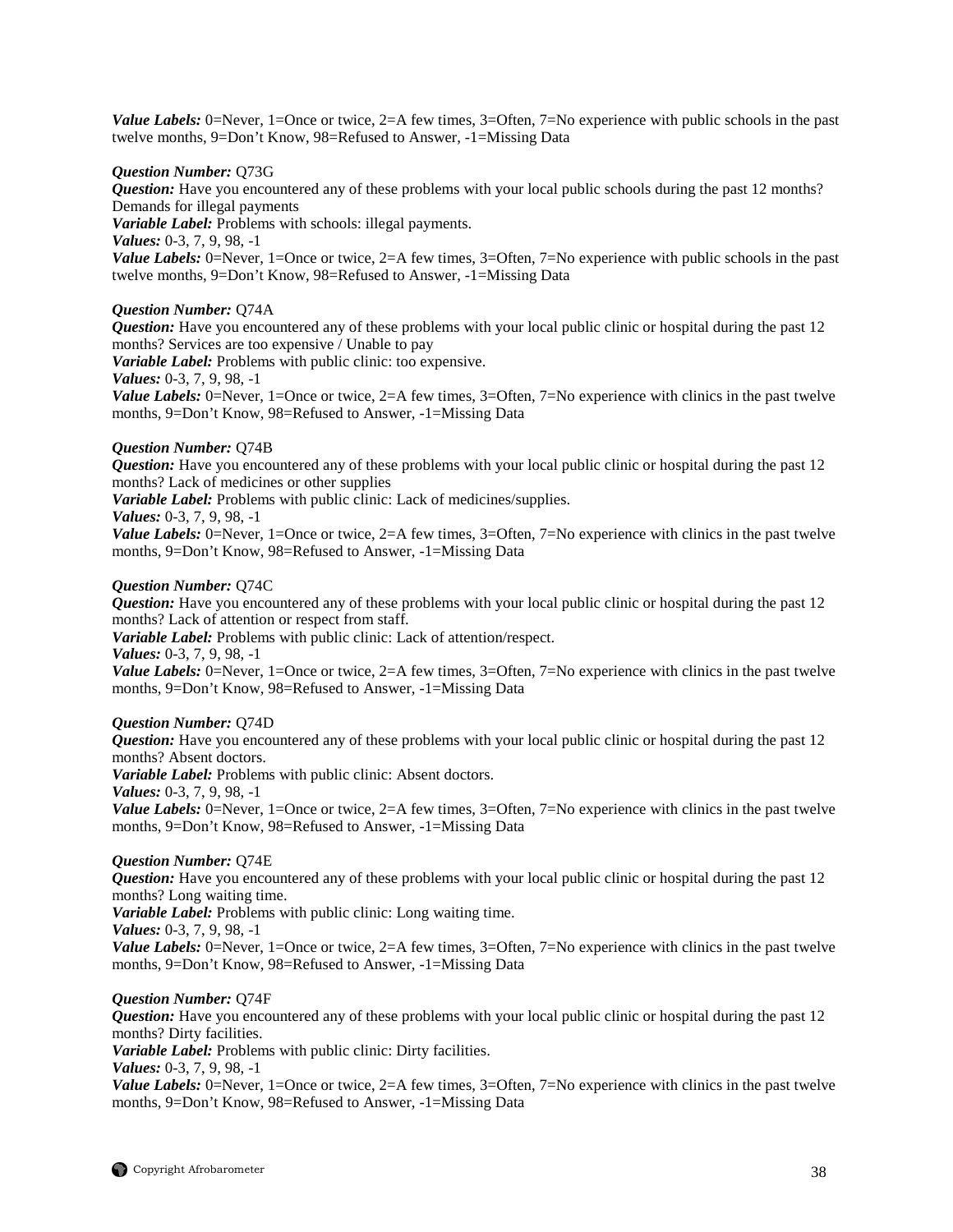#### *Question Number:* Q74G

*Question:* Have you encountered any of these problems with your local public clinic or hospital during the past 12 months? Demands for illegal payments

*Variable Label:* Problems with public clinic: illegal payments.

*Values:* 0-3, 7, 9, 98, -1

*Value Labels:* 0=Never, 1=Once or twice, 2=A few times, 3=Often, 7=No experience with clinics in the past twelve months, 9=Don't Know, 98=Refused to Answer, -1=Missing Data

#### *Question Number:* Q75A

*Question:* What, if anything, would you do to try and resolve each of the following situations? You were waiting for a government permit or license, but kept encountering delays?

*Variable Label:* What do: Waiting for permit.

# *Values:* 1-7, 9, 98, -1

*Value Labels:* 1= Don't worry, things will be resolved given enough time, 2= Lodge complaint through proper channels or procedures, 3= Use connections with influential people, 4= Offer tip or bribe, 5= Join in Public Protest, 6=Other, 7=Nothing, because nothing can be done, 9=Don't Know, 98=Refused to Answer, -1=Missing Data

#### *Question Number:* Q75B

*Question:* What, if anything, would you do to try and resolve each of the following situations? Election officials left your name off the voters roll.

*Variable Label:* What do: Name missing.

*Values:* 1-7, 9, 98, -1

*Value Labels:* 1= Don't worry, things will be resolved given enough time, 2= Lodge complaint through proper channels or procedures,  $3=$  Use connections with influential people,  $3=$  Use connections with influential people,  $4=$ Offer tip or bribe, 5= Join in Public Protest, 6=Other, 7=Nothing, because nothing can be done, 9=Don't Know, 98=Refused to Answer, -1=Missing Data

#### *Question Number:* Q75C

*Question:* What, if anything, would you do to try and resolve each of the following situations? You suspected a school or clinic official of stealing.

*Variable Label:* What do: Suspect school official.

*Values:* 1-7, 9, 98, -1

*Value Labels:* 1 = Don't worry, things will be resolved given enough time, 2 = Lodge complaint through proper channels or procedures,  $3=$  Use connections with influential people,  $3=$  Use connections with influential people,  $4=$ Offer tip or bribe, 5= Join in Public Protest, 6=Other, 7=Nothing, because nothing can be done, 9=Don't Know, 98=Refused to Answer, -1=Missing Data

#### *Question Number:* Q75D

*Question:* What, if anything, would you do to try and resolve each of the following situations? The police wrongly arrested someone in your family.

*Variable Label:* What do: Wrongful arrest.

*Values:* 1-7, 9, 98, -1

*Value Labels:* 1= Don't worry, things will be resolved given enough time, 2= Lodge complaint through proper channels or procedures,  $3=$  Use connections with influential people,  $3=$  Use connections with influential people,  $4=$ Offer tip or bribe, 5= Join in Public Protest, 6=Other, 7=Nothing, because nothing can be done, 9=Don't Know, 98=Refused to Answer, -1=Missing Data

#### *Question Number:* Q75E

*Question:* What, if anything, would you do to try and resolve each of the following situations? Someone wrongly seized your family's land

*Variable Label:* What do: Land seized.

*Values:* 1-7, 9, 98, -1

*Value Labels:* 1 = Don't worry, things will be resolved given enough time, 2 = Lodge complaint through proper channels or procedures,  $3=$  Use connections with influential people,  $3=$  Use connections with influential people,  $4=$ Offer tip or bribe, 5= Join in Public Protest, 6=Other, 7=Nothing, because nothing can be done, 9=Don't Know, 98=Refused to Answer, -1=Missing Data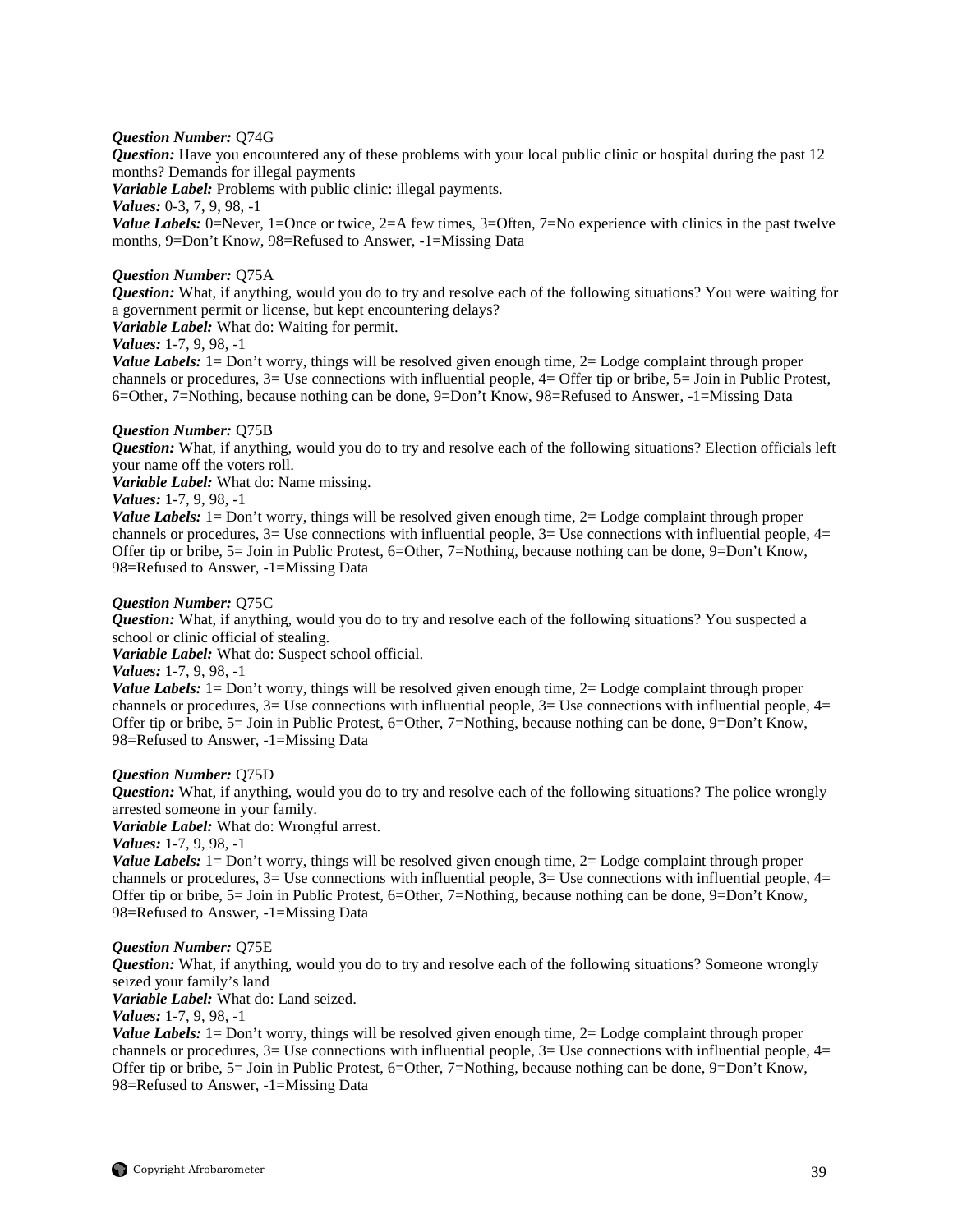#### *Question Number:* Q76A

*Question:* Who should be responsible for making sure that, once elected, members of National Assembly do their jobs?

*Variable Label:* Who responsible: MPs do jobs?

*Values:* 0-3, 9, 98, -1

*Value Labels:* 0 = The President/Executive, 1 = The Parliament/Local Council, 2 = Their Political Party, 3 = The Voters, 9=Don't Know, 98=Refused to Answer, -1=Missing Data

#### *Question Number:* Q76B

*Question:* Who should be responsible for making sure that, once elected, Local Government Councillors do their jobs? *Variable Label:* Who responsible: Local councilors do jobs?

*Values:* 0-3, 9, 98, -1

*Value Labels:* 0 = The President/Executive, 1 = The Parliament/Local Council, 2 = Their Political Party, 3 = The Voters, 9=Don't Know, 98=Refused to Answer, -1=Missing Data

#### *Question Number:* Q77A

*Question:* Think about how elections work in practice in this country. How well do elections ensure that the members of National Assembly reflect the views of voters? *Variable Label:* Elections ensure parliament reflects voters. *Values:* 0-3, 9, 98, -1 *Value Labels:* 0= Not at all well, 1= Not very well, 2= Well, 3= Very Well, 9=Don't Know, 98=Refused to Answer, -1=Missing Data

#### *Question Number:* Q77B

*Question:* Think about how elections work in practice in this country. How well do elections enable voters to remove from office leaders who do not do what the people want? *Variable Label:* Elections enable voters to remove leaders. *Values:* 0-3, 9, 98, -1

*Value Labels:* 0= Not at all well, 1= Not very well, 2= Well, 3= Very Well, 9=Don't Know, 98=Refused to Answer, -1=Missing Data

#### *Question Number:* Q78A

*Question:* In your opinion, how often do politicians do each of the following: Make promises simply to get elected? *Variable Label:* Politicians make promises to get elected *Values:* 0-3, 9, 98, -1

*Value Labels:* 0=Never, 1=Sometimes, 2=Often, 3=Always, 9=Don't Know, 98=Refused to Answer, -1=Missing Data

*Source:*

#### *Question Number:* Q78B

*Question:* In your opinion, how often do politicians do each of the following: Offer gifts to voters during election campaigns? *Variable Label:* Politicians give gifts in campaigns. *Values:* 0-3, 9, 98, -1 *Value Labels:* 0=Never, 1=Sometimes, 2=Often, 3=Always, 9=Don't Know, 98=Refused to Answer, -1=Missing Data *Source:*

#### *Question Number:* Q78C

*Question:* In your opinion, how often do politicians do each of the following: Keep their campaign promises after elections? *Variable Label:* Politicians keep campaign promises *Values:* 0-3, 9, 98, -1 *Value Labels:* 0=Never, 1=Sometimes, 2=Often, 3=Always, 9=Don't Know, 98=Refused to Answer, -1=Missing Data *Source:*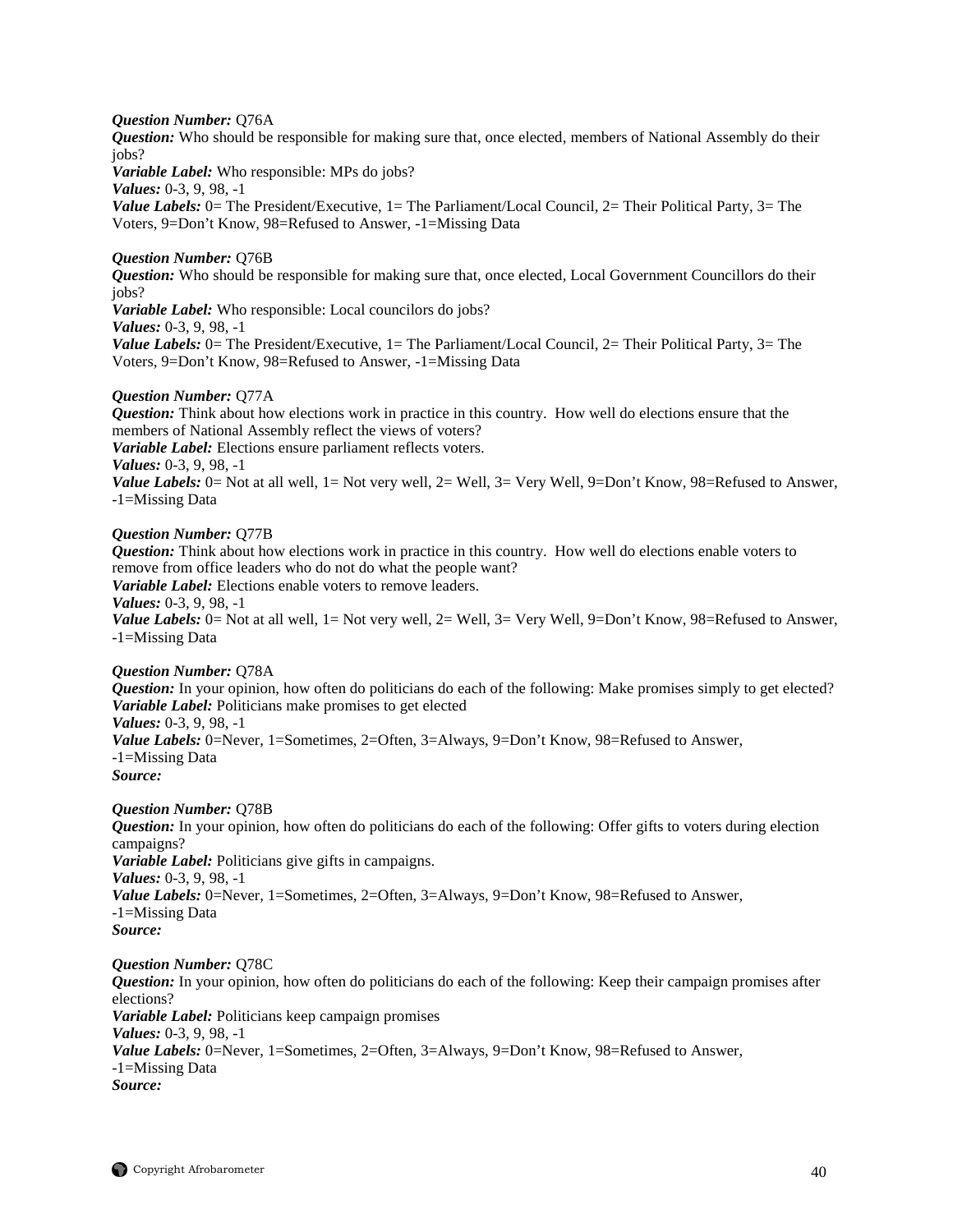### *Question Number:* Q78D

*Question:* In your opinion, how often do politicians do each of the following: Do their best to deliver development after elections?

*Variable Label:* Politicians deliver development.

*Values:* 0-3, 9, 98, -1

Value Labels: 0=Never, 1=Sometimes, 2=Often, 3=Always, 9=Don't Know, 98=Refused to Answer, -1=Missing Data *Source:*

# *Question Number:* Q79

*Question:* What is your tribe? You know, your ethnic or cultural group.

*Variable Label:* Tribe or ethnic group

*Values:* 340-342, 344-358, 550-551, 553-556, 558-568, 990, 995, 998-999, -1

*Value Labels:* 340=Hausa, 341=Igbo, 342=Yoruba, 344=Efik, 345=Ebira, 346=Fulani, 347=Isoko, 348=Ibibio, 349=Kanuri, 350=Tiv, 351=Nupe, 352=Ijaw, 353=Edo, 354=Igala, 355=Urhobo, 356=Idoma, 357=Itsekiri, 358=Ikwere, 550=Awori, 551=Tapa, 553=Kalabari, 554=Birom, 555=Shuwa-Arab, 556=Jukun, 558=Gwari, 559=Anang, 560=Ekoi, 561=Ukwani, 562=Igede, 563=Ekpeye, 564=Taroh, 565=Ogoni, 566=Sayawa, 567=Okpella, 568=Okirika, 990=Nigerian only or "doesn't think of self in those terms", 995=Others, 998=Refused to Answer, 999=Don't Know, -1=Missing data

#### *Source:* SAB

*Note:* Interviewer entered respondent's exact response. If respondent answered "Don't know," said s/he does not belong to any group, or refused to answer, questions 80, 81, and 82 were marked as "Not Applicable" and the interview continued with question 83.

# *Question Number:* Q80

*Question:* How often are \_\_\_\_\_\_\_\_\_\_\_s [respondent's identity group] treated unfairly by the government? *Variable Label:* Ethnic group treated unfairly

*Values:* 0-3, 7, 9, 98, -1

*Value Labels:* 0=Never, 1=Sometimes, 2=Often, 3=Always, 7=Not Applicable, 9=Don't Know, 98=Refused to Answer, -1=Missing Data

*Source:* SAB

*Note:* Interviewer probed for strength of opinion. If respondent had not identified a group on question 79, this question was marked as "Not Applicable."

*Question Number:* Q81A<br>*Question:* Think about the condition of \_\_\_\_\_\_ *L* [respondent's identity group] Are their economic conditions worse, the same as, or better than other groups in this country?

*Variable Label:* Ethnic group's economic conditions *Values:* 1-5, 7, 9, 98, -1

*Value Labels:* 1=Much Better, 2=Better, 3=Same, 4=Worse, 5=Much Worse, 7=Not Applicable, 9=Don't Know, 98=Refused to Answer, -1=Missing Data

*Source:* SAB

*Note:* Interviewer probed for strength of opinion. If respondent had not identified a group on question 79, this question was marked as "Not Applicable."

# *Question Number:* Q81B

*Question:* Think about the condition of \_\_\_\_\_\_\_\_\_\_\_\_ [respondent's identity group] Do they have less, the same, or more influence in politics than other groups in this country?

*Variable Label:* Ethnic group's political influence

*Values:* 1-5, 7, 9, 98, -1

*Value Labels:* 1=Much Better, 2=Better, 3=Same, 4=Worse, 5=Much Worse, 7=Not Applicable, 9=Don't Know, 98=Refused to Answer, -1=Missing Data *Source:* SAB

*Note:* Interviewer probed for strength of opinion. If respondent had not identified a group on question 79, this question was marked as "Not Applicable."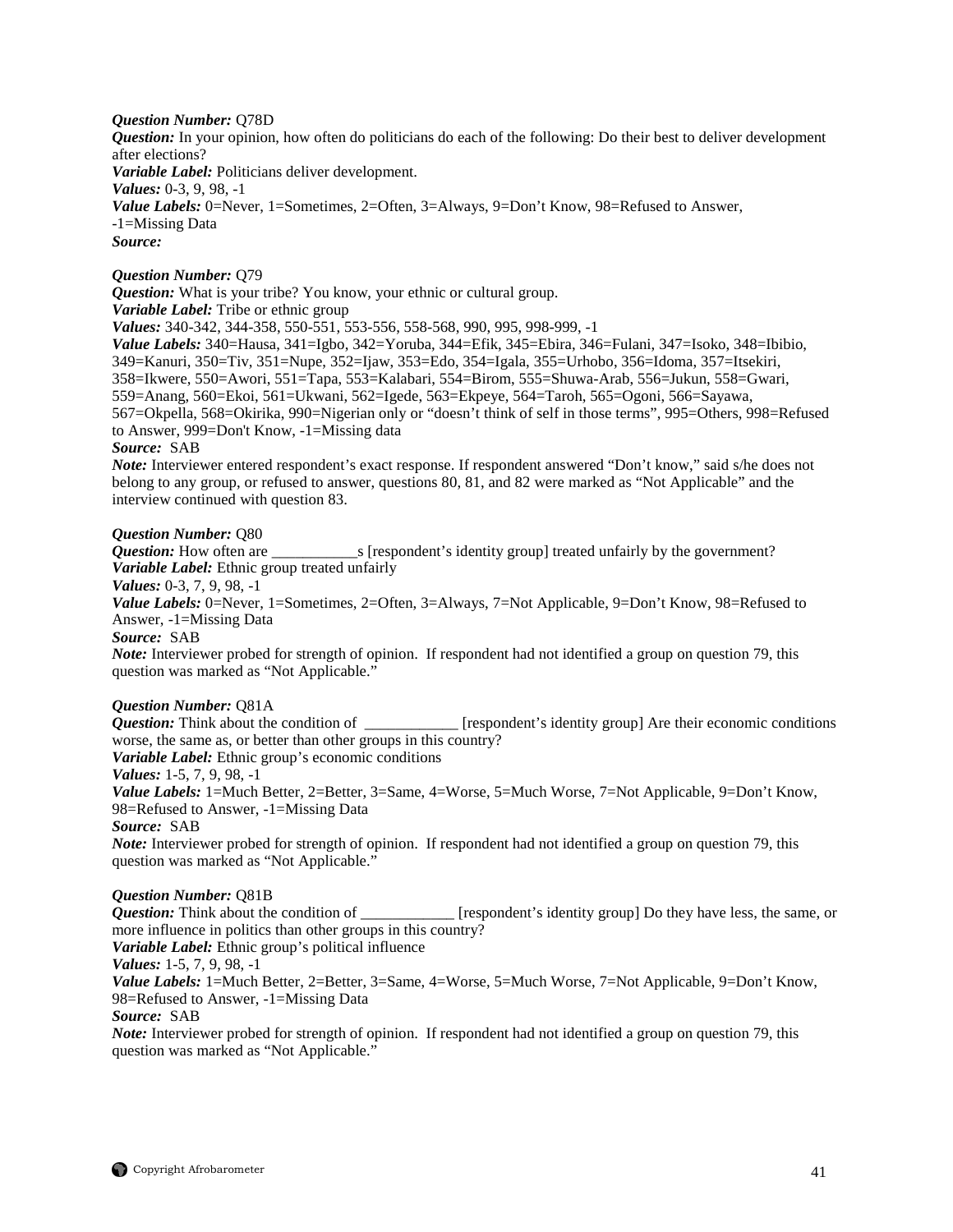#### *Question Number:* Q82

*Question:* Let us suppose that you had to choose between being a Nigerian and being a \_\_\_\_\_\_\_\_ [respondent's identity group]. Which of these two groups do you feel most strongly attached to? *Variable Label:* Ethnic or national identity *Values:* 1-5, 7, 9, 98, -1 *Value Labels:* 1=I Feel Only (r's group), 2=I Feel More (r's group) than Nigerian, 3=I Feel Equally Nigerian and (r's groups), 4=I Feel More Nigerian than (r's groups), 5=I feel only Nigerian, 7=Not Applicable, 9=Don't Know*,*  98=Refused to Answer, -1=Missing Data *Source:* SAB *Note:* Interviewer probed for strength of opinion. If respondent had not identified a group on question 79, this question was marked as "Not Applicable." *Question Number:* Q83 *Question:* Generally speaking, would you say that most people can be trusted or that you must be very careful in dealing with people? *Variable Label:* Most people can be trusted *Values:* 0-1, 9, 98, -1 *Value Labels:* 0=You must be very careful, 1=Most people can be trusted, 9=Don't Know, 98=Refused to Answer, -1=Missing Data

#### *Question Number:* Q84A *Question:* How much do you trust each of the following types of people: Your relatives? *Variable Label:* Trust relatives. *Values:* 0-3, 9, 98, -1 *Value Labels:* 0=Not at all, 1=Just a little, 2=I trust them somewhat, 3=I trust them a lot, 9=Don't know, 98=Refused to Answer, -1=Missing Data

#### *Question Number:* Q84B

*Question:* How much do you trust each of the following types of people: Your neighbors? *Variable Label:* Trust neighbors. *Values:* 0-3, 9, 98, -1 *Value Labels:* 0=Not at all, 1=Just a little, 2=I trust them somewhat, 3=I trust them a lot, 9=Don't know, 98=Refused to Answer, -1=Missing Data

*Question Number:* Q84C *Question:* How much do you trust each of the following types of people: People from your own ethnic group?. *Variable Label:* Trust people from your ethnic group. *Values:* 0-3, 9, 98, -1 *Value Labels:* 0=Not at all, 1=Just a little, 2=I trust them somewhat, 3=I trust them a lot, 9=Don't know, 98=Refused to Answer, -1=Missing Data

*Question Number:* Q84D *Question:* How much do you trust each of the following types of people: Nigerians from other ethnic groups? *Variable Label:* Trust people from other ethnic groups. *Values:* 0-3, 9, 98, -1 *Value Labels:* 0=Not at all, 1=Just a little, 2=I trust them somewhat, 3=I trust them a lot, 9=Don't know, 98=Refused to Answer, -1=Missing Data

*Question Number:* Q85 *Question:* Do you feel close to any particular political party? *Variable Label:* Close to political party *Values:* 0-1, 8-9, -1 *Value Labels:* 0=No, not close to any party, 1=Yes, 8=Refused to Answer, 9=Don't Know, -1=Missing Data *Source:* Zambia 96

*Question Number:* Q86 *Question:* Which party is that?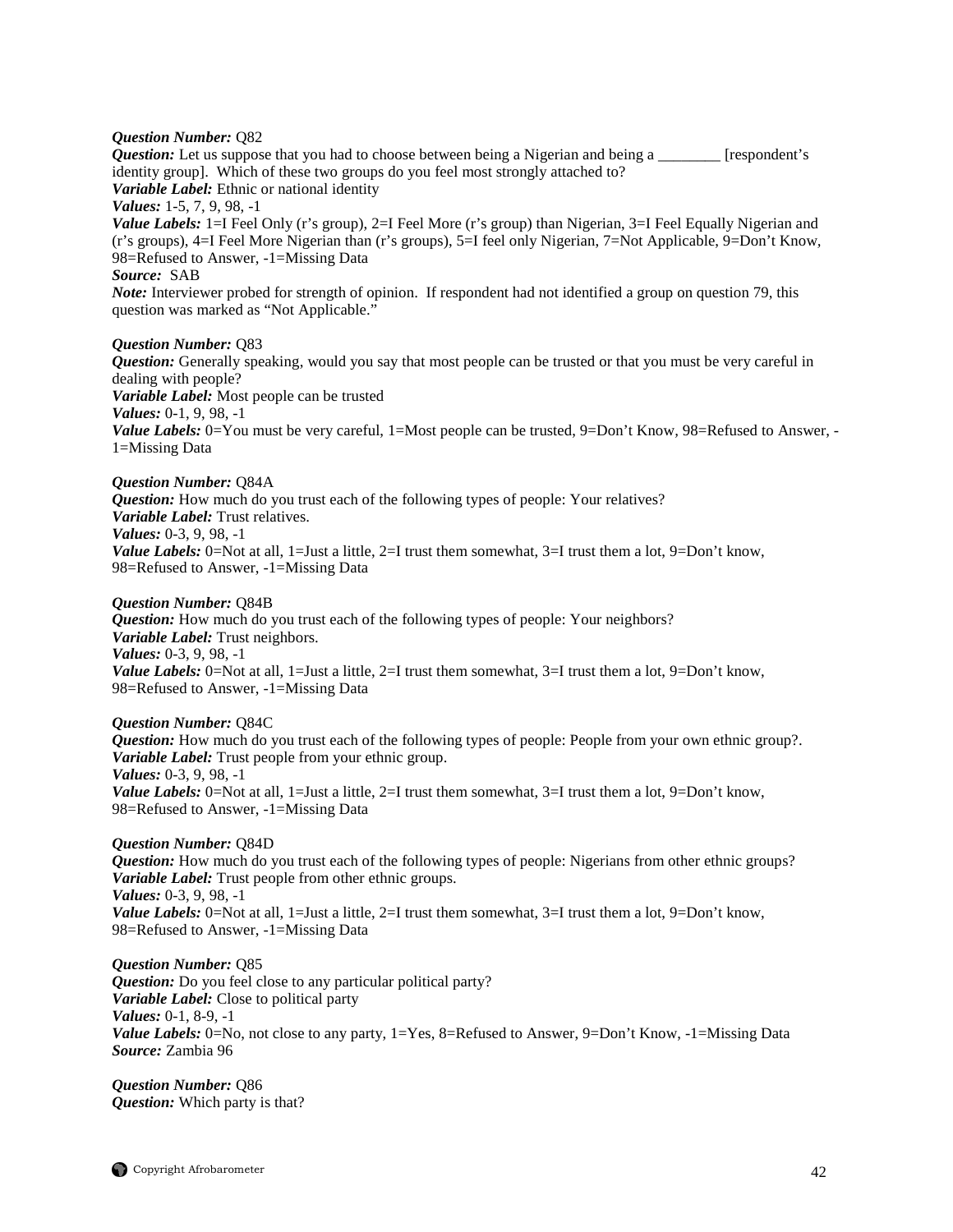#### *Variable Label:* Which party

*Values:* 340-357, 995, 997, 998-999, -1

*Value Labels:* 340=PDP, 341=AD, 342=ANPP, 343=APGA, 344=PAC, 345=APLG, 346=JP, 347=CPN, 348=NCP, 349=UNPP, 350=NPC, 351=NAP, 352=PRP, 353=MDJ, 354=GPN, 355=PSD, 356=Action Alliance (AA), 357=PSP, 995=Others, 997=Not Applicable, 998=Refused to Answer, 999=Don't Know, -1=Missing Data *Source:* Zambia 96

# *Question Number:* Q87

*Question:* Do you feel very close to this party, somewhat close, or not very close? *Variable Label:* How close to this political party *Values:* 1-3, 7, 9, 98, -1 *Value Labels:* 1=Not very close, 2=Somewhat close, 3=Very close, 7=Not Applicable, 9=Don't Know, 98=Refused to Answer, -1=Missing Data *Source:* Zambia 96 *Note:* If respondent answered 87A="No," "Don't Know," or "Refused to answer," interviewer marked 8="Not Applicable"

### *Question Number:* Q88\_NIG

*Question:* Which of the following statements is closest to your view? Choose Statement A or Statement B. A: More revenue from oil should go to the communities in the states where oil is produced. B. More revenue from oil should go to the Federal Government for the use of all Nigerians. *Variable Label:* More oil revenue for communities vs. for federal govt. *Values:* 1-5, 9, 998, -1 *Value Labels:* 1=Agree very strongly with A, 2=Agree with A, 3=Agree with B, 4=Agree very strongly with B, 5=Agree with neither, 9=Don't Know, 998=Refused to Answer, -1=Missing Data *Source:* Nigeria Afrobarometer Round 3 *Note:*

### *Question Number:* Q89\_NIG

*Question:* Which of the following statements is closest to your view? Choose Statement A or Statement B. A: The President of Nigeria should be able to serve as many terms in office as he wishes. B: In Nigeria, the President must obey the Constitution, including serving no more than two terms in office *Variable Label:* No term limits for President vs. two terms only *Values:* 1-5, 9, 998, -1 *Value Labels:* 1=Agree very strongly with A, 2=Agree with A, 3=Agree with B, 4=Agree very strongly with B, 5=Agree with neither, 9=Don't Know, 998=Refused to Answer, -1=Missing Data *Source:* Nigeria Afrobarometer Round 3 *Note:*

#### *Question Number:* Q90

*Question:* What is the highest level of education you have completed? *Variable Label:* Education of respondent

*Values:* 0-9, 98-99, -1

*Value Labels:* 0=No formal schooling, 1=Informal schooling (including Koranic schooling), 2=Some primary schooling, 3=Primary school completed, 4=Some secondary school/ High school, 5=Secondary school completed/High school, 6=Post-secondary qualifications, other than university e.g. a diploma or degree from a technical/polytechnic/college, 7=Some university, 8=University completed, 9=Post-graduate, 98=Refused to Answer, 99=Don't Know, -1=Missing Data

*Source:*

*Question Number:* Q91

*Question:* What is your religion, if any? *Variable Label:* Religion of respondent

*Values:* 0, 2-14, 342, 995,998-999, -1

*Value Labels:* 0=None, 2=Catholic, 3=Protestant (Mainstream), 4=Protestant (Evangelical/Pentecostal), 5=African Independent Church, 6=Traditional religion, 7=Hindu, 8=Agnostic (Do not know if there is a God), 9=Atheist (Do not believe in a God), 10=Christian (General), 11=Muslim, Sunni, 12=Muslim, Shiite, 13=Jehovah's Witness,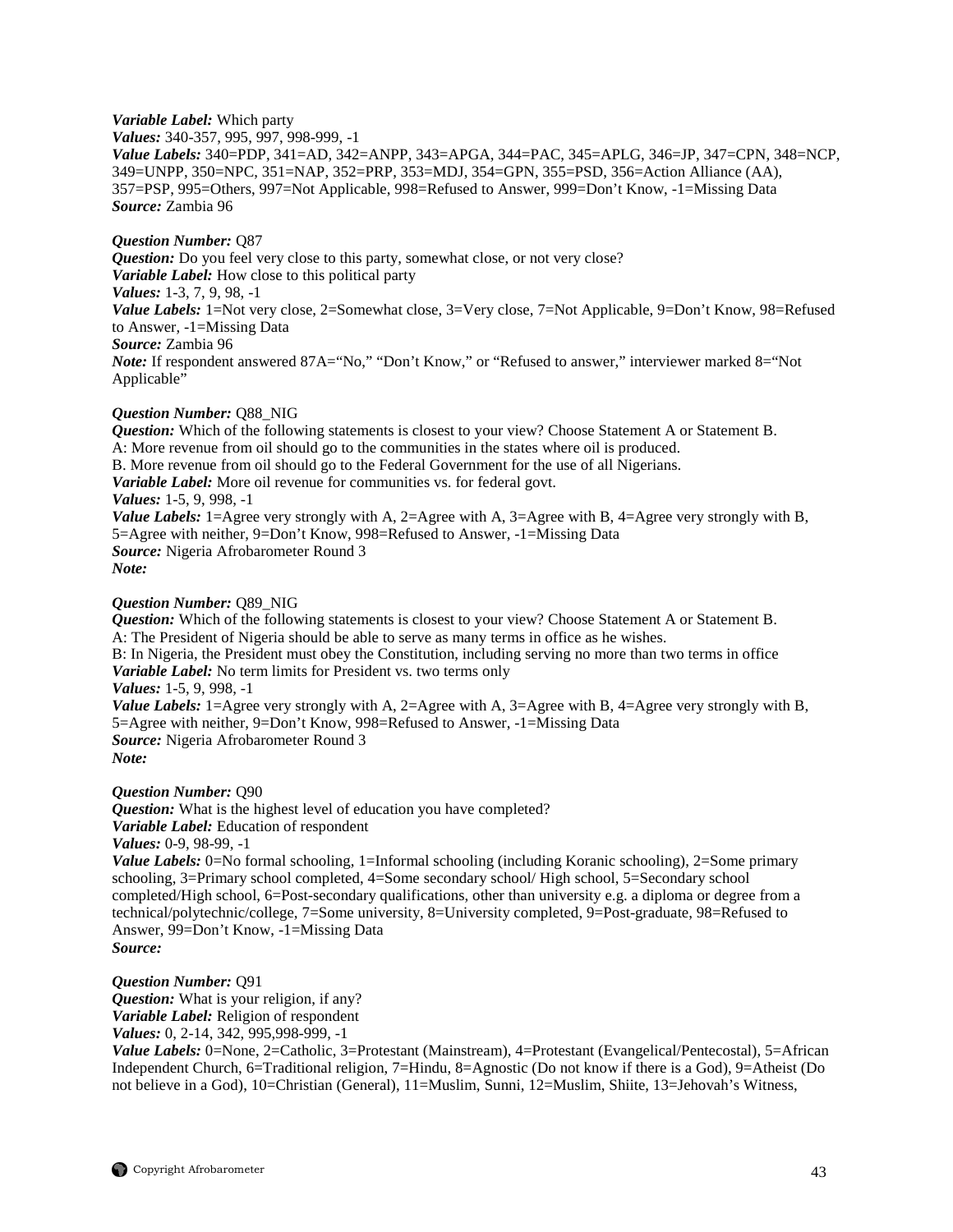14=Seventh Day Adventist/Mormon, 342=Other Muslim, 995=Other, 998=Refused to Answer, 999=Don't Know, - 1=Missing Data *Source:* SAB

*Question Number:* Q92 *Question:* Excluding weddings and funerals, how often do you attend religious services? *Variable Label:* How often attend religious services *Values:* 1-6, 9, 98, -1 *Value Labels:* 1=Never, 2=About once a year or less, 3=About once every several months, 4=About once a month, 5=About once a week, 6=More than once a week, 9=Don't Know, 98=Refused to Answer, -1=Missing Data *Source:* SAB

*Question Number:* Q93A *Question:* Which of these things do you personally own? Book, you know, a reading book. *Variable Label:* Own book. *Values:* 0-1, 9, 98, -1 *Value Labels:* 0=No (Don't own), 1=Yes (Do Own), 9=Don't Know, 98=Refused to Answer, -1=Missing Data *Source:*

*Question Number:* Q93B *Question:* Which of these things do you personally own? Radio. *Variable Label:* Own radio. *Values:* 0-1, 9, 98, -1 *Value Labels:* 0=No (Don't own), 1=Yes (Do Own), 9=Don't Know, 98=Refused to Answer, -1=Missing Data *Source:*

*Question Number:* Q93C *Question:* Which of these things do you personally own? Television. *Variable Label:* Own television. *Values:* 0-1, 9, 98, -1 *Value Labels:* 0=No (Don't own), 1=Yes (Do Own), 9=Don't Know, 98=Refused to Answer, -1=Missing Data *Source:*

*Question Number:* Q93D *Question:* Which of these things do you personally own? Bicycle. *Variable Label:* Own bicycle. *Values:* 0-1, 9, 98, -1 *Value Labels:* 0=No (Don't own), 1=Yes (Do Own), 9=Don't Know, 98=Refused to Answer, -1=Missing Data *Source:*

*Question Number:* Q93E *Question:* Which of these things do you personally own? Motorcycle. *Variable Label:* Own motorcycle. *Values:* 0-1, 9, 98, -1 *Value Labels:* 0=No (Don't own), 1=Yes (Do Own), 9=Don't Know, 98=Refused to Answer, -1=Missing Data *Source:*

*Question Number:* Q93F *Question:* Which of these things do you personally own? Motor vehicle / car. *Variable Label:* Own Motor vehicle or car. *Values:* 0-1, 9, 98, -1 Value Labels: 0=No (Don't own), 1=Yes (Do Own), 9=Don't Know, 98=Refused to Answer, -1=Missing Data *Source:*

*Question Number:* Q94 *Question:* Do you have a job that pays a cash income? Is it full-time or part-time? And are you presently looking for a job (even if you are presently working)?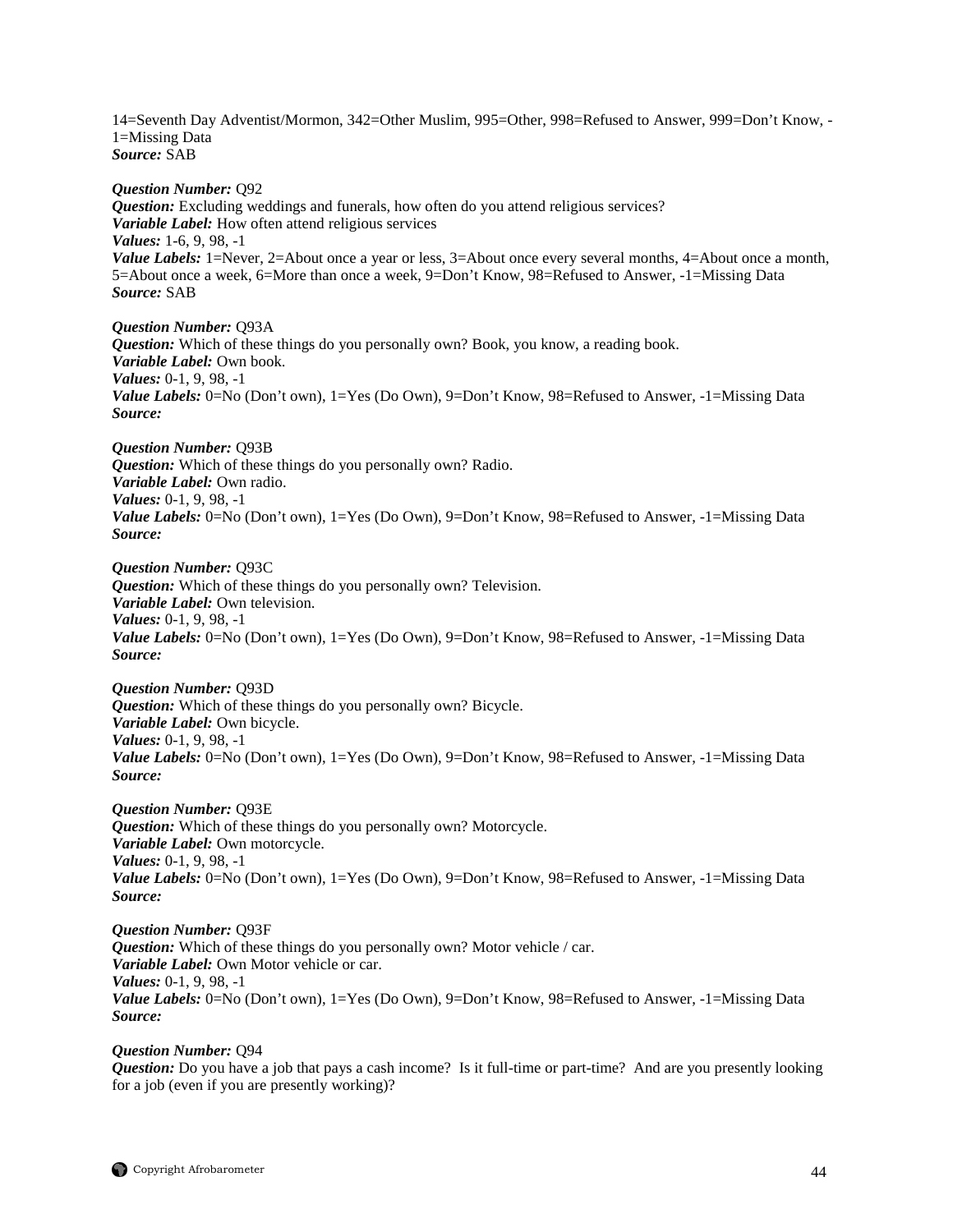*Variable Label:* Employment status. *Values:* 0-5, 9, 98, -1 *Value Labels:* 0=No (not looking), 1=No (looking), 2=Yes, part time (not looking), 3=Yes, part time (looking), 4=Yes, full time (not looking), 5=Yes, full time (looking), 9=Don't Know, 98=Refused to Answer, -1=Missing Data

*Source:*SAB

#### *Question Number:* Q95

*Question:* What is your main occupation? (If unemployed, retired, or disabled, what was your last main occupation?)

*Variable Label:* Main occupation

*Values:* 0-24, 340-342, 990-993, 995, 998-999, -1

*Value Labels:* 0=Never had a job, 1=Subsistence Farmer (produces only for home consumption), 2=Peasant Farmer (produces both for own consumption and some surplus produce for sale), 3=Commercial Farmer (produces mainly for sale), 4=Farm worker, 5=Fisherman, 6=Trader/Hawker/Vendor, 7=Miner, 8=Domestic

Worker/Maid/Char/Househelp, 9=Armed Services/Police/Security Personnel, 10=Artisan/skilled manual worker formal sector, 11= Artisan/skilled manual worker - informal sector, 12=Clerical Worker, 13= Unskilled manual in the formal sector, 14= Unskilled manual worker in the informal sector, 15= Businessperson (works in the company of others), 16= Businessperson (Owns small business of less than 10 employees), 17=Businessperson (Owns large business of more than 10 employees),  $18=$  Professional Worker (e.g., lawyer, accountant, nurse, engineer, etc.),  $19=$ Supervisor/Foreman, 20=Teacher, 21=Government Worker, 22=Retail worker, 23= Student, 24=Housewife/Works In the Household, 340=Clergy/Imam/Pastor, 341=Musician, 342=Politician, 990=Unemployed, 991=Retired, 992=Disabled, 993=Anything, 995=Other, 998=Refused to Answer, 999=Don't Know, -1=Missing Data *Source:*

#### *Question Number:* Q96A

*Question:* In the last month, how much of the time: Has your physical health reduced the amount of work you would normally do inside or outside your home? *Variable Label:* Physical health *Values:* 0-3, 9, 98, -1 *Value Labels:* 0=Never, 1=Just once or twice, 2=Many times, 3=Always, 9=Don't Know, 98=Refused to Answer, -1=Missing Data *Source:* SAB

#### *Question Number:* Q96b

*Question:* In the last month, how much of the time: Have you been so worried or anxious that you have felt tired, worn out, or exhausted? *Variable Label:* Mental health *Values:* 0-3, 9, 98, -1 *Value Labels:* 0=Never, 1=Just once or twice, 2=Many times, 3=Always, 9=Don't Know, 98=Refused to Answer, -1=Missing Data *Source:* SAB

*Question Number:* Q97 *Question:* Do you know a close friend or relative who has died of AIDS? *Variable Label:* Know died of AIDS *Values:* 0-1, 8-9, -1 *Value Labels:* 0=No, 1=Yes, 8=Refused to Answer, 9=Don't Know, -1=Missing Data *Source:* SAB

*Question Number:* Q98 *Question:* How many close friends or relatives do you know who have died of AIDS? *Variable Label:* How many died of AIDS *Values:* 0-79, 98-99, -1 *Value Labels:* 98=Refused to Answer, 99=Don't Know, -1=Missing Data *Source:* SAB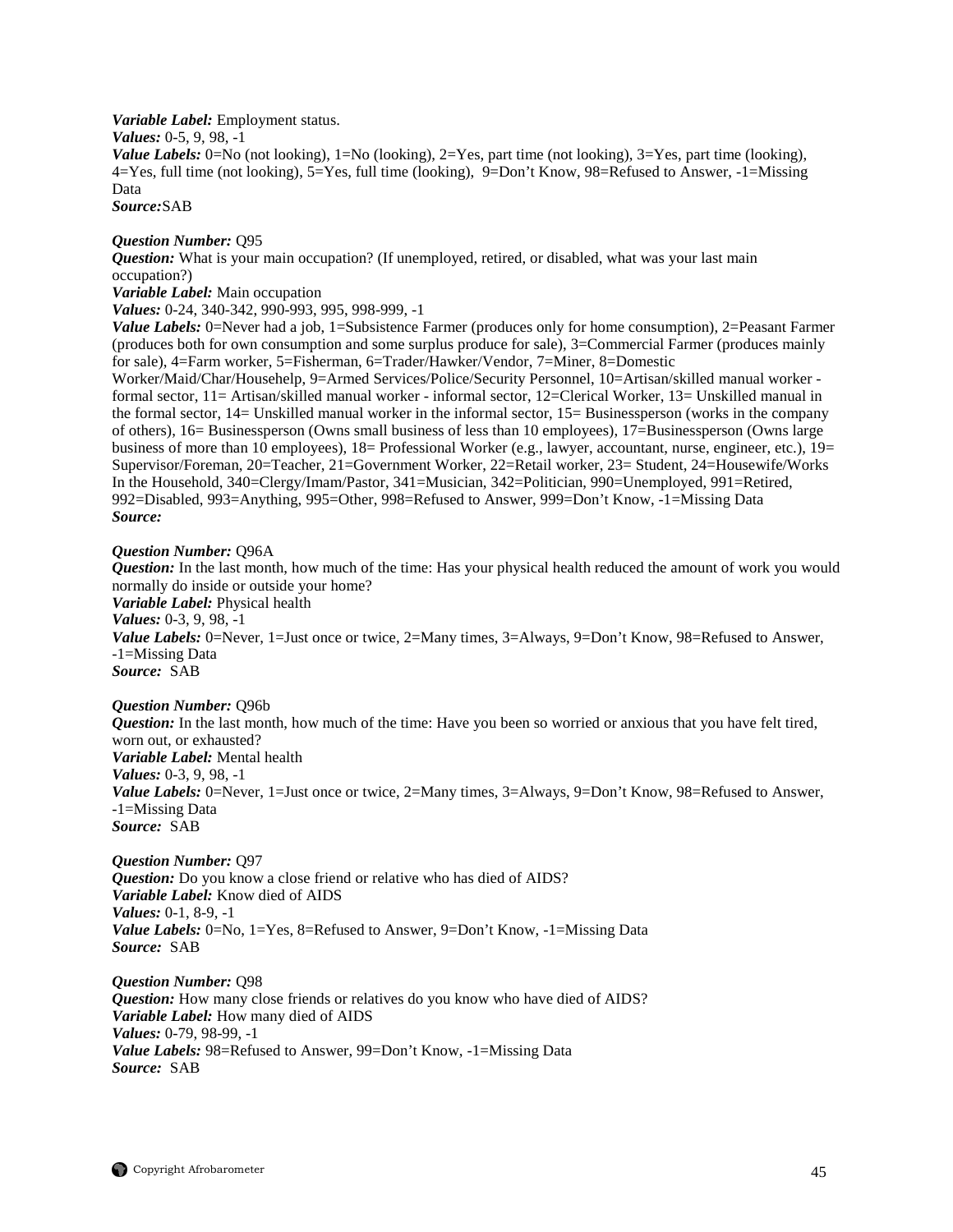#### *Question Number:* Q99

*Question:* If a presidential election were held tomorrow, which party's candidate would you vote for? *Variable Label:* Vote for which party *Values:* 340-357, 990, 995, 997, 998-999, -1 *Value Labels:* 340=PDP, 341=AD, 342=ANPP, 343=APGA, 344=PAC, 345=APLG, 346=JP, 347=CPN, 348=NCP, 349=UNPP, 350=NPC, 351=NAP, 352=PRP, 353=MDJ, 354=GPN, 355=PSD, 356=Action Alliance (AA), 357=PSP, 990=Would vote for candidate and not party, 995=Others, 997=Would not vote, 998=Refused to Answer, 999=Don't Know, -1=Missing Data *Source:* Zambia 96

#### *Question Number:* Q100

*Question:* Who do you think sent us to do this interview? *Variable Label:* Perceived survey sponsor *Values:* 0-24, 20-33, 995, 998-999, -1

*Value Labels:* 0=No one, 1=Government (general), 2=Government (Federal/national), 3=Government (Regional/provincial), 4=Government (Local), 5=President or Prime Minister's Office, 6=Parliament, 7=Government Census/ Statistics Office, 8=National Intelligence/ Secret Service, 9=Education or Social Affairs Department/ Ministry, 10=Tax or Finance Department/ Ministry, 11=Health Department/ Ministry, 12=Other Government department/ Ministry, 13=Constitutional Commission, 14=Electoral Commission, 15=National Planning Commission, 16=Public Utility Company, 17=NGO, 18=Political party/politicians, 19=Research company/ organization/ programme (including the Afrobarometer National Partner), 20=Newspapers/media, 21=University/ school/ college, 22=Private Company, 23=International Organization, 24=God or a Religious organization, 995=Other, 998=Refused to Answer, 999=Don't know, -1=Missing Data *Source:* Afrobarometer Round 2 *Note:* Interviewer entered verbatim response

*Question Number:* Endtime *Question:* Time interview ended *Variable Label:* Time interview ended *Value Labels:* NA *Note:* Answered by interviewer. Entered hour and minute, 24 hour clock

*Question Number:* Length *Question:* Length of interview *Variable Label:* Length of interview *Value Labels:* NA *Note:* Answered by interviewer. Entered hour and minute

*Question Number:* Q101 *Question:* Respondent's gender *Variable Label:* Gender of respondent *Values:* 1, 2 *Value Labels:* 1=Male, 2=Female *Source:* SAB *Note:* Answered by interviewer

*Question Number:* Q102 *Question:* ace *Variable Label:* Race of respondent *Values:* 1-6, 95 *Value Labels:* 1=Black/Africa, 2=White/European, 3=Coloured/Mixed race, 4=Arab/Lebanese/North Africa, 5=South Asian (Indian, Pakistani, etc.), 6=Eat Asian(Chinese, Korean, Indonesian, etc.), Other=95. *Source:* SAB *Note:* Answered by interviewer

*Question Number:* Q103 *Question:* Which languages was the interview conducted in?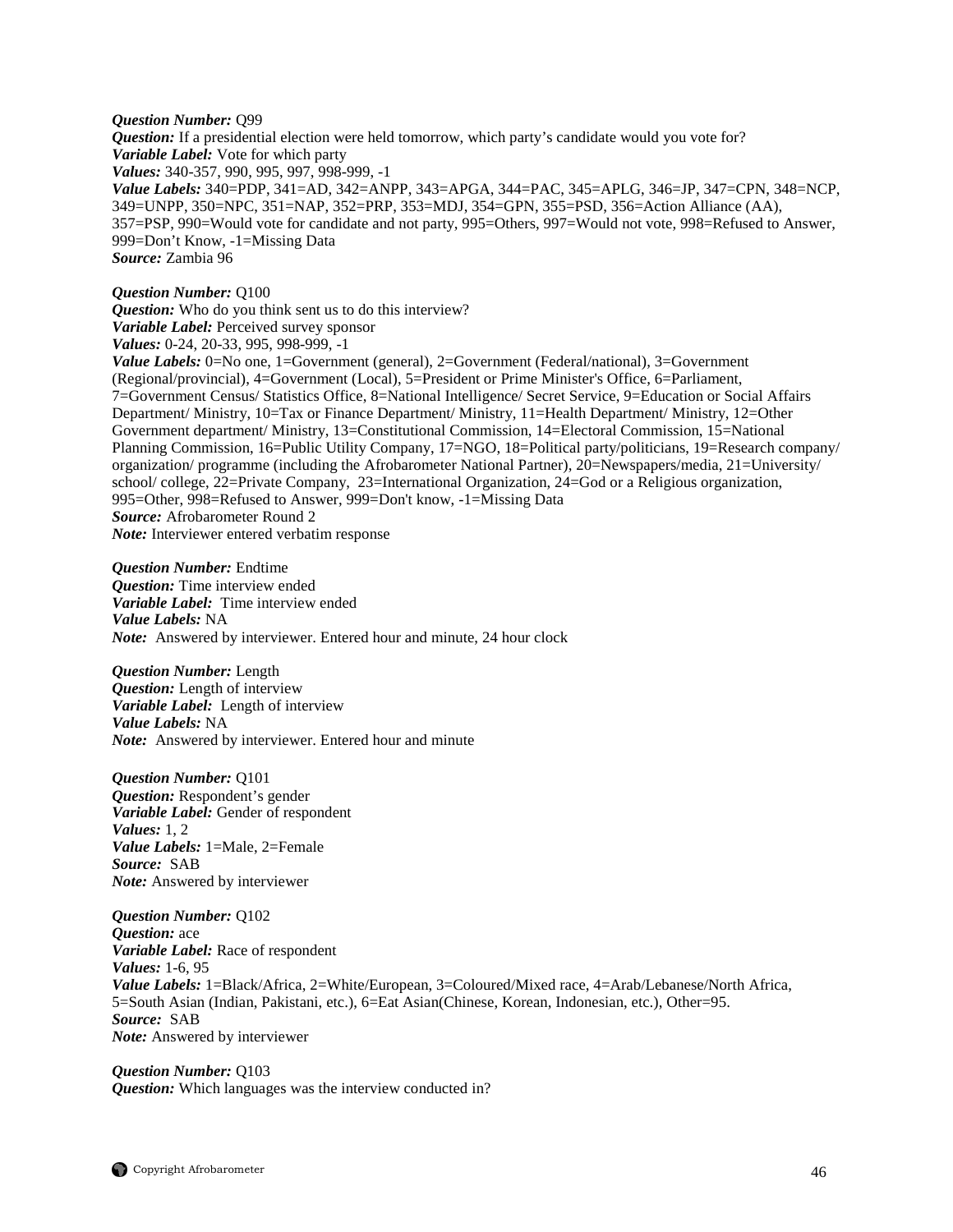*Variable Label:* Language of interview *Values:* 1, 340-343, -1 *Value Labels:* 1=English, 340=Hausa, 341=Igbo, 342=Yoruba, 343=Pidgin English, -1=Missing Data *Source:* SAB *Note:* Answered by interviewer

*Question Number:* Q104 *Question:* Were there any other people immediately present who might be listening during the interview? *Variable Label:* Others present *Values:* 1-5, -1 *Value Labels:* 1=No one, 2=Spouse, 3=Children only, 4=A few others, 5=Small crowd, -1=Missing Data *Source:* Nigeria00 *Note:* Answered by interviewer

*Question Number:* Q105A *Question:* Did the respondent check with others for information to answer any question? *Variable Label:* Check with others *Values:* 0, 1, -1 *Value Labels:* 0=No, 1=Yes, -1=Missing Data *Source:* Nigeria00 *Note:* Answered by interviewer

*Question Number:* Q105B *Question:* Do you think that anyone influenced the respondent's answers during the interview? *Variable Label:* Influence by others *Values:* 0, 1, -1 *Value Labels:* 0=No, 1=Yes, -1=Missing Data *Source:* SAB99 *Note:* Answered by interviewer

*Question Number:* Q105C *Question:* Were you approached by community and/or political party representatives? *Variable Label:* Approached by community/ party representatives *Values:* 0, 1 *Value Labels:* 0=No, 1=Yes *Source:* SAB *Note:* Answered by interviewer

*Question Number:* Q105D *Question:* Did you feel threatened during the interview? *Variable Label:* Feel threatened *Values:* 0, 1 *Value Labels:* 0=No, 1=Yes *Source:* SAB *Note:* Answered by interviewer

*Question Number:* Q105E *Question:* Were you physically threatened during the interview? *Variable Label:* Physically threatened *Values:* 0, 1 *Value Labels:* 0=No, 1=Yes *Source:* SAB *Note:* Answered by interviewer

*Question Number:* Q106 *Question:* What proportion of the questions do you feel the respondent had difficulty answering? *Variable Label:* Proportion difficulty answering *Values:* 0-4, -1

 $\bigcirc$  Copyright Afrobarometer 47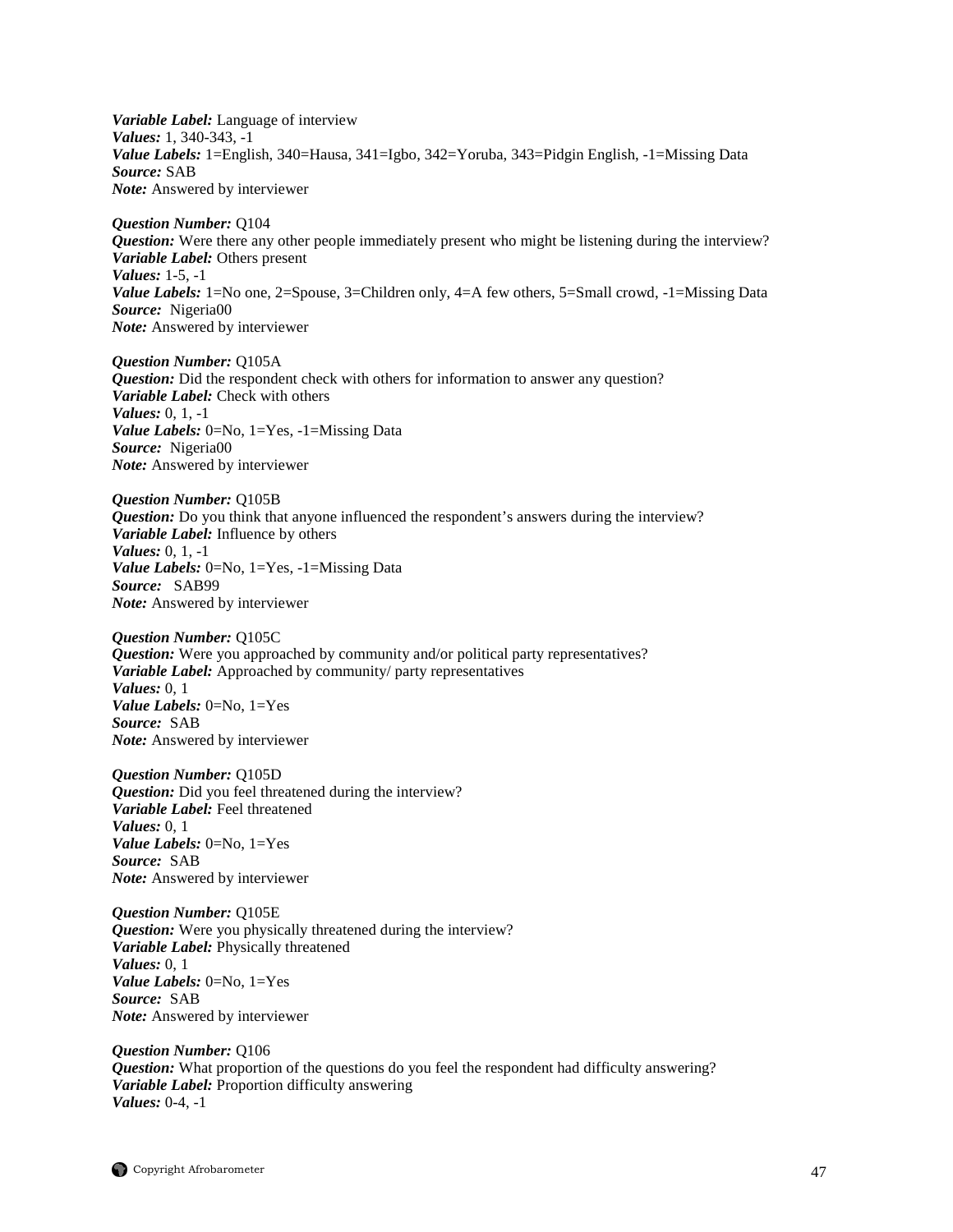*Value Labels:* 0=None, 1=Few, 2=Some, 3=Most, 4=All, -1=Missing Data *Source:* Nigeria00 *Note:* Answered by interviewer

*Question Number:* Q107A *Question:* Which questions did the respondent have trouble answering? *Variable Label:* Trouble answering- first response *Values:* 0-100, -1 *Value Labels:* 0-100, -1=Missing Data *Source:* Nigeria00 *Note:* Answered by interviewer

*Question Number:* Q107B *Question:* Which questions did the respondent have trouble answering? *Variable Label:* Trouble answering- second response *Values:* 0-100, -1 *Value Labels:* 0-100, -1=Missing Data *Source:* Nigeria00 *Note:* Answered by interviewer

*Question Number:* Q107C *Question:* Which questions did the respondent have trouble answering? *Variable Label:* Trouble answering- third response *Values:* 0-100, -1 *Value Labels:* 0-100, -1=Missing Data *Source:* Nigeria00 *Note:* Answered by interviewer

*Question Number:* Q108A *Question:* What was the respondent's attitude toward you during the interview? Was he or she: friendly, in between, or hostile? *Variable Label:* Respondent friendly *Values:* 1-3 *Value Labels:* 1=Friendly, 2=In between, 3=Hostile *Source:* SAB *Note:* Answered by interviewer

*Question Number:* Q108B *Question:* What was the respondent's attitude toward you during the interview? Was he or she: interested, in between, or bored? *Variable Label:* Respondent interested *Values:* 1-3 *Value Labels:* 1=Interested, 2=In between, 3=Bored *Source:* SAB *Note:* Answered by interviewer

*Question Number:* Q108C *Question:* What was the respondent's attitude toward you during the interview? Was he or she: cooperative, in between, or uncooperative? *Variable Label:* Respondent cooperative *Values:* 1-3 *Value Labels:* 1=Cooperative, 2=In between, 3=Uncooperative *Source:* SAB *Note:* Answered by interviewer

*Question Number:* Q108D *Question:* What was the respondent's attitude toward you during the interview? Was he or she: patient, in between, or impatient?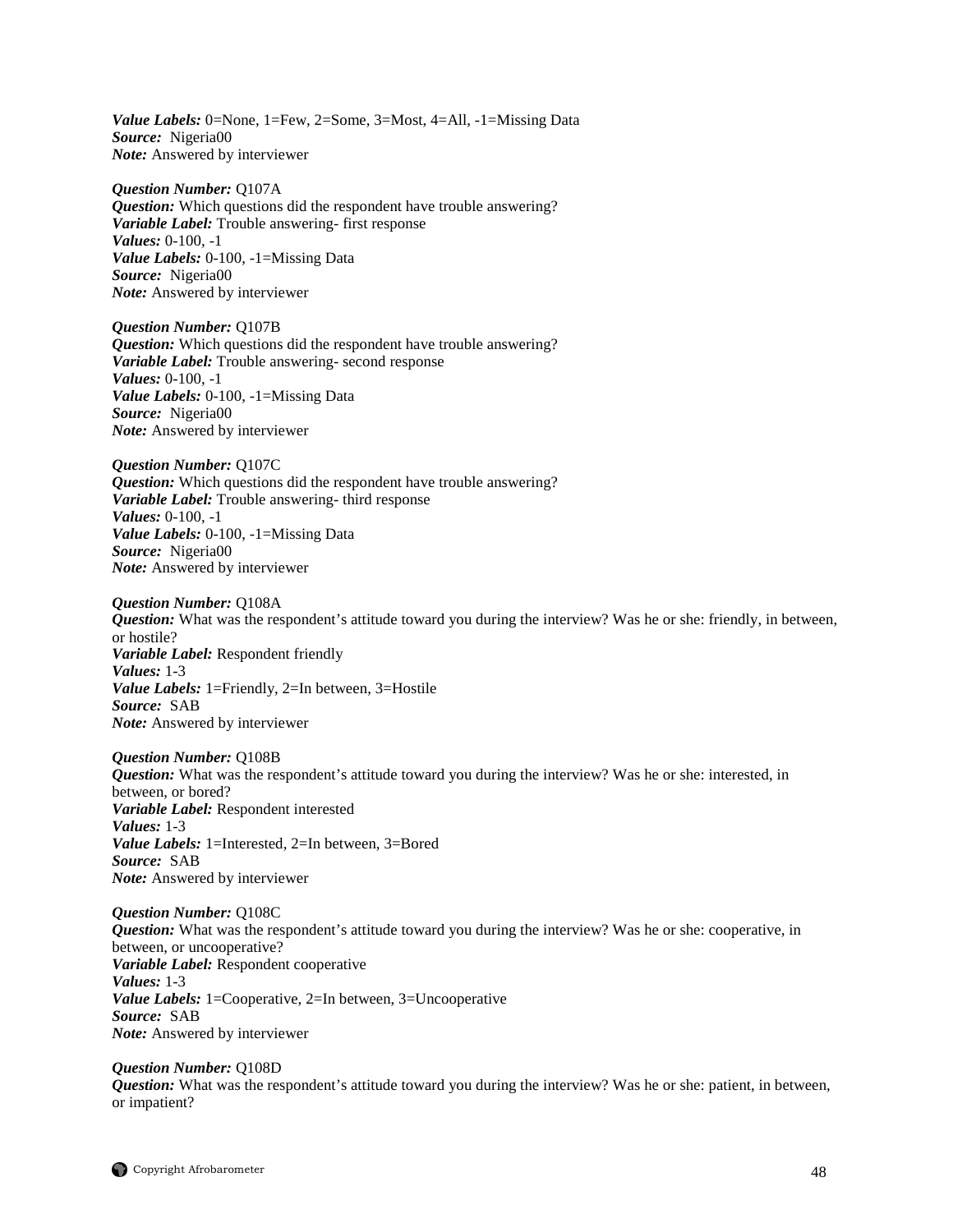*Variable Label:* Respondent patient *Values:* 1-3 *Value Labels:* 1=Patient, 2=In between, 3=Impatient *Source:* SAB *Note:* Answered by interviewer

*Question Number:* Q108E *Question:* What was the respondent's attitude toward you during the interview? Was he or she: at ease, in between, or suspicious? *Variable Label:* Respondent at ease *Values:* 1-3 *Value Labels:* 1=At ease, 2=In between, 3=Suspicious *Source:* SAB *Note:* Answered by interviewer

*Question Number:* Q108F *Question:* What was the respondent's attitude toward you during the interview? Was he or she: honest, in between, or misleading? *Variable Label:* Respondent honest *Values:* 1-3 *Value Labels:* 1=Honest, 2=In between, 3=Misleading *Source:* SAB *Note:* Answered by interviewer

*Question Number:* Q110 *Question:* Interviewer's number *Variable Label:* Interviewer's number *Values:* NIG001-NIG224 *Source:* SAB *Note:* Answered by interviewer

*Question Number:* Q111 *Question:* Interviewer's age *Variable Label:* Interviewer's age *Values:* 24-45 *Source:* SAB *Note:* Answered by interviewer

*Question Number:* Q112 *Question:* Interviewer's gender *Variable Label:* Interviewer's gender *Values:* 1, 2 *Value Labels:* 1=Male, 2=Female *Source:* SAB *Note:* Answered by interviewer

*Question Number:* Q113 *Question:* Do you come from a rural or urban area? *Variable Label:* Interviewer urban or rural *Values:* 1, 2 *Value Labels:* 1=Rural, 2=Urban *Source:* SAB *Note:* Answered by interviewer

*Question Number:* Q114 *Question:* Interviewer's home language *Variable Label:* Interviewer's home language *Values:* 1, 340-359, 560-569, 580, 995, -1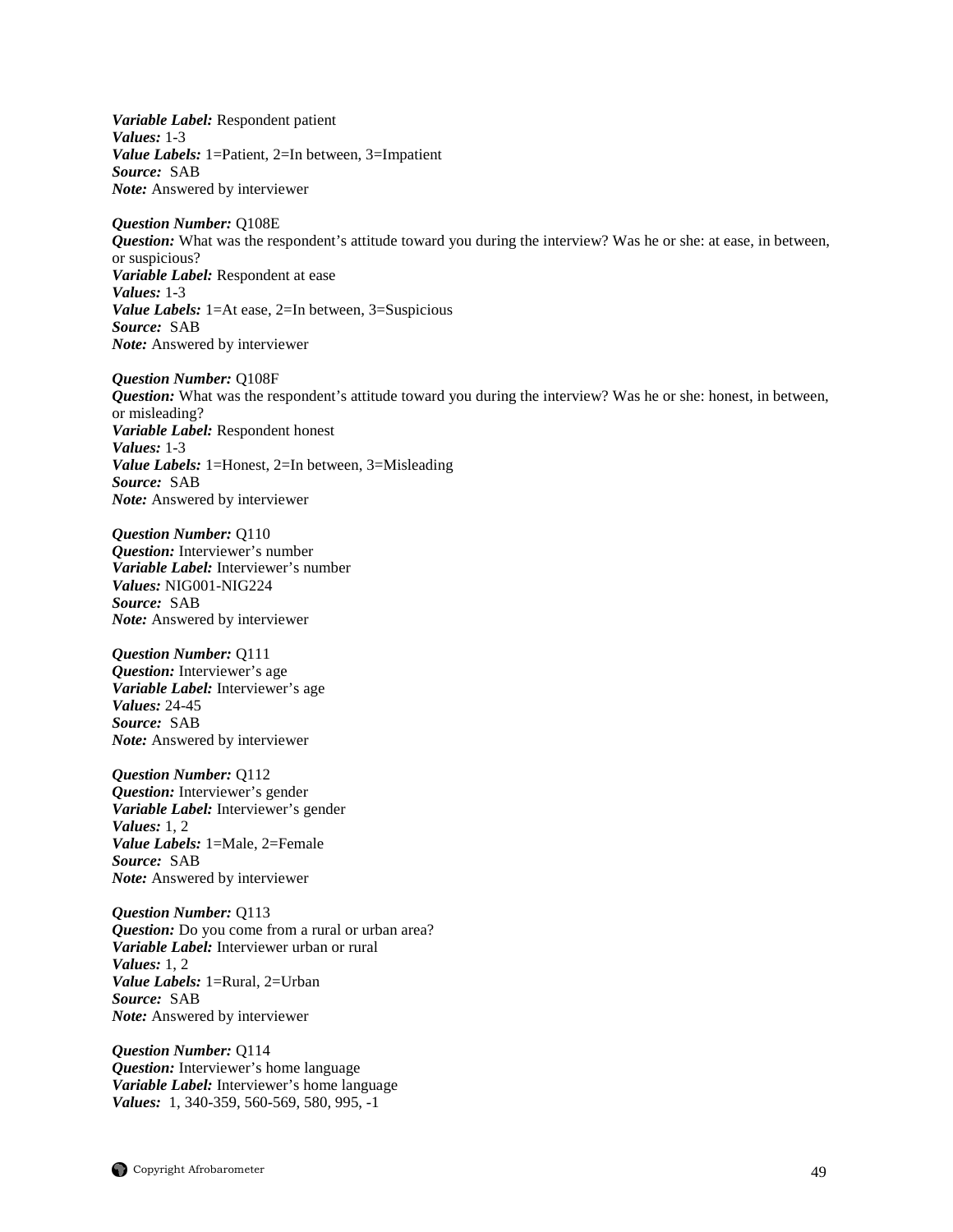*Value Labels:* 1=English, 340=Hausa, 341=Igbo, 342=Yoruba, 343=Pidgin English, 344=Efik, 345=Ebira, 346=Fulani, 347=Isoko, 348=Ibibio, 349=Kanuri, 350=Tiv, 351=Nupe, 352=Ijaw, 353=Edo, 354=Igala, 355=Urhobo, 356=Idoma*,* 357=Bassa, 358=Ikwere, 359=Ukwani, 550=Anang, 551=Ron, 552=Geomai, 553=Kadara, 554=Pyam, 555=Bahumono, 556=Boki, 557=Yakurr, 558=Esan, 559=Bijim, 560=Ekpeye, 561=Jaba, 562=Birom, 563=Igede, 564=Pyem, 565=Taron, 566=Korro, 567=Ogoni, 568=Mbembe, 569=Sayawa, 580=Itsekiri, 995=Others, -1= Missing Data *Source:* SAB *Note:* Answered by interviewer

*Question Number:* Q115 *Question:* Interviewer's highest level of education *Variable Label:* Interviewer's education *Values:* 3-9 *Value Labels:* 3=Primary school completed, 4=Some high school, 5=High school completed, 6=Post secondary qualifications (not university), 7=Some university, college, 8=University, college completed, 9=Post graduate *Source:* SAB *Note:* Answered by interviewer

*Question Number:* Q116A *Question:* Were the following services present in the primary sampling unit/enumeration area: Post-office? *Variable Label:* Post-office in the PSU/EA *Values:* 0, 1, 9 *Value Labels:* 0=No, 1=Yes, 9=Can't determine *Source:* SAB *Note:* Question was filled in conjunction with field supervisor

*Question Number:* Q116B *Question:* Were the following services present in the primary sampling unit/enumeration area: School? *Variable Label:* School in the PSU/EA *Values:* 0, 1, 9 *Value Labels:* 0=No, 1=Yes, 9=Can't determine *Source:* SAB *Note:* Question was filled in conjunction with field supervisor

*Question Number:* Q116C *Question:* Were the following services present in the primary sampling unit/enumeration area: Police station? *Variable Label:* Police station in the PSU/EA *Values:* 0, 1, 9 *Value Labels:* 0=No, 1=Yes, 9=Can't determine *Source:* SAB *Note:* Question was filled in conjunction with field supervisor

*Question Number:* Q116D *Question:* Were the following services present in the primary sampling unit/enumeration area: Electricity grid that most houses could access? *Variable Label:* Electricity grid in the PSU/EA *Values:* 0, 1, 9 *Value Labels:* 0=No, 1=Yes, 9=Can't determine *Source:* SAB *Note:* Question was filled in conjunction with field supervisor

*Question Number:* Q116E *Question:* Were the following services present in the primary sampling unit/enumeration area: Piped water system that most houses could access? *Variable Label:* Piped water system in the PSU/EA *Values:* 0, 1, 9 *Value Labels:* 0=No, 1=Yes, 9=Can't determine *Source:* SAB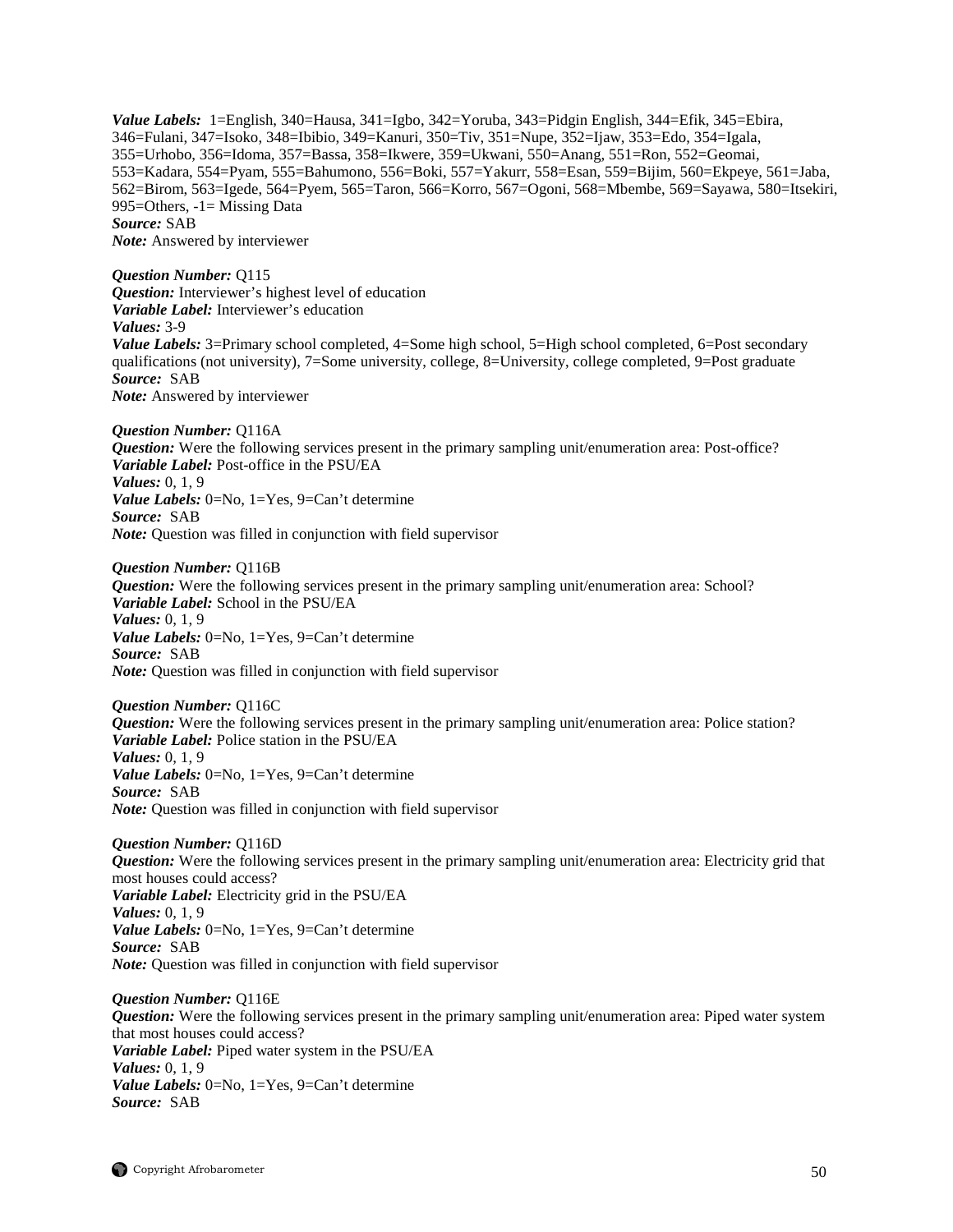*Note:* Question was filled in conjunction with field supervisor

*Question Number:* Q116F *Question:* Were the following services present in the primary sampling unit/enumeration area: Sewage system that most houses could access? *Variable Label:* Sewage system in the PSU/EA *Values:* 0, 1, 9 *Value Labels:* 0=No, 1=Yes, 9=Can't determine *Source:* SAB *Note:* Question was filled in conjunction with field supervisor

*Question Number:* Q116G *Question:* Were the following services present in the primary sampling unit/enumeration area: Health clinic? *Variable Label:* Health clinic in the PSU/EA *Values:* 0, 1, 9 *Value Labels:* 0=No, 1=Yes, 9=Can't determine *Source:* SAB *Note:* Question was filled in conjunction with field supervisor

*Question Number:* Q116H *Question:* Were the following services present in the primary sampling unit/enumeration area: Recreational facilities, e.g., a sports field? *Variable Label:* Recreational facilities in the PSU/EA *Values:* 0, 1, 9 *Value Labels:* 0=No, 1=Yes, 9=Can't determine *Source:* SAB *Note:* Question was filled in conjunction with field supervisor

*Question Number:* Q116I *Question:* Were the following services present in the primary sampling unit/enumeration area: Any churches, mosques, temples or other places of worship? *Variable Label:* Places of worship in the PSU/EA *Values:* 0, 1, 9 *Value Labels:* 0=No, 1=Yes, 9=Can't determine *Source:* SAB *Note:* Question was filled in conjunction with field supervisor

*Question Number:* Q116J *Question:* Were the following services present in the primary sampling unit/enumeration area: Any town halls or community buildings that can be used for meetings? *Variable Label:* Community buildings in the PSU/EA *Values:* 0, 1, 9 *Value Labels:* 0=No, 1=Yes, 9=Can't determine *Source:* SAB *Note:* Question was filled in conjunction with field supervisor

*Question Number:* Q116K *Question:* Were the following services present in the primary sampling unit/enumeration area: Market stalls (selling groceries and/or clothing)? *Variable Label:* Market stalls in the PSU/EA *Values:* 0, 1, 9 *Value Labels:* 0=No, 1=Yes, 9=Can't determine *Source:* SAB *Note:* Question was filled in conjunction with field supervisor

*Question Number:* Q117A *Question:* In the PSU/EA, did you (or any of your colleagues) see: Any policemen or police vehicles?